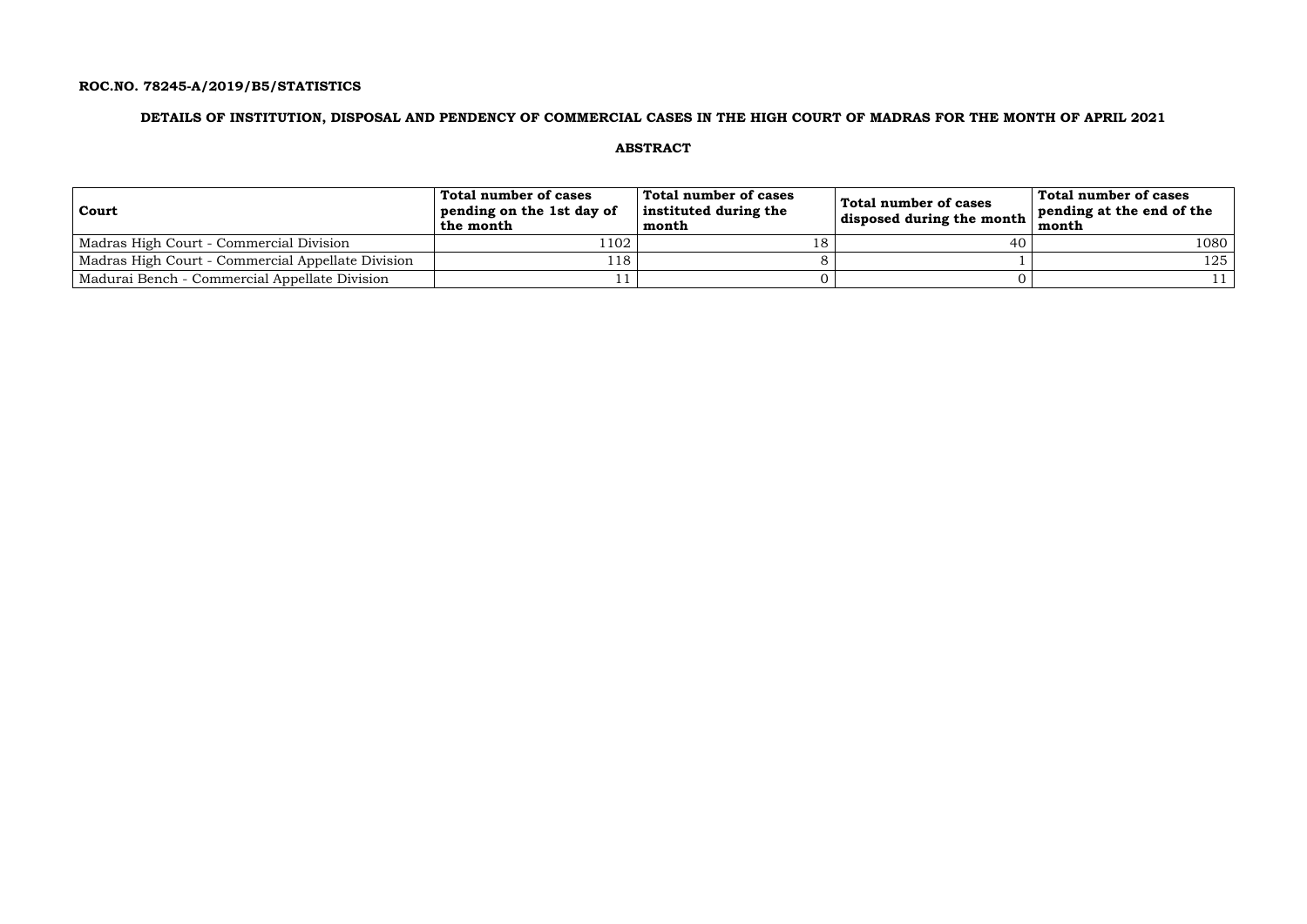### **ROC.NO. 78245-A/2019/B5/STATISTICS**

### **DETAILS OF INSTITUTION, DISPOSAL AND PENDENCY OF COMMERCIAL CASES IN THE STATE OF TAMIL NADU AND UNION TERRITORY OF PUDUCHERRY FOR THE MONTH OF APRIL 2021 ABSTRACT**

| Sr.No            | District                | Total number of cases pending<br>on the 1st day of the month | <b>Total number of cases</b><br>instituted during the<br>month | <b>Total number of cases</b><br>disposed during the<br>month | Total number of cases pending<br>at the end of the month |
|------------------|-------------------------|--------------------------------------------------------------|----------------------------------------------------------------|--------------------------------------------------------------|----------------------------------------------------------|
| 1.               | Ariyalur                | $\overline{0}$                                               | $\overline{0}$                                                 | $\overline{0}$                                               | $\overline{0}$                                           |
| 2.               | Chennai                 | $\mathbf Q$                                                  | $\overline{2}$                                                 | $\overline{0}$                                               | 11                                                       |
| 3.               | Coimbatore              | 300                                                          | 9                                                              | 3                                                            | 306                                                      |
| 4.               | Cuddalore               | 8                                                            | $\overline{0}$                                                 | $\overline{O}$                                               | 8                                                        |
| $\overline{5}$ . | Dharmapuri              | 11                                                           | $\overline{0}$                                                 | $\overline{O}$                                               | 11                                                       |
| 6.               | Dindigul                | 76                                                           | 8                                                              | $\overline{O}$                                               | 84                                                       |
| 7.               | Erode                   | 73                                                           | $\overline{0}$                                                 | $\overline{O}$                                               | 73                                                       |
| 8.               | Kancheepuram            | 45                                                           | $\overline{4}$                                                 | $\overline{O}$                                               | 49                                                       |
| 9.               | Kanniyakumari           | 43                                                           | $\overline{2}$                                                 | $\overline{0}$                                               | 45                                                       |
| 10.              | Karur                   | 5                                                            |                                                                |                                                              | $\overline{5}$                                           |
| 11.              | Krishnagiri             | 44                                                           | $\overline{0}$                                                 | $\boldsymbol{0}$                                             | 44                                                       |
| 12.              | Madurai                 | 84                                                           | 5                                                              | 3                                                            | 86                                                       |
| 13.              | Nagapattinam            | $\overline{0}$                                               | $\overline{0}$                                                 | $\boldsymbol{0}$                                             | $\boldsymbol{0}$                                         |
| 14.              | Namakkal                | 58                                                           | $\overline{2}$                                                 | $\overline{0}$                                               | 60                                                       |
| 15.              | Nilgiris                | 3                                                            | $\overline{0}$                                                 |                                                              | $\overline{a}$                                           |
| 16.              | Perambalur              | $\overline{0}$                                               | $\overline{0}$                                                 | $\overline{0}$                                               | $\mathbf{0}$                                             |
| 17.              | Pudukottai              | 78                                                           | 6                                                              | $\overline{O}$                                               | 84                                                       |
| 18.              | Ramanathapuram          |                                                              |                                                                | $\overline{0}$                                               | $\overline{2}$                                           |
| 19.              | Salem                   | 112                                                          | $\overline{2}$                                                 | 18                                                           | 96                                                       |
| 20.              | Sivaganga               | $\overline{0}$                                               | $\overline{0}$                                                 | $\overline{O}$                                               | $\mathbf{0}$                                             |
| 21.              | Thanajvur               | 69                                                           | 18                                                             | 3                                                            | 84                                                       |
| 22.              | Theni                   | $\overline{2}$                                               | $\overline{0}$                                                 | $\mathbf{0}$                                                 | $\overline{2}$                                           |
| 23.              | Thoothukudi*            | 36                                                           | 3                                                              | $\overline{O}$                                               | 39                                                       |
| 24.              | Tiruchirappalli         | 25                                                           | $\overline{0}$                                                 |                                                              | 24                                                       |
| 25.              | Tirunelveli             | 14                                                           | $\overline{0}$                                                 | $\mathbf 0$                                                  | 14                                                       |
| 26.              | Tiruppur                | 292                                                          | 8                                                              | $\overline{0}$                                               | 300                                                      |
| 27.              | Tiruvallur              | 140                                                          | 33                                                             | $\overline{O}$                                               | 173                                                      |
| 28.              | Tiruvannamalai          | $\overline{7}$                                               | $\overline{0}$                                                 | $\mathbf{1}$                                                 | 6                                                        |
| 29.              | Tiruvarur               | 6                                                            | $\overline{2}$                                                 | $\overline{0}$                                               | $\overline{8}$                                           |
| 30.              | Vellore                 | ${\bf 22}$                                                   | $\mathbf{1}$                                                   | $\overline{O}$                                               | 23                                                       |
| 31.              | Villupuram              | $\overline{O}$                                               | $\overline{0}$                                                 | $\overline{O}$                                               | $\overline{0}$                                           |
| 32.              | Virudhunagar            | 61                                                           | 13                                                             | $\mathbf{1}$                                                 | 73                                                       |
|                  | <b>Tamil Nadu Total</b> | 1624                                                         | 120                                                            | 32                                                           | 1712                                                     |
| 33.              | Puducherry              | 37                                                           |                                                                | $\overline{0}$                                               | 38                                                       |
| 34.              | TN & PY                 | 1661                                                         | 121                                                            | 32                                                           | 1750                                                     |

**(\*) Note : 2 Nos. of commercial cases identified in I Additional District Court, Thoothukudi and transferred to Principal District Court, Thoothukudi for the month of April 2021. Hence above said 2 commercial cases added in opening balance of this month.**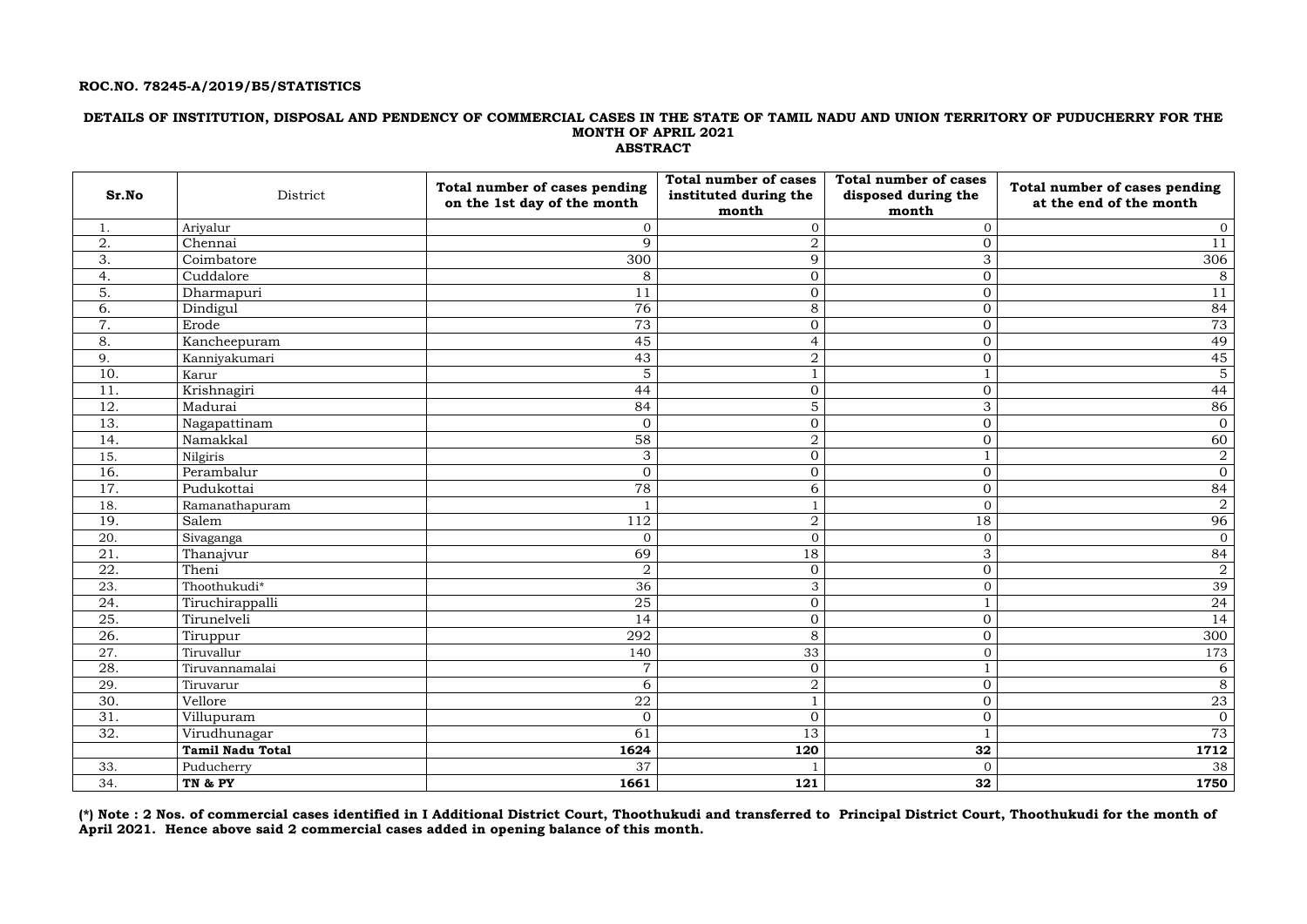### **APRIL 2021 COMMERCIAL DIVISION OF MADRAS HIGH COURT**

| Form 1                                                      |             |  |                                                                 |            |                                         |                               |                         |                      |  |  |
|-------------------------------------------------------------|-------------|--|-----------------------------------------------------------------|------------|-----------------------------------------|-------------------------------|-------------------------|----------------------|--|--|
| List of cases e-filed/e-mail during the month of APRIL 2021 |             |  |                                                                 |            |                                         |                               |                         |                      |  |  |
| <b>Sr.No Court</b>                                          |             |  | <b>Petitioner Name Vs. Respondent</b><br>District Case No. Name | Advocate   | <b>Advocate Mobile</b><br><b>Number</b> | <b>Advocate E-mail</b><br> Id | Date of<br>Registration | Date of e-<br>filing |  |  |
| Madras High<br>Court                                        | Chennai NIL |  | NIL                                                             | <b>NIL</b> | <b>NIL</b>                              | <b>NIL</b>                    | <b>NIL</b>              | <b>NIL</b>           |  |  |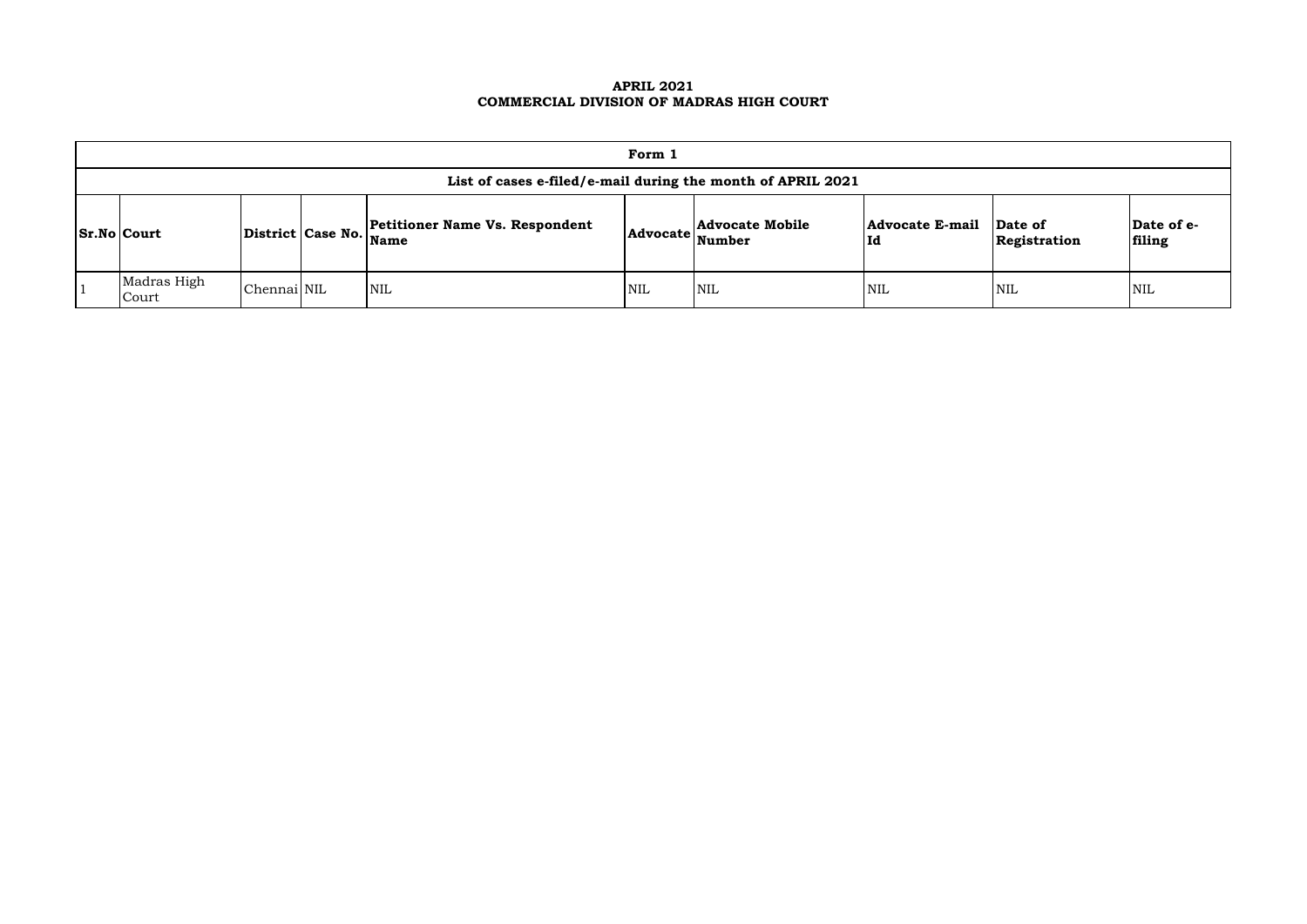|                | Form 2                      |                 |                       |                                                                                                                                                                                        |                                                                                                               |                         |                                    |  |  |  |  |  |
|----------------|-----------------------------|-----------------|-----------------------|----------------------------------------------------------------------------------------------------------------------------------------------------------------------------------------|---------------------------------------------------------------------------------------------------------------|-------------------------|------------------------------------|--|--|--|--|--|
|                |                             |                 |                       | List of cases in which e-payment of Court fees was made during the month of APRIL 2021                                                                                                 |                                                                                                               |                         |                                    |  |  |  |  |  |
| S.<br>No.      | Court                       | <b>District</b> | Case.No               | <b>Petitioner Name Vs Respondent Name</b>                                                                                                                                              | <b>Advocate</b>                                                                                               | Date of<br>Registration | Date of e-payment<br>of Court Fees |  |  |  |  |  |
|                | Madras<br><b>High Court</b> | Chennai         | <b>CS</b><br>144/2021 | P1-RACK STORY PVRIVATE LIMITED<br>VS.<br>P-2 AMALA PAUL<br>R1-BHAVNINDER SINGH DHATT @ BHUVI<br>R-2 JULFIKAR @ ZULFI<br>R-3 BRIAN SIDDHARTHA INGLE<br>R-4 I.HEBASKAR @ GAVASKAR PILLAI | 1.P.V.SABARIDAS<br>2. RAHUL JAIN<br>Vs.<br>1.M/S.V.KAMALAKUMAR<br>2.B.RANGARAJAN<br>3.M.SHURESH               | 30/03/2021              | 29/03/2021                         |  |  |  |  |  |
| $\overline{2}$ | Madras<br>High Court        | Chennai         | CS<br>143/2021        | P1-M/S RAJA AGENCIES<br>VS.<br>R1-OWNERS AND PARTIES INTERESTED IN<br>THE DEFENDANT TUG DANUM                                                                                          | 1.S.VASUDEVAN                                                                                                 | 01-04-2021              | 31/03/2021                         |  |  |  |  |  |
| $\mathfrak{Z}$ | Madras<br>High Court        | Chennai         | CS<br>127/2021        | P1-M/S MAXTHERM (INDIA) PVT LTD.,<br>P-2 MR.VISWANATHAN SUBRA MANI<br>VS.<br>R1-M/S MECHTHERM ENERGY PVT LTD.,                                                                         | 1.M/S. SHIVKUMAR SURESH<br>VS.<br>1.M/S.MANI SUNDAR GOPAL<br>2.T.SATHIYAMOORTHY<br><b>3.S.SHREE AADYA</b>     |                         |                                    |  |  |  |  |  |
| $\overline{4}$ | Madras<br><b>High Court</b> | Chennai         | <b>CS</b><br>131/2021 | P1-HATSUN AGRO PRODUCT LTD.,<br>VS.<br>R1-M/S AROGYA SUKH<br>R-2 MR.GANESH CHADHARY<br>R-3 MRS. KHUSHBOO CHANDHARY                                                                     | 1.M/S SURANA AND SURANA<br>2.G.KALYAN JHABAKH<br>VS.<br>1.M/S.T.SUNDARANATHAN<br>2. SUVENDRA KUMAR PANDA      |                         |                                    |  |  |  |  |  |
| $\overline{5}$ | Madras<br><b>High Court</b> | Chennai         | <b>CS</b><br>137/2021 | P1-INDCHIEM SALES CORPORATION<br>VS.<br>R1-T.ABDUL WAHID AND COMPANY<br>R-2 THADEY FAIZAN AHMED<br>R-3 HAKIM MAHMOOD AKHTAR                                                            | 1.M/S R.VASUDEVAN                                                                                             |                         |                                    |  |  |  |  |  |
| 6              | Madras<br><b>High Court</b> | Chennai         | <b>CS</b><br>118/2021 | P1-M/S KALEESUWARI REFINERY PVT<br>LTD.<br>VS.<br>R1-M/S SRI DHANALAKSHMI TRADERS                                                                                                      | 1.M/S VIJAYANSUBRAMANIAN<br>2.M.V.BHASKAR<br>3.A.MURALI<br>VS.<br>1.M/S.R.MEENAL<br>2.G.INDIRA<br>3.T.SEZHIAN | 18/03/2021              | 17/03/2021                         |  |  |  |  |  |
| $\overline{7}$ | Madras<br>High Court        | Chennai         | CS<br>119/2021        | P1-M/S KALEESUWARI REFINERY<br>PRIVATE LIMITED<br>VS.<br>R1-M/S BHAIRAVI TRADERS                                                                                                       | 1. VIJAYAN SUBRAMANIAN<br>VS.<br>1.M/S.T.DHAMODHARAN<br>2.M.SUDHAN<br>3.M.RENGARAJAN                          | 18/03/2021              | 17/03/2021                         |  |  |  |  |  |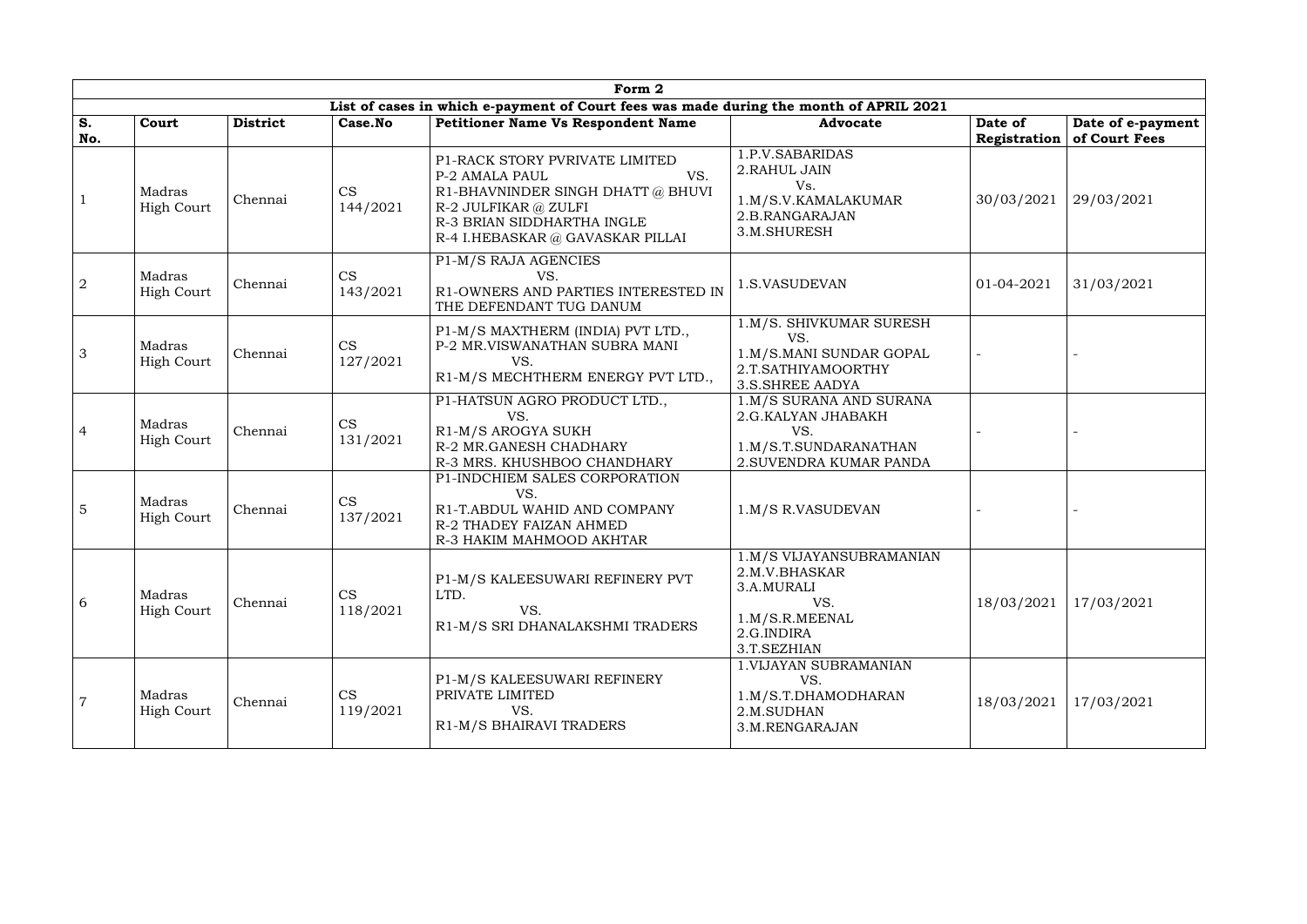|           | Form 2                      |                 |                       |                                                                                                                                                           |                                                                                                                                     |                         |                                    |  |  |  |  |  |
|-----------|-----------------------------|-----------------|-----------------------|-----------------------------------------------------------------------------------------------------------------------------------------------------------|-------------------------------------------------------------------------------------------------------------------------------------|-------------------------|------------------------------------|--|--|--|--|--|
|           |                             |                 |                       | List of cases in which e-payment of Court fees was made during the month of APRIL 2021                                                                    |                                                                                                                                     |                         |                                    |  |  |  |  |  |
| S.<br>No. | Court                       | <b>District</b> | Case.No               | <b>Petitioner Name Vs Respondent Name</b>                                                                                                                 | <b>Advocate</b>                                                                                                                     | Date of<br>Registration | Date of e-payment<br>of Court Fees |  |  |  |  |  |
| 8         | Madras<br><b>High Court</b> | Chennai         | CS<br>120/2021        | P1-M/S KALEESUWARI REFINERY<br>PRIVATE LIMITIED<br>VS.<br>R1-M/S UMA MAHESHVARI AGRO TECH                                                                 | 1.M/S.VIJAYAN SUBRAMANIAN<br>2.M.VBHASKAR<br>3.A.MURALI<br>VS.<br>1.M/S.K.PREMCHANDAR<br>2.N.C.VISHAL<br>3.R.PAVITHRA               | 18/03/2021              | 17/03/2021                         |  |  |  |  |  |
| 9         | Madras<br>High Court        | Chennai         | CS<br>121/2021        | P1-M/S KALEESUWARI REFINERY<br>PRIVATE LIMITED<br>VS.<br>R1-M/S SRI AMMAN OIL MILL                                                                        | 1.M/S.VIJAYAN SUBRAMANIAN<br>2.M.V., BHASKAR<br>3.A.MURALI<br>VS.<br><b>1. RAMESH GANAPATHY</b><br>2. VINOTH PRABHU<br>3.YOGESH PR. | 18/03/2021              | 17/03/2021                         |  |  |  |  |  |
| 10        | Madras<br><b>High Court</b> | Chennai         | CS<br>123/2021        | P1-M/S KALEESUWARI REFINERY<br>PRIVATE LIMITED<br>VS.<br>R1-M/S RB OIL MILLS                                                                              | 1.M/S.VIJAYAN SUBRAMANIAN<br>2.M.VBHASKAR<br>3.A.MURALI                                                                             | 19/03/2021              | 18/03/2021                         |  |  |  |  |  |
| 11        | Madras<br><b>High Court</b> | Chennai         | CS<br>124/2021        | P1-M/S KALEESWARI REFINERY PRIVATE<br>LTD.,<br>VS.<br>R1-M/S HASHMITHA ENTERPRISE                                                                         | 1.M/S.VIJAYAN SUBRAMANIAN<br>2.M.VBHASKAR<br>3.A.MURALI                                                                             | 19/03/2021              | 18/03/2021                         |  |  |  |  |  |
| 12        | Madras<br><b>High Court</b> | Chennai         | <b>CS</b><br>130/2021 | P1-SUN PHARMA LABORATORIES LIMITIED<br>VS.<br>R1-VEE MEDI BIOTECH INDIA PRIVATE<br>LIMITED,<br>R-2 KAUSIKH THERAPEUTICS PRIVATE<br><b>LTD</b>             | 1.M/S RAJESH RAMANATHAN<br>2.A.S.SRIRAMAN<br>3.S.DIWAKAR                                                                            |                         |                                    |  |  |  |  |  |
| 13        | Madras<br><b>High Court</b> | Chennai         | <b>CS</b><br>136/2021 | P-1K.T.V.HEALTH FOOD PRIVATE LIMITED<br>VS.<br>R1-M/S SRI AMMAN AGRO FOODS<br>A PARTNERSHIP FIRM MR.K.SELVAKUMAR<br><b>MR.S.ARJUNAN PARTNERS</b>          | 1.M/S.C.DANIEL<br>2.GLADYS DANIEL<br>3.V.REVATHY                                                                                    |                         |                                    |  |  |  |  |  |
| 14        | Madras<br><b>High Court</b> | Chennai         | <b>CS</b><br>141/2021 | P1-G.RAJENDRAN<br>P2-P-2 GRT JEWELLERS (INDIA) PVT<br>LIMITED,<br>P-3 GRT HOTELS AND RESORTS PRIVATE<br><b>LTD</b><br>VS.<br>R1-BHASKARREDDY CHILLAVARTHI | 1.MR.GOKUL KRISHNAN<br>2.S.PATRICK<br><b>3.K.SANKAR VIGNESH</b>                                                                     |                         |                                    |  |  |  |  |  |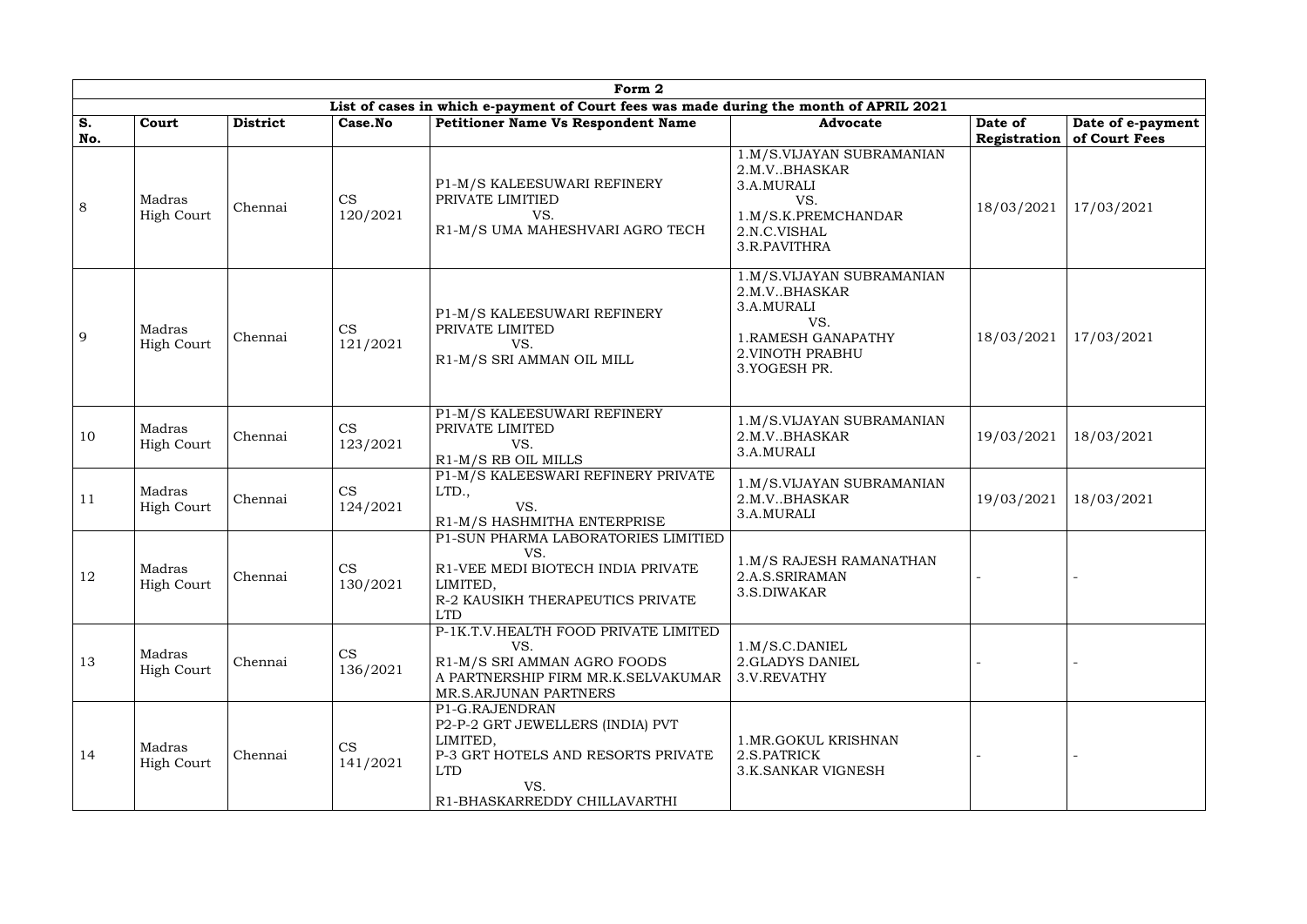|           | Form 2                      |                 |                       |                                                                                                                                                  |                                                                               |                         |                                    |  |  |  |  |  |
|-----------|-----------------------------|-----------------|-----------------------|--------------------------------------------------------------------------------------------------------------------------------------------------|-------------------------------------------------------------------------------|-------------------------|------------------------------------|--|--|--|--|--|
|           |                             |                 |                       | List of cases in which e-payment of Court fees was made during the month of APRIL 2021                                                           |                                                                               |                         |                                    |  |  |  |  |  |
| S.<br>No. | Court                       | <b>District</b> | Case.No               | <b>Petitioner Name Vs Respondent Name</b>                                                                                                        | <b>Advocate</b>                                                               | Date of<br>Registration | Date of e-payment<br>of Court Fees |  |  |  |  |  |
| 15        | Madras<br><b>High Court</b> | Chennai         | <b>CS</b><br>140/2021 | P1-M/S KALEESUWARI REFINERY<br>PRIVATE LIMITIED<br>VS.<br>R1-M/S SRT AGRO FOODS                                                                  | 1.S.VIJAYAN<br>VS.<br>1.M/S.R.SREEDHAR<br>2.R.GOPINATH<br>3.P.MALARAVAN       | 23/03/2021              | 18/03/2021                         |  |  |  |  |  |
| 16        | Madras<br>High Court        | Chennai         | CS<br>142/2021        | P1-HATSUN AGRO PRODUCT LTD.,<br>VS.<br>R1-S.JAKIR HUSSAIN                                                                                        | 1.M/S SURANA AND SURANA<br>2.G.KALYAN JHABAKH                                 |                         |                                    |  |  |  |  |  |
| 17        | Madras<br>High Court        | Chennai         | <b>CS</b><br>153/2021 | <b>P1-SUKI SIVAM</b><br>VS.<br>R1-YOU TUBE GOOGALE INDIA P.LTD<br>R-2 WHATSAPP INC<br>R-3 FACEBOOK INDIA P.LTD<br>R-4 JOHN DOE/S @ ASHOK KUMAR/S | 1.M/S RUGAN AND ARYA                                                          |                         |                                    |  |  |  |  |  |
| 18        | Madras<br><b>High Court</b> | Chennai         | CS<br>128/2021        | P1-AAVANOR SYSTEMS PRIVATE LIMITED<br>VS.<br>R1-PERS ENTERPRISES PRIVATE LIMITED                                                                 | 1.M/S IYER AND THOMAS<br>2.H.KARTHIK SESHADRI<br><b>3. ELIZABETH SESHADRI</b> |                         |                                    |  |  |  |  |  |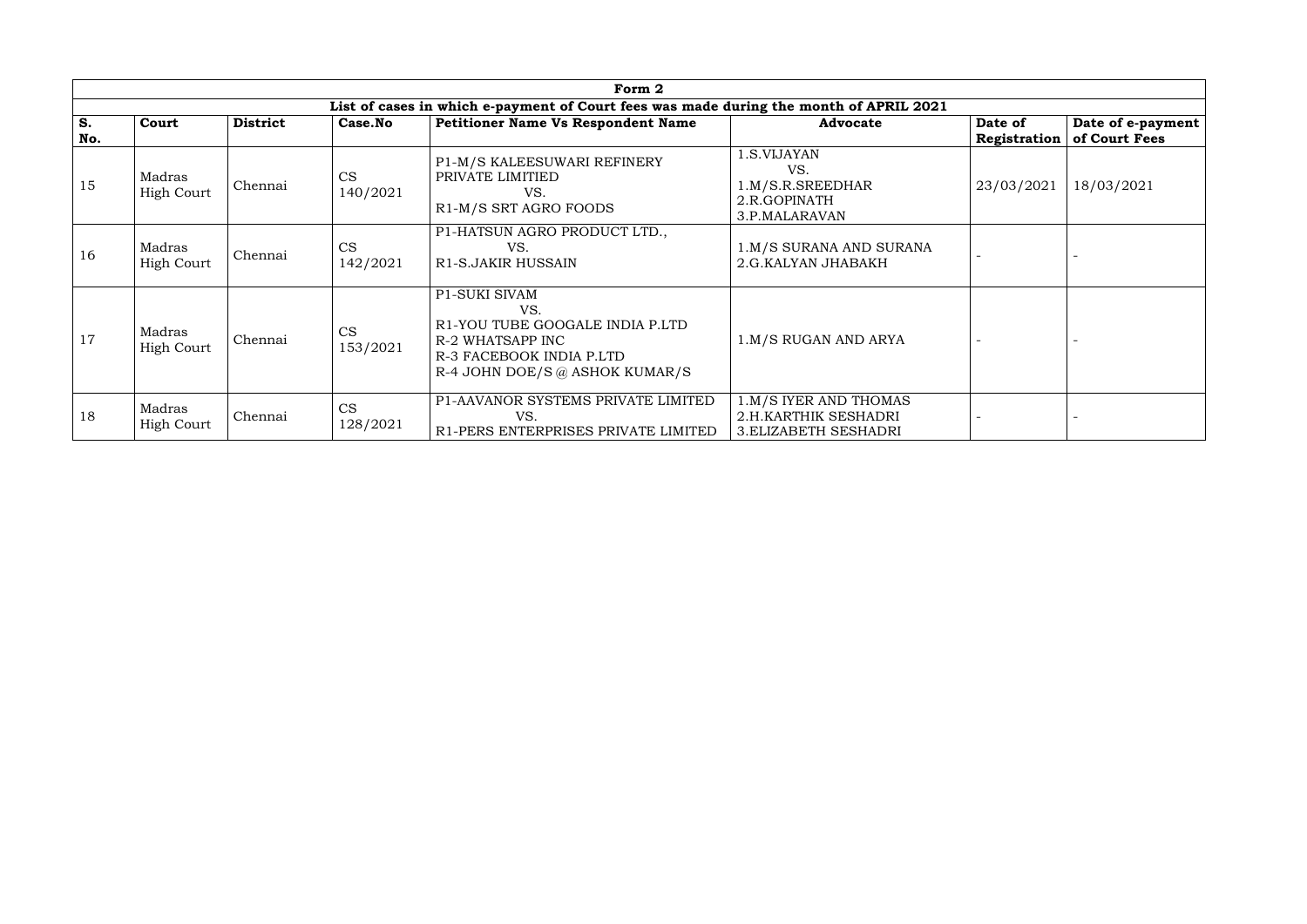|                    | Form 3                                                                                              |                 |            |                                          |            |                                      |         |  |  |  |  |
|--------------------|-----------------------------------------------------------------------------------------------------|-----------------|------------|------------------------------------------|------------|--------------------------------------|---------|--|--|--|--|
|                    | List of cases in which Electronic Service of Process has taken place during the month of APRIL 2021 |                 |            |                                          |            |                                      |         |  |  |  |  |
| <b>Sr.No Court</b> |                                                                                                     | <b>District</b> | Case No.   | Petitioner Name Vs. Respondent  <br>Name |            | <b>Advocate</b> Date of Registration | Date of |  |  |  |  |
|                    | Madras High Court                                                                                   | Chennai         | <b>NIL</b> | NIL                                      | <b>NIL</b> | <b>NIL</b>                           | NIL     |  |  |  |  |

**of Electronic Service of Process**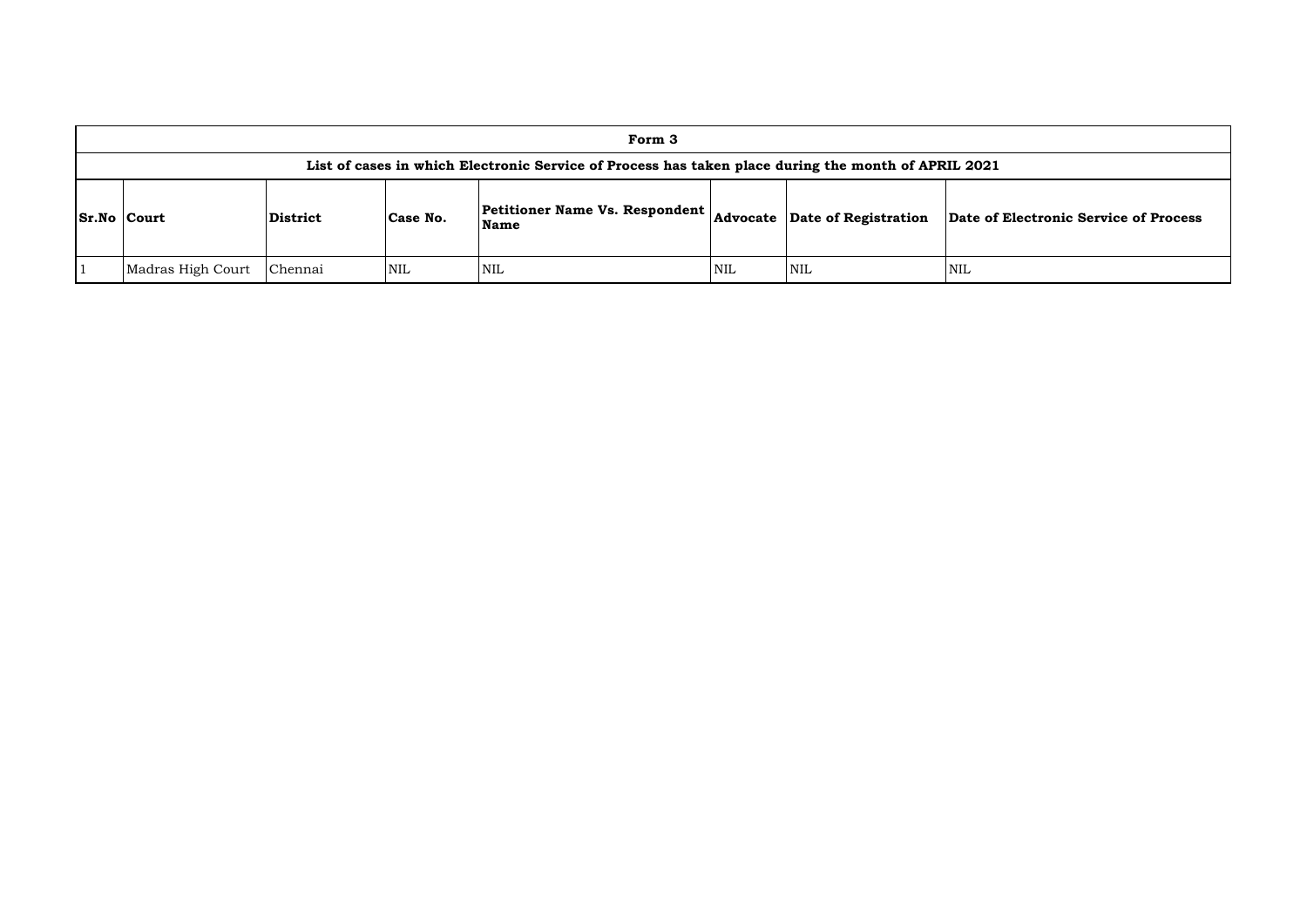|              | Form 4                                                                       |          |                   |           |                  |                                              |  |  |  |  |
|--------------|------------------------------------------------------------------------------|----------|-------------------|-----------|------------------|----------------------------------------------|--|--|--|--|
|              | List of total no. of cases randomly allocated during the month of APRIL 2021 |          |                   |           |                  |                                              |  |  |  |  |
| <b>Sr.No</b> | <b>Court</b>                                                                 | District | <b>Court Name</b> | Court No. | <b>Case Type</b> | Case Count (No. of cases randomly allocated) |  |  |  |  |
|              | Madras High Court                                                            | Chennai  | Commercial        |           | Civil Suit       | 568                                          |  |  |  |  |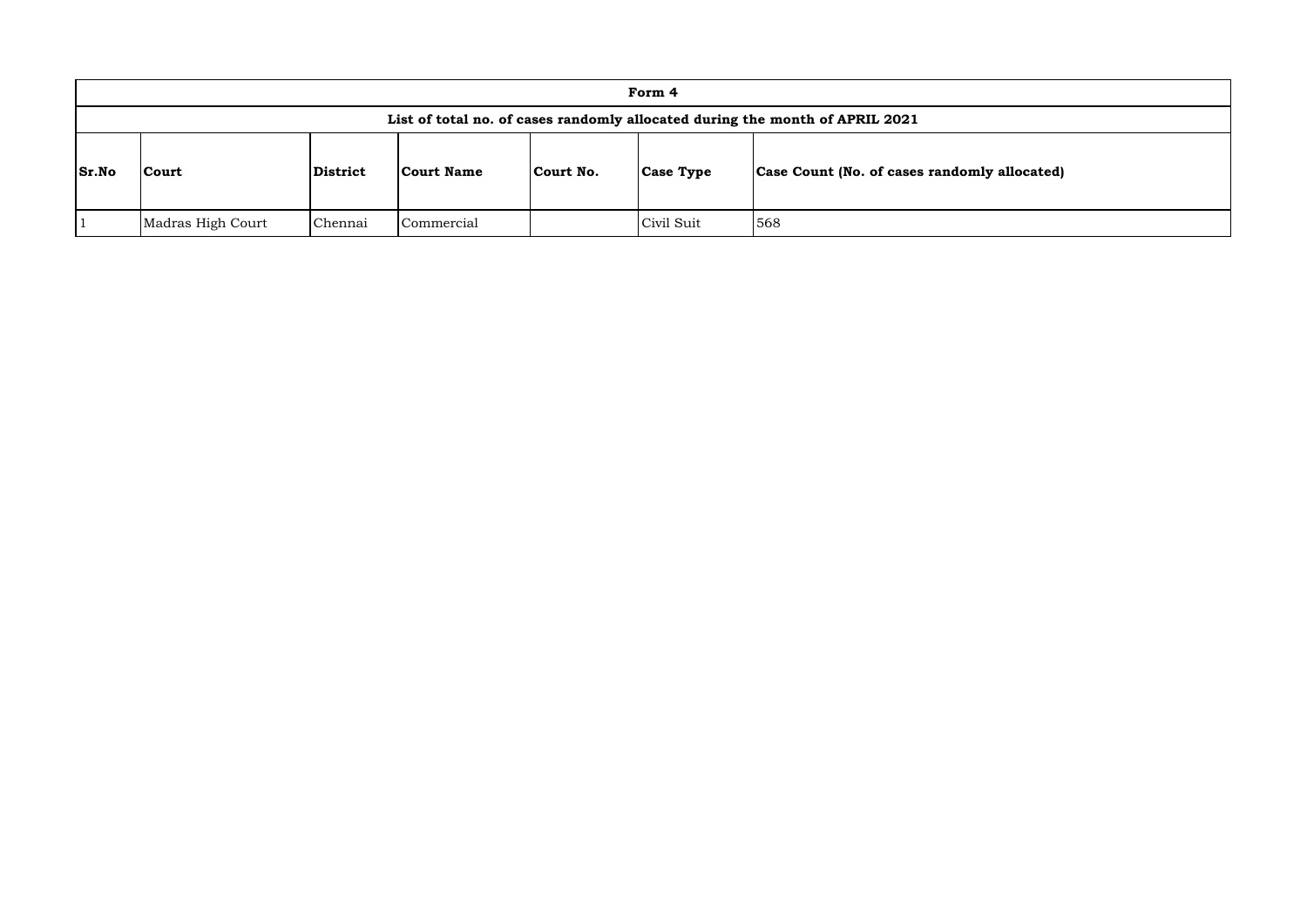|                 | Form 5<br>List of cases in which Case Management Hearing was held during the month of APRIL 2021 |                 |             |                                                                                                                                                                                                                               |                                                                                                                                                                               |                         |                                                     |  |  |  |  |  |
|-----------------|--------------------------------------------------------------------------------------------------|-----------------|-------------|-------------------------------------------------------------------------------------------------------------------------------------------------------------------------------------------------------------------------------|-------------------------------------------------------------------------------------------------------------------------------------------------------------------------------|-------------------------|-----------------------------------------------------|--|--|--|--|--|
| S.No            | Court                                                                                            | <b>District</b> | Case.No     | <b>Petitioner Name Vs. Respondent Name</b>                                                                                                                                                                                    | <b>Advocate</b>                                                                                                                                                               | Date of<br>Registration | Date Of Case<br><b>Management</b><br><b>Hearing</b> |  |  |  |  |  |
|                 | Madras<br><b>High Court</b>                                                                      | Chennai         | CS 802/2018 | P1-MATRIMONY.COM LTD<br>VS.<br>R1-TANISHA SYSTEMS PVT LTD                                                                                                                                                                     | 1.M/S. ARUN C.MOHAN<br>VS.<br>1.M/S. R. SATHISH KUMAR<br>2.R. GOPIKA<br>3.S. SAJAY                                                                                            | 29/11/2018              | 01-04-2021                                          |  |  |  |  |  |
| $\overline{2}$  | Madras<br><b>High Court</b>                                                                      | Chennai         | CS 277/2019 | P1-MATRIMONY.COM.LTD<br>VS.<br>R1-KALYAN JEWELLERS INDIA LTD                                                                                                                                                                  | 1.M/S.ARUN C.MOHAN<br>2. VASUNDHARA ARUN<br><b>3. BRINDA MOHAN</b><br>VS.<br>1.M/S. K. HARISHANKAR<br>2. SRINATH SRIDEVAN<br>3.T.K. BHASKAR                                   | 15/04/2019              | 01-04-2021                                          |  |  |  |  |  |
| 3               | Madras<br><b>High Court</b>                                                                      | Chennai         | CS 395/2019 | P1-MATRIMONY.COM LTD<br>VS.<br>R1-PEOPLE INTERACTIVE PVT LTD                                                                                                                                                                  | 1.M/S.ARUN C.MOHAN<br>2. VASUNDHARA ARUN<br><b>3.BRINDA MOHAN</b><br>VS.<br>1.M/S.KRISHNA AND SAURASTRI<br><b>ASSOCIATES</b><br>2. JANHVI CHADHA<br>3. ANSHUL SUNIL SAURASTRI | 01-07-2019              | 01-04-2021                                          |  |  |  |  |  |
| -4              | Madras<br><b>High Court</b>                                                                      | Chennai         | CS 334/2016 | P1-LEGRANT FRANCE<br>P-2 NOVATEUR ELECTRICAL AND<br>Digital Systems Pvt.Ltd.,<br>VS.<br><b>R1-ASWIN SEKAR</b><br><b>R-2 SUBRAMANI</b><br>and 12 other Respondents                                                             | 1.M/S.ARUN C MOHAN<br>2. VASUNDHARA ARUN<br>3. BRINDHA MOHAN<br>VS.<br>1.M/S.MURUGESH KASIVEL<br>2.A.RAJA MOHAMED<br>$3.M/S.KURIAN$ &<br><b>ASSO</b>                          | 17/06/2016              | 07-04-2021                                          |  |  |  |  |  |
| $5\overline{5}$ | Madras<br><b>High Court</b>                                                                      | Chennai         | CS 921/2017 | P1-M/S.NOVEX COMMUNICATIONS<br>Pvt. Ltd.<br>VS.<br>R1-GRT HOTELS AND RESORTS PVT.LTD<br>R-2 HOTEL GRT GRAND CHENNAI                                                                                                           | 1.M/S.BFS LEGAL<br>2.P.V.BALASUBRAMANIAM<br>3.D.FERDINAND<br>VS.<br>1.M/S.K.SENTHIL KUMAR<br>2.L.MUNISWAMY<br>3.A.MANIKANDAN                                                  | 28/11/2017              | 07-04-2021                                          |  |  |  |  |  |
| 6               | Madras<br><b>High Court</b>                                                                      | Chennai         | CS 61/2012  | P1-M/S.SRI MAHALAKSHMI METAL<br>AND amp SCRAP PROCESSION PVT. LTD.,<br>VS.<br>R1-MR.K.ANAND CHAKRAVARTHY<br>R-2 DR.KANDASAMY<br>R-3 MRS.VADIVU ALIAS SANKARAVADIVU<br>R-4 MRS.AQUILLA MARIA ANAND<br>R-5 MR.ARUN CHAKRAVARTHY | 1.M/S.MENON, 2.KARTHIK, MUKUNDAN<br>3.NEELAKANDAN<br>VS.<br>1.M/S.S.XAVIER FELIX<br>2.F.JESCINTHA SHEELA<br>3.M.AVOODAIAPPAN                                                  | 06-02-2012              | 07-04-2021                                          |  |  |  |  |  |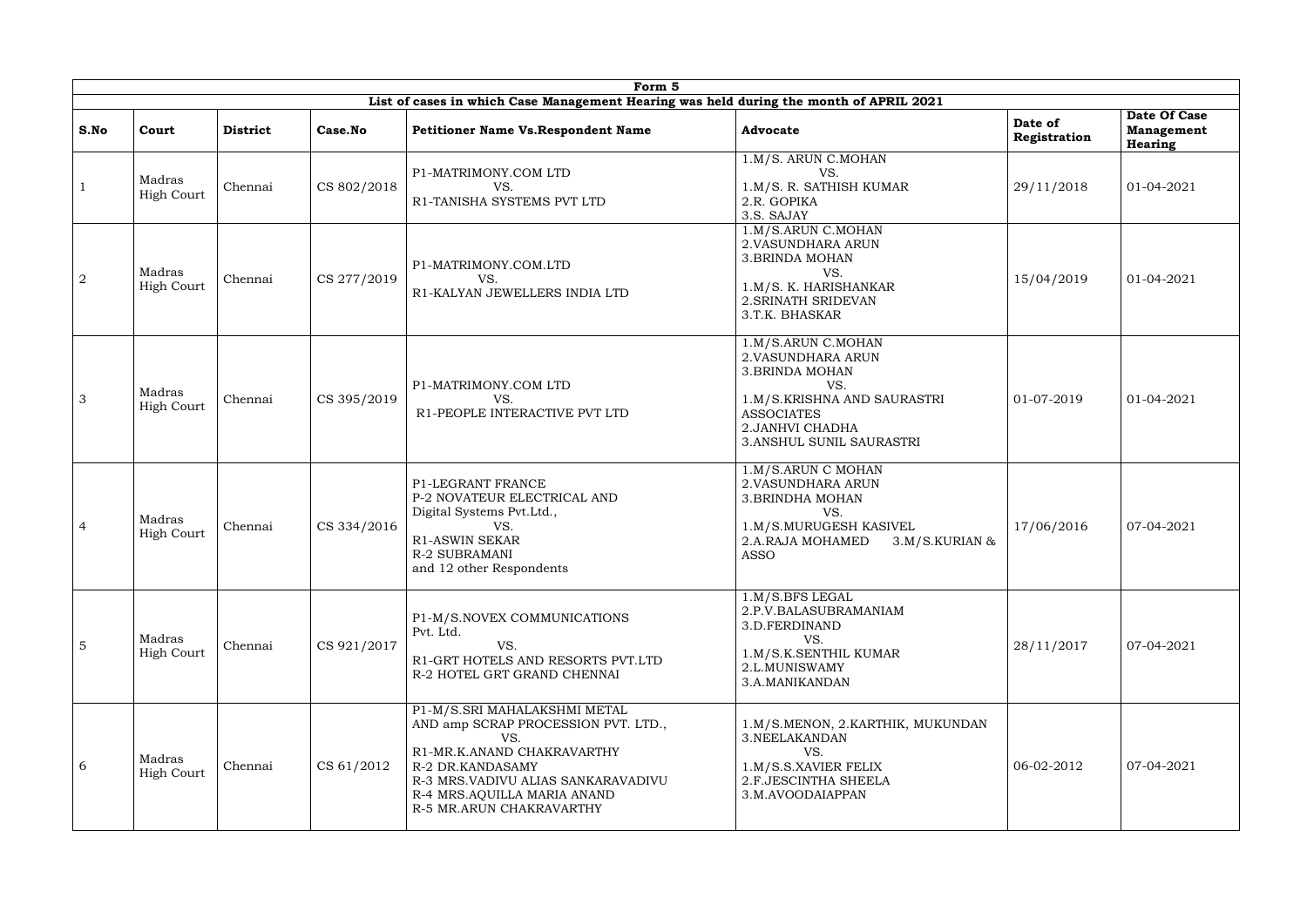|      | Form 5<br>List of cases in which Case Management Hearing was held during the month of APRIL 2021 |                 |             |                                                                                                                                                                                                                                                                                                            |                                                                                                                                                                 |                         |                                              |  |  |  |  |  |
|------|--------------------------------------------------------------------------------------------------|-----------------|-------------|------------------------------------------------------------------------------------------------------------------------------------------------------------------------------------------------------------------------------------------------------------------------------------------------------------|-----------------------------------------------------------------------------------------------------------------------------------------------------------------|-------------------------|----------------------------------------------|--|--|--|--|--|
|      |                                                                                                  |                 |             |                                                                                                                                                                                                                                                                                                            |                                                                                                                                                                 |                         |                                              |  |  |  |  |  |
| S.No | Court                                                                                            | <b>District</b> | Case.No     | <b>Petitioner Name Vs. Respondent Name</b>                                                                                                                                                                                                                                                                 | <b>Advocate</b>                                                                                                                                                 | Date of<br>Registration | Date Of Case<br><b>Management</b><br>Hearing |  |  |  |  |  |
|      | Madras<br><b>High Court</b>                                                                      | Chennai         | CS 235/2012 | P1-INDOWIND ENERGY LIMITED<br>VS.<br>R1-WESCARE(INDIA) LIMITED                                                                                                                                                                                                                                             | 1.M/S.K.MOORTHY<br>2.S.R.SUNDAR<br>VS.<br>1.M/S.S.K.SRINIVASAN<br>2.K.HARISH                                                                                    | 09-04-2012              | 07-04-2021                                   |  |  |  |  |  |
| 8    | Madras<br>High Court                                                                             | Chennai         | CS 357/2013 | P1-BETA DIE CASTING EQUIPMENT INC<br>VS.<br>R1-DEVAHI TOOLS REP.BY<br>ITS PROPRIETOR MR.E.D.MUNUSWAAMY                                                                                                                                                                                                     | 1.M/S.S.ASHOK KUMAR<br>2.R.BHAGAWAT KRISHNA<br>3.R.MURUGAN<br>VS.<br>1.M/S.P.MUNUSAMY                                                                           | 07-06-2013              | 07-04-2021                                   |  |  |  |  |  |
| 9    | Madras<br>High Court                                                                             | Chennai         | CS 751/2014 | P1-A SQUARE HOUSING DEVELOPMENT<br>PVT LTD.<br>VS.<br>R1-LAKKNA HOUSING PVT LTD<br>R-2 T.M.G.ASSOCIATES<br>R-3 TULIA INFRASTRUCTURES PVT., LTD.,<br>R-4 AHMED AADHIL                                                                                                                                       | 1.M/S.M.KAMALANATHAN<br>2. JANA GOVARTHANA MAHESWARAN<br>3. JANA NARAYANA VIGHNESHWARAN<br>VS.<br>1.M/S.S.PARISUTHAM<br>2.M/S.DR.P.VASUDEVAN<br>3.D.SAIRAMKUMAR | 17/11/2014              | 07-04-2021                                   |  |  |  |  |  |
| 10   | Madras<br>High Court                                                                             | Chennai         | CS 793/2014 | P1-M/S.INDIGO BUSINESS<br>SERVICES (INDIA) PVT. LTD.<br>P-2 MR.IRWIN BESANT RAJ, DIRECTOR<br>VS.<br>R1-M/S.FOCAL MERCHANDISING<br>(INDIA) PVT. LTD<br>R-2 MR.TINIKORAH, DIRECTOR<br>R-3 MR.NOEL MOHAN RAVIN<br>R-4 MR.SAKTHI VADIVELAN<br>R-5 MR.V.SHANKAR<br>R-6 MR.T.S.VAIRA PRAKASH<br>R-7 MR.JOHN PAUL | 1.M/S.GAUTAM S.RAMAN<br>2. MAITHREYI CANTHASWAMY SHARMA<br>3. GOKUL SUNDAR K.R<br>VS.<br>1.M/S.SAI RAAJ ASSOCIATES<br>2.M/S.VIJAYAGANESH S.                     | 01-12-2014              | 07-04-2021                                   |  |  |  |  |  |
| 11   | Madras<br><b>High Court</b>                                                                      | Chennai         | CS 331/2014 | P1-M/S.SREEDEVI VIDEO CORPORATION<br>VS.<br>R1-M/S.SAREGAMA INDIA LTD.,<br>R-2 M/S.POORNODAYA MOVIE CREATIONS<br>R-3 M/S.POORNODAYA ART CREATIONS                                                                                                                                                          | 1.M/S.K.HARISHANKAR<br>2.T.K.BHASKAR<br>3. SRINATH SRIDEVAN<br>VS.<br>1.M/S.UDAYARKAR RANGARAJAN<br>2. THRIYAMBAK KANNAN<br>3.M/S.V.RAGHAVACHARI                | 13/05/2014              | 08-04-2021                                   |  |  |  |  |  |
| 12   | Madras<br><b>High Court</b>                                                                      | Chennai         | CS 591/2019 | <b>P1-AKS JEWELLERY</b><br>VS.<br>R1-THE NEW INDIA ASSURANCE CO.LTD                                                                                                                                                                                                                                        | 1.M/S.N.P.VIJAY KUMAR<br>2.R.PRADEEP<br>VS.<br>1.M/S.S.R.SUNDAR<br>2.A.S.SUBRAMANIAN<br>3.P.SURESH SRINIVASN                                                    | 01-10-2019              | 08-04-2021                                   |  |  |  |  |  |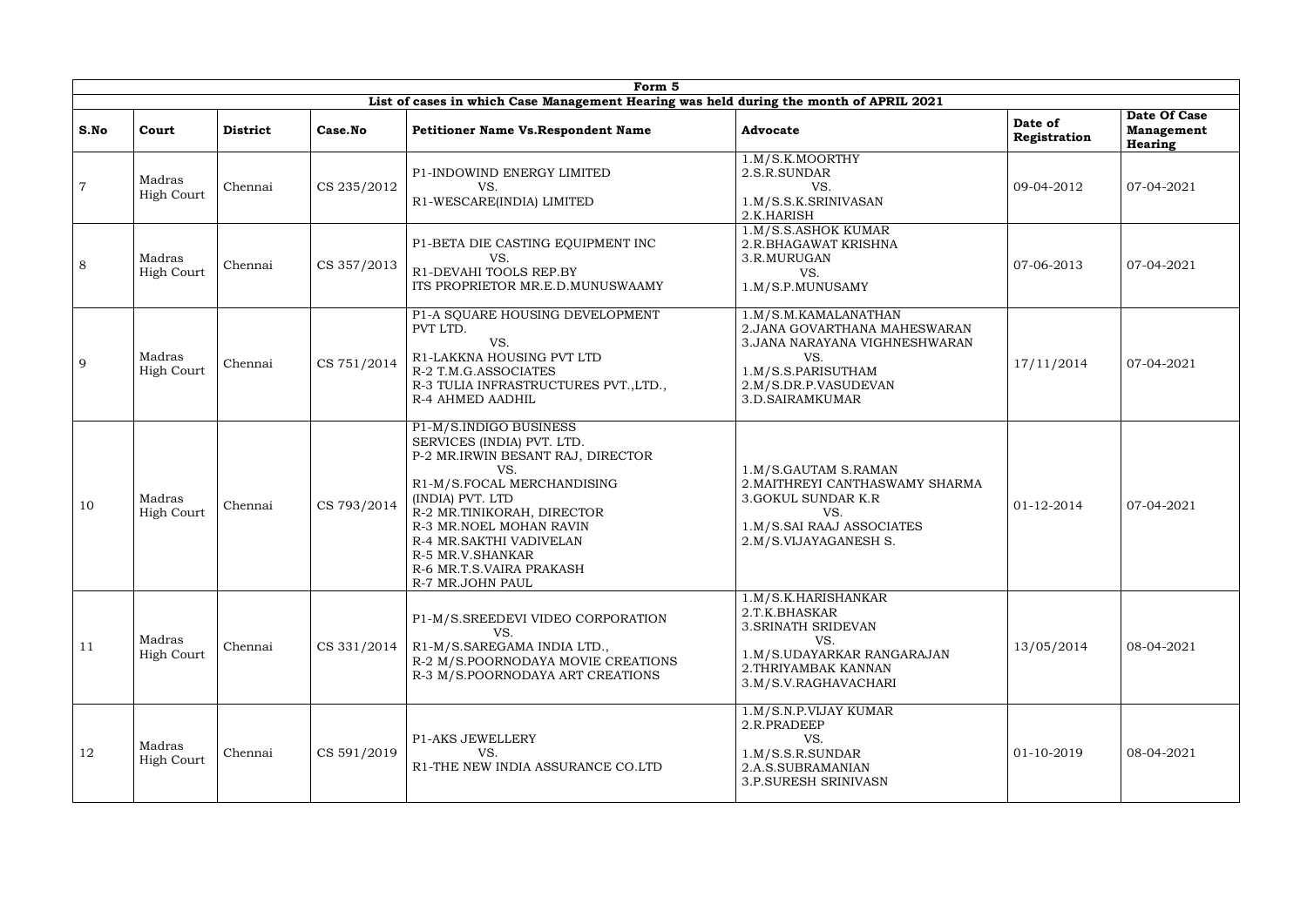|      | Form 5<br>List of cases in which Case Management Hearing was held during the month of APRIL 2021 |                 |                        |                                                                                                                                                                                     |                                                                                                                        |                         |                                                     |  |  |  |  |  |
|------|--------------------------------------------------------------------------------------------------|-----------------|------------------------|-------------------------------------------------------------------------------------------------------------------------------------------------------------------------------------|------------------------------------------------------------------------------------------------------------------------|-------------------------|-----------------------------------------------------|--|--|--|--|--|
| S.No | Court                                                                                            | <b>District</b> | Case.No                | <b>Petitioner Name Vs. Respondent Name</b>                                                                                                                                          | <b>Advocate</b>                                                                                                        | Date of<br>Registration | Date Of Case<br><b>Management</b><br><b>Hearing</b> |  |  |  |  |  |
| 13   | Madras<br><b>High Court</b>                                                                      | Chennai         | CS 825/2008            | P1-NIKITA AGENCY<br>P-2 RAJARAM MORE<br>VS.<br>R1-SAI JAYINI HOUSING PROMOTERS<br>PVT LTD.,<br>R-2 MR.L.SENTHILKUMARAN<br>R-3 SRI SOUGHAT RANA<br>R-4 R.MAHALAKSHMI                 | 1.M/S.T.S.BASKARAN<br>VS.<br>1.M/S.K.SURENDRANATH<br>2.V.G.ANBARASU                                                    | 25/08/2008              | 09-04-2021                                          |  |  |  |  |  |
| 14   | Madras<br>High Court                                                                             | Chennai         | <b>CS</b><br>1163/2008 | P1-M/S.KAPOOR IMAGING PRIVATE<br>LTD.<br>VS.<br>R1-M/S.KODAK (INDIA) PVT LTD.,                                                                                                      | 1.M/S.R.PARTHASARATHY<br>2. RAHUL BALAJI<br>VS.<br>1.M/S.DUA ASSOCIATES                                                | 12-12-2008              | 09-04-2021                                          |  |  |  |  |  |
| 15   | Madras<br><b>High Court</b>                                                                      | Chennai         | CS 605/2013            | P1-M/S.NICO QUALITY PRODUCTS<br>VS.<br>R1-M/S. N.C. ARYA SNUFF AND CIGAR<br>R-2 M/S. SAKTHI SNUFF CO<br>R-3 M/S. ADINAYAGAN AGENCIES<br>R-4 V.SHANKAR AMARNATH<br>R-5 V.SREENIVASAN | 1.M/S.C.SEETHAPATHY<br>2.A.UMASHANKAR<br>3.S.P.ARTHI<br>VS.<br>1.M/S.G.RAJAN<br>2.R.RAJARAJAN<br>3.R.DILLIKUMAR        | 11-09-2013              | 17/04/2021                                          |  |  |  |  |  |
| 16   | Madras<br><b>High Court</b>                                                                      | Chennai         | CS 882/2013            | P1-M/S.N.C.ARYA SNUFF & CIGAR CO<br>VS.<br>R1-M/S.NICO QUALITY PRODUCTS,<br>R-2 K.C.VIJAY<br>R-3 ZNANAKANABADY<br><b>R-4 ANURADHA</b>                                               | 1.M/S.G.RAJAN<br>2.R.RAJARAJAN<br><b>3.R.DILLI KUMAR</b><br>VS.<br>1.M/S.P.R.RAMAN<br>2.C.SEETHAPATHY<br>3.A.UMASANKAR | 18/12/2013              | 17/04/2021                                          |  |  |  |  |  |
| 17   | Madras<br><b>High Court</b>                                                                      | Chennai         | CS 796/2015            | P1-M/S.JAYALAKSHMI ESTATES<br>VS.<br>R1-ACCESS ATLANTECH EDUTAINMENT<br>(India) Ltd.                                                                                                | 1.M/S.V.CHANDRAPRABU<br>2.S.A.PALANINATHAN<br>VS.<br>1.M/S.THOMAS T.JACOB<br>2.T.ARUNKUMAR<br>3.D.SARAVANAN            | 25/09/2015              | 17/04/2021                                          |  |  |  |  |  |
| 18   | Madras<br><b>High Court</b>                                                                      | Chennai         | CS 960/2015            | P1-MAHESH B.GOR AND ANOTHER<br>P-2 S.KAMAKOTTI<br>VS.<br>R1-FAIRDEAL SUPPLIES LIMITED                                                                                               | 1.M/S.SIVALINGA KESAVAN<br>2.Y.RAJEEVI<br>3.D.MURUGAN<br>VS.<br>1.M/S.K.VASUKI<br>2.J.KUMARAN                          | 17/12/2015              | 17/04/2021                                          |  |  |  |  |  |
| 19   | Madras<br><b>High Court</b>                                                                      | Chennai         | CS 734/2009            | P1-M/S.PYRAMID SAIMIRA PRODUCTION<br>LTD.,<br>VS.<br>R1-M/S.SREE RAAM FILMS PVT LTD.,                                                                                               | 1.MR.A.CHIDAMBARAM<br>VS.<br>1.M/S.R.PRASAD<br>2.D.NAGESH BABU<br>3.R.RAMESH                                           | 24/08/2009              | 19/04/2021                                          |  |  |  |  |  |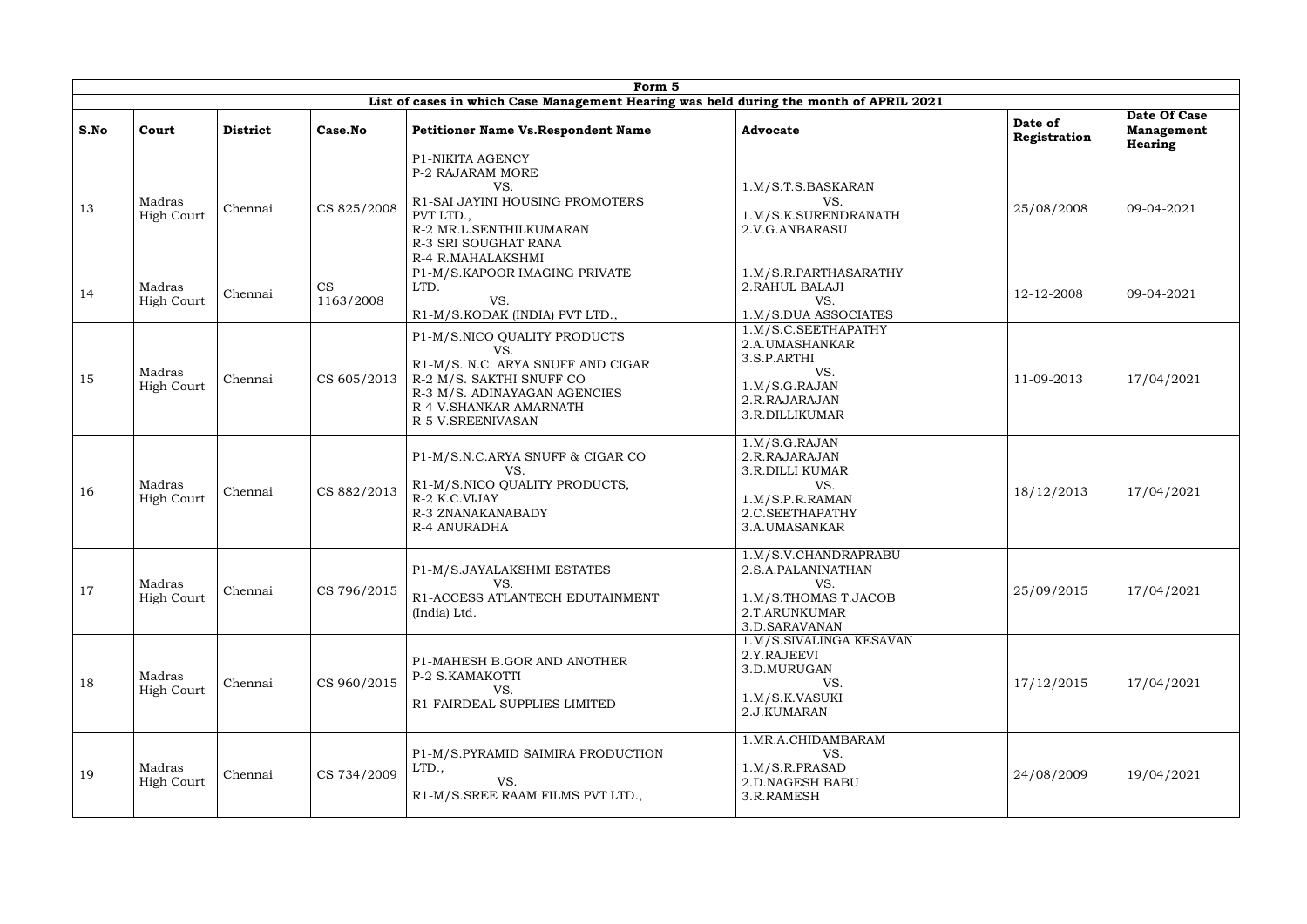|      | Form 5                      |                 |                |                                                                                                                                                          |                                                                                                                                          |                         |                                              |  |  |  |  |
|------|-----------------------------|-----------------|----------------|----------------------------------------------------------------------------------------------------------------------------------------------------------|------------------------------------------------------------------------------------------------------------------------------------------|-------------------------|----------------------------------------------|--|--|--|--|
|      |                             |                 |                | List of cases in which Case Management Hearing was held during the month of APRIL 2021                                                                   |                                                                                                                                          |                         |                                              |  |  |  |  |
| S.No | Court                       | <b>District</b> | Case.No        | <b>Petitioner Name Vs. Respondent Name</b>                                                                                                               | <b>Advocate</b>                                                                                                                          | Date of<br>Registration | Date Of Case<br><b>Management</b><br>Hearing |  |  |  |  |
| 20   | Madras<br><b>High Court</b> | Chennai         | CS 567/2015    | P1-M/S.SELLAMUTHU DEVAR FILMS<br>VS.<br>R1-NIC ARTS<br>R-2 CHIMBU CINE ARTS<br>R-3 GEMINI COLOR LABORATORIES                                             | 1.M/S.K.CHANDRASEKARAN<br>2.G.ANBU SARAVANAN<br>3.K.S.VAITHIANATHAN<br>VS.<br>1.M/S.AAV PARTNERS<br>2.M/S.R.MAHESWARI<br>3.N.VIJAYAKUMAR | 13/07/2015              | 19/04/2021                                   |  |  |  |  |
| 21   | Madras<br>High Court        | Chennai         | CS 568/2015    | P1-S.V.D.JEEVANAND<br>VS.<br><b>R1-NIC ARTS</b><br>R-2 GEMINI COLOR LABORATORIES                                                                         | 1.M/S.K.CHANDRASEKARAN<br>2.G.ANBU SARAVANAN<br>3.K.S.VAITHIANATHAN<br>VS.<br>1.M/S.AAV PARTNERS<br>2.M/S.R.MAHESWARI<br>3.N.VIJAYAKUMAR | 13/07/2015              | 19/04/2021                                   |  |  |  |  |
| 22   | Madras<br><b>High Court</b> | Chennai         | CS<br>288/2012 | P1-UNIMED TECHNOLOGIES LTD.,<br>P-2 SUN PHARMACEUTICALS INDIA<br><b>LIMITED</b><br>VS.<br>R1-ERIS LIFESCIENCES PVT. LTD.,<br>R-2 WINDLAS BIOTECH LIMITED | 1.M/S.A.A.MOHAN<br>2. BRINDA MOHAN<br>3.S.DIWAKAR<br>VS.<br>1.M/S.MR.SP.CHOCKALINGAM                                                     | 23/04/2012              | 20/04/2021                                   |  |  |  |  |
| 23   | Madras<br>High Court        | Chennai         | CS 754/2012    | P1-M/S. SAINT GOBAIN GLASS FRANCE<br>P-2 M/S SANIT GOBAIN GLASS (INDIA) LTD.<br>VS.<br>R1-M/S CSG HOLDING COMPANY LTD.,                                  | 1.M/S.JACOB KURIAN<br>2. MADHAN BABU<br><b>3. NARAYAN PRASAD</b><br>VS.<br>1.M/S. UMA SHANKAR<br>2.GOPAL TRIVEDI<br>3.R. UDAYA KUMAR     | 27/11/2012              | 20/04/2021                                   |  |  |  |  |
| 24   | Madras<br><b>High Court</b> | Chennai         | CS 249/2014    | P1-HALONIX TECHNOLOGIES PVT.LTD.<br>VS.<br>R1-CEMA ELECTRIC LIGHTING<br>PRODUCTS INDIA PVT. LTD.,                                                        | 1.M/S.THRIYAMBAK J.KANNAN<br>2. PREETI MOHAN<br>VS.<br>1.M/S.B.GIRIDHARA RAO<br>2.D.R.RAGHUNATH<br>3.P.J.SRI GANESH                      | 07-04-2014              | 20/04/2021                                   |  |  |  |  |
| 25   | Madras<br><b>High Court</b> | Chennai         | CS 663/2014    | P1-TTK HEALTHCARE LIMITED<br>VS.<br>R1-SIFCO PHARMA                                                                                                      | 1.M/S.ARUN C MOHAN<br>2. VASUNDHARA ARUN<br><b>3.BRINDA MOHAN</b>                                                                        | 15/10/2014              | 20/04/2021                                   |  |  |  |  |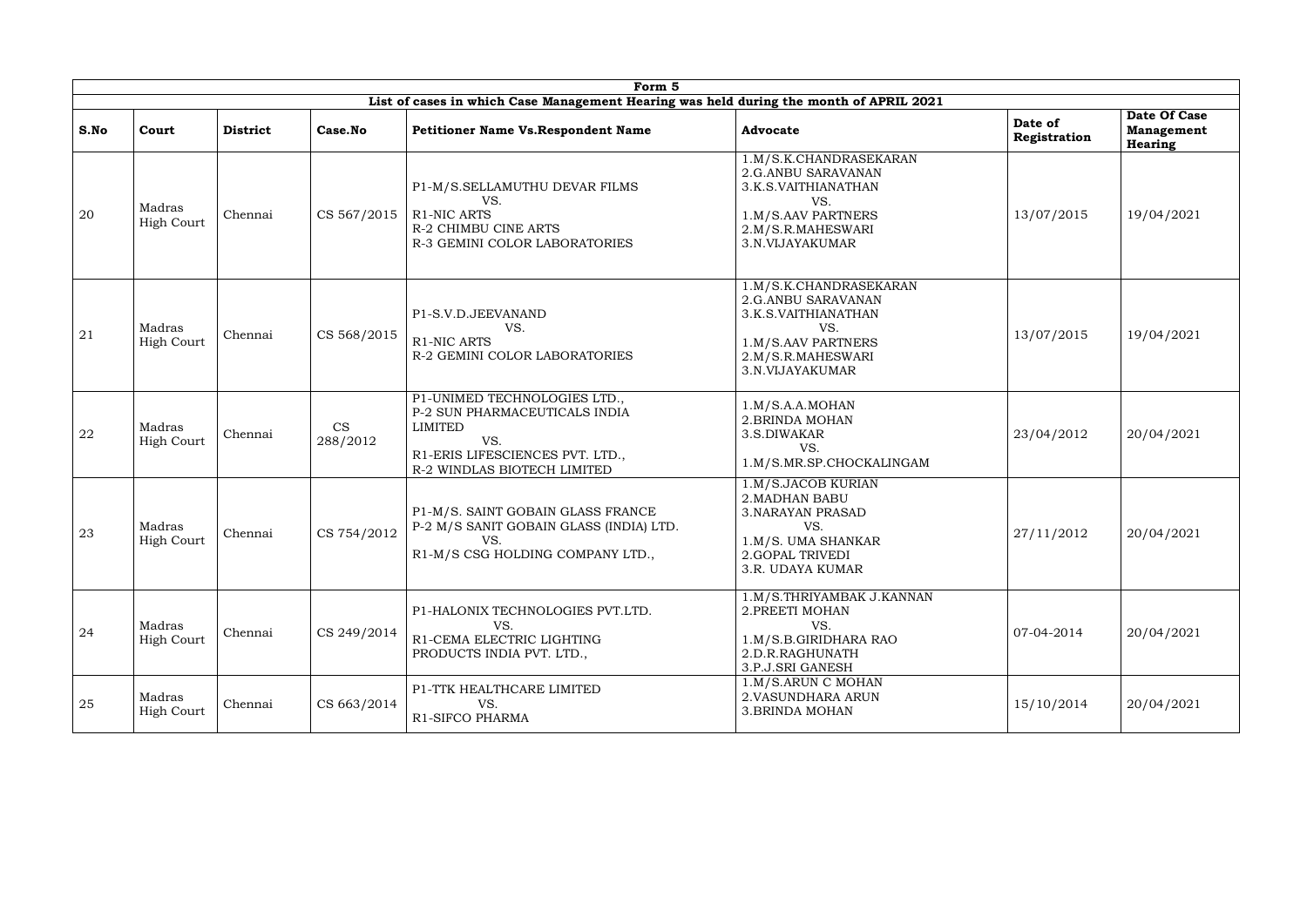|      |                             |                 |             | Form 5                                                                                                                                                                                                                                     |                                                                                                                                   |                         |                                              |
|------|-----------------------------|-----------------|-------------|--------------------------------------------------------------------------------------------------------------------------------------------------------------------------------------------------------------------------------------------|-----------------------------------------------------------------------------------------------------------------------------------|-------------------------|----------------------------------------------|
|      |                             |                 |             | List of cases in which Case Management Hearing was held during the month of APRIL 2021                                                                                                                                                     |                                                                                                                                   |                         |                                              |
| S.No | Court                       | <b>District</b> | Case.No     | <b>Petitioner Name Vs. Respondent Name</b>                                                                                                                                                                                                 | <b>Advocate</b>                                                                                                                   | Date of<br>Registration | Date Of Case<br><b>Management</b><br>Hearing |
| 26   | Madras<br><b>High Court</b> | Chennai         | CS 849/2014 | P1-M/S.RAMANIYAM REAL ESTATES<br>VS.<br>R1-M/S.SPENCERS RETAIL LIMITED                                                                                                                                                                     | 1.M/S.S.SUNDARESAN<br>2.S.FRANCIS ASHOK<br>3.T.YASMIN<br>VS.<br>1.M/S.ARUN C.MOHAN<br>2. VASUNDHARA ARUN<br><b>3.BRINDA MOHAN</b> | 19/12/2014              | 20/04/2021                                   |
| 27   | Madras<br>High Court        | Chennai         | CS 319/2018 | P1-M/S SAKTHI ENERGY PVT.LTD<br>VS.<br>R1-M/S.IND BARATH THERMAL<br>Power Ltd.,                                                                                                                                                            | 1.M/S.AAV PARTNERS<br>VS.<br>1.M/S.ANIRUDH KRISHNAN<br>2. KEERTHIKIRAN MURALI<br><b>3.ASHWIN SHANBHAG</b>                         | 15/05/2018              | 20/04/2021                                   |
| 28   | Madras<br><b>High Court</b> | Chennai         | CS 321/2018 | P1-M/S.SP COAL RESOCURCES P.LTD.,<br>VS.<br>R1-M/S.IND BARATH THERMAL<br>Power Ltd.,                                                                                                                                                       | 1.M/S.AAV PARTNERS<br>VS.<br>1.M/S.ANIRUDH KRISHNAN<br>2. KEERTHIKIRAN MURALI<br><b>3. ASHWIN SHANBHAG</b>                        | 15/05/2018              | 20/04/2021                                   |
| 29   | Madras<br><b>High Court</b> | Chennai         | CS 607/2019 | P1-M/S.E.SHANKAR<br>VS.<br>R1-K.NATARAJAN                                                                                                                                                                                                  | 1.M/S.R.JAYAPRAKASH<br>2.R.S.MAITREYA<br>3.C.KANNUCHAMY<br>VS.<br>1.M/S.S.RAJENDRAKUMAR<br>2.A.M.AMUTHA GANESH<br>3.E.REKHA       | 16/10/2019              | 20/04/2021                                   |
| 30   | Madras<br><b>High Court</b> | Chennai         | CS 440/2014 | P1-V.N.VARADHARAJAN, MANAGING DIRECTOR,<br>V.N.V. BUILDERS (P) LTD,<br>VS.<br>R1GOVERNMENT OF TAMILNADU<br>HIGHWAYS DEPARTMENT,                                                                                                            | 1.M/S.K.V.SUBRAMANIAN ASSO<br>VS.<br>1.MR.UDHAYAKUMAR                                                                             | 10-07-2014              | 21/04/2021                                   |
| 31   | Madras<br><b>High Court</b> | Chennai         | CS637/2009  | P1-INTEGRATED FINANCE COMPANY LTD<br>VS.<br>R1-KASTHURI RENGA RAMANUJAM<br>COTTON MILLS (P) LTD.,<br>R2-R-2 KASTHURI RENGA RAMANUJAM<br>(DECEASED) DIRECTOR, KASTHURI RENGA<br>RAMANUJAM COTTON MILLS (P) LTD., and 5 other<br>Respondents | 1.M/S.VIJAYALAKSHMI RAJAGOPAL<br>VS.<br>1.M/S.SARVABHAUMAN ASSOCIATES<br>2.S.Mukunth                                              | 27/07/2009              | 22/04/2021                                   |
| 32   | Madras<br><b>High Court</b> | Chennai         | CS 697/2014 | P1-VISWA INFRASTRUCTURES AND<br>SERVICES P.LTD.<br>VS.<br>R1-TAMIL NADU WATER SUPPLY AND<br>DRAINAGE BOARD<br>R-2 THE CHIEF ENGINEER<br>TAMIL NADU WATER SUPPLY AND DRAINAGE<br><b>BOARD</b>                                               | 1.M/S.APR ASSOCIATES<br>2.DR.S.B.NIRMALATHA<br>3.B.MUTHUNATHAN<br>VS.<br>1.M/S.S.THAMIZHARASI                                     | 31/10/2014              | 22/04/2021                                   |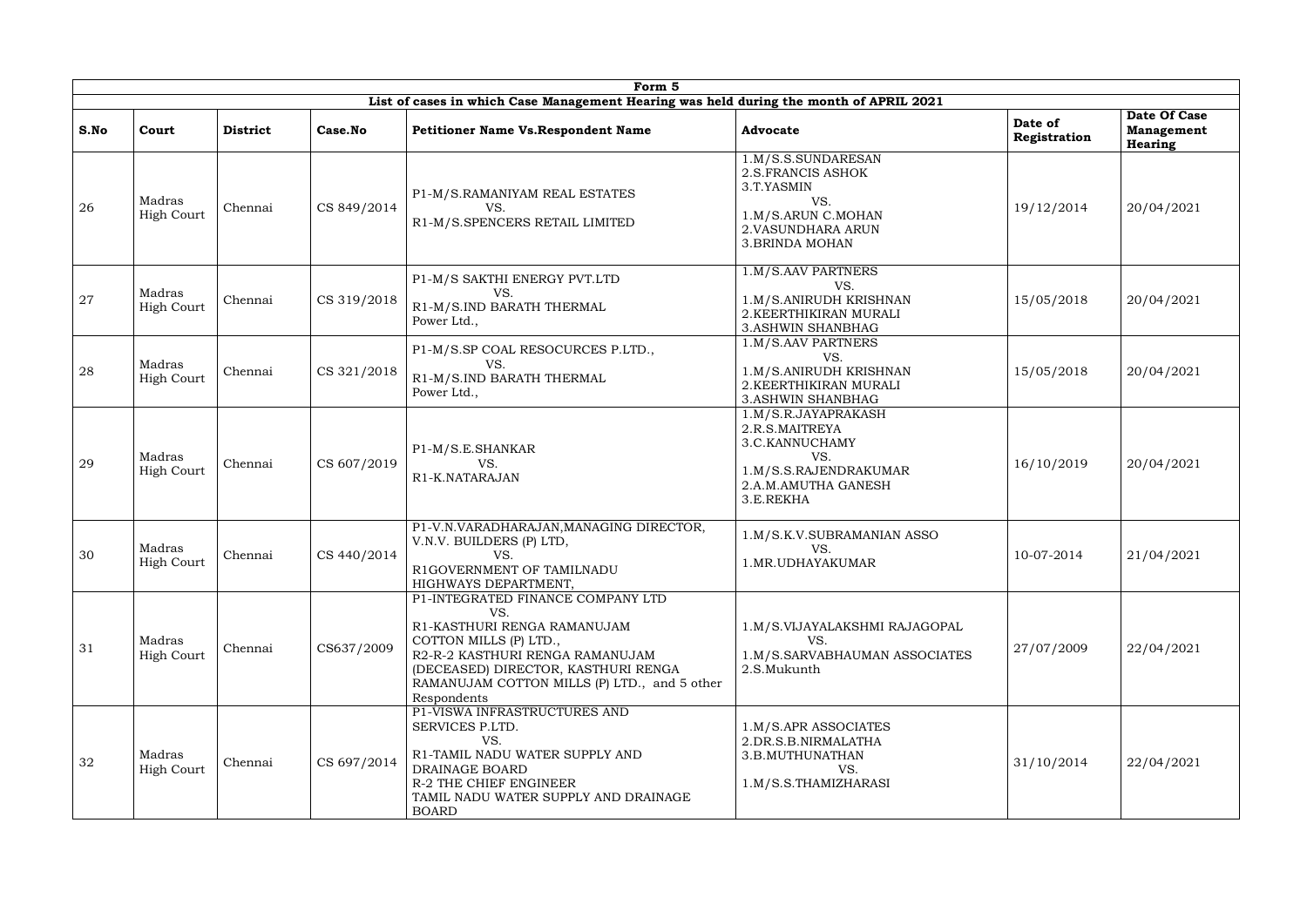|      |                             |                 |             | Form 5                                                                                                                                                                                                                                                    |                                                                                                                                                        |                         |                                              |
|------|-----------------------------|-----------------|-------------|-----------------------------------------------------------------------------------------------------------------------------------------------------------------------------------------------------------------------------------------------------------|--------------------------------------------------------------------------------------------------------------------------------------------------------|-------------------------|----------------------------------------------|
|      |                             |                 |             | List of cases in which Case Management Hearing was held during the month of APRIL 2021                                                                                                                                                                    |                                                                                                                                                        |                         |                                              |
| S.No | Court                       | <b>District</b> | Case.No     | <b>Petitioner Name Vs. Respondent Name</b>                                                                                                                                                                                                                | <b>Advocate</b>                                                                                                                                        | Date of<br>Registration | Date Of Case<br><b>Management</b><br>Hearing |
| 33   | Madras<br><b>High Court</b> | Chennai         | CS 2/2017   | <b>P1-ARUN SURADHAN</b><br>VS.<br>R1-M/S.MPF STUDIOS<br>R-2 ZOHO CORPORATION PVT.LTD.                                                                                                                                                                     | 1.M/S.BFS LEGAL<br>2.P.V.BALASUBRAMANIAM<br>3.D.FERDINAND<br>VS.<br>1.M/S.CPG.YOGANAND AND ASSOCIATES<br>2.CPG.YOGANAND<br><b>3.L.MARY PUSHPA RANI</b> | 02-01-2017              | 23/04/2021                                   |
| 34   | Madras<br><b>High Court</b> | Chennai         | CS 926/2017 | P1-RAJARATHNAM CONSTRUCTION(P)LTD<br>VS.<br>R1-M/S.GANAPATHY FUNDS<br>R-2 J.S.SRINIVASAN<br>and 4 other Respondents                                                                                                                                       | 1.M/S.P.CHANDRASEKAR<br>2.V.RAJKUMAR<br>VS.<br>1.M/S.K.N.NATARAAJ<br>2.K.N.RUBAN<br>3.M/S.G.THYAGARAJAN                                                |                         | 23/04/2021                                   |
| 35   | Madras<br><b>High Court</b> | Chennai         | CS 409/2019 | P1-SAINT-GOBAIN GLASS FRANCE<br>VS.<br>R1-HARSHA EXITO ENGINEERING (P) LTD                                                                                                                                                                                | 1.M/S.SANJEEV KUMAR TIWARI<br>2. SAURABH ANAND<br>3.B.PRASHANT KUMAR G.<br>VS.<br>1.M/S.K.BALASARAVANAN<br>2.K.KOTHANDAN                               | 04-07-2019              | 26/04/2021                                   |
| 36   | Madras<br>High Court        | Chennai         | CS 565/2012 | P1-STATE BANK OF INDIA, STRESSED ASSETS<br>MANAGEMENT BRANCH<br>VS.<br>R1-THE ORIENTAL INSURANCE COMPANY<br>LTD.,<br>R2- THE GENERAL MANAGER<br>THE ORIENTAL INSURANCE COMPANY LTD.,<br>R-3 M/S. PARAMOUNT AIRWAYS PVT.LTD                                | 1.M/S.K.MOHANDAS<br>VS.<br>1.M/S.M.B.GOPALAN<br>2.N.VIJAYARAGHAVAN<br>3.M/S.S.R.SUNDAR                                                                 | 27/08/2012              | 26/04/2021                                   |
| 37   | Madras<br><b>High Court</b> | Chennai         | CS 817/2012 | P1-P.JANAKIRAMAN<br>CIVIL ENGINEERING CONTRACTOR<br>VS.<br>R1-GOVERNMENT OF TAMIL NADU<br>HIGHWAYS DEPT., REP.BY THE SUPERINTENDING<br>ENGINEER (HIGHWAYS)<br>R2- GOVT. OF TAMIL NADU<br>HIGHWAYS DEPARTMENT, REP.BY THE<br>DIVISIONAL ENGINEER(HIGHWAYS) | 1.M/S.V.SRIKANTH<br>2.G.GOVARTHANAN<br>VS.<br>1.M/S.SPL.GOVT.PLEADER (CS)                                                                              | 19/12/2012              | 27/04/2021                                   |
| 38   | Madras<br><b>High Court</b> | Chennai         | CS 818/2012 | P1-P.JANAKIRAMAN<br>CIVIL ENGINEERING CONTRACTOR<br>VS.<br>R1-GOVERNMENT OF TAMIL NADU<br>HIGHWAYS DEPT., REP.BY THE SUPERINTENDING<br>ENGINEER (HIGHWAYS) & ANOTHER CHENNAI<br>METRO POLITAN DEVELOPMENT PLAN CIRCLE                                     | 1.M/S.V.SRIKANTH<br>2.G.GOVARTHANAN<br>VS.<br>1.M/S.SPL.GOVT.PLEADER (CS)                                                                              | 19/12/2012              | 27/04/2021                                   |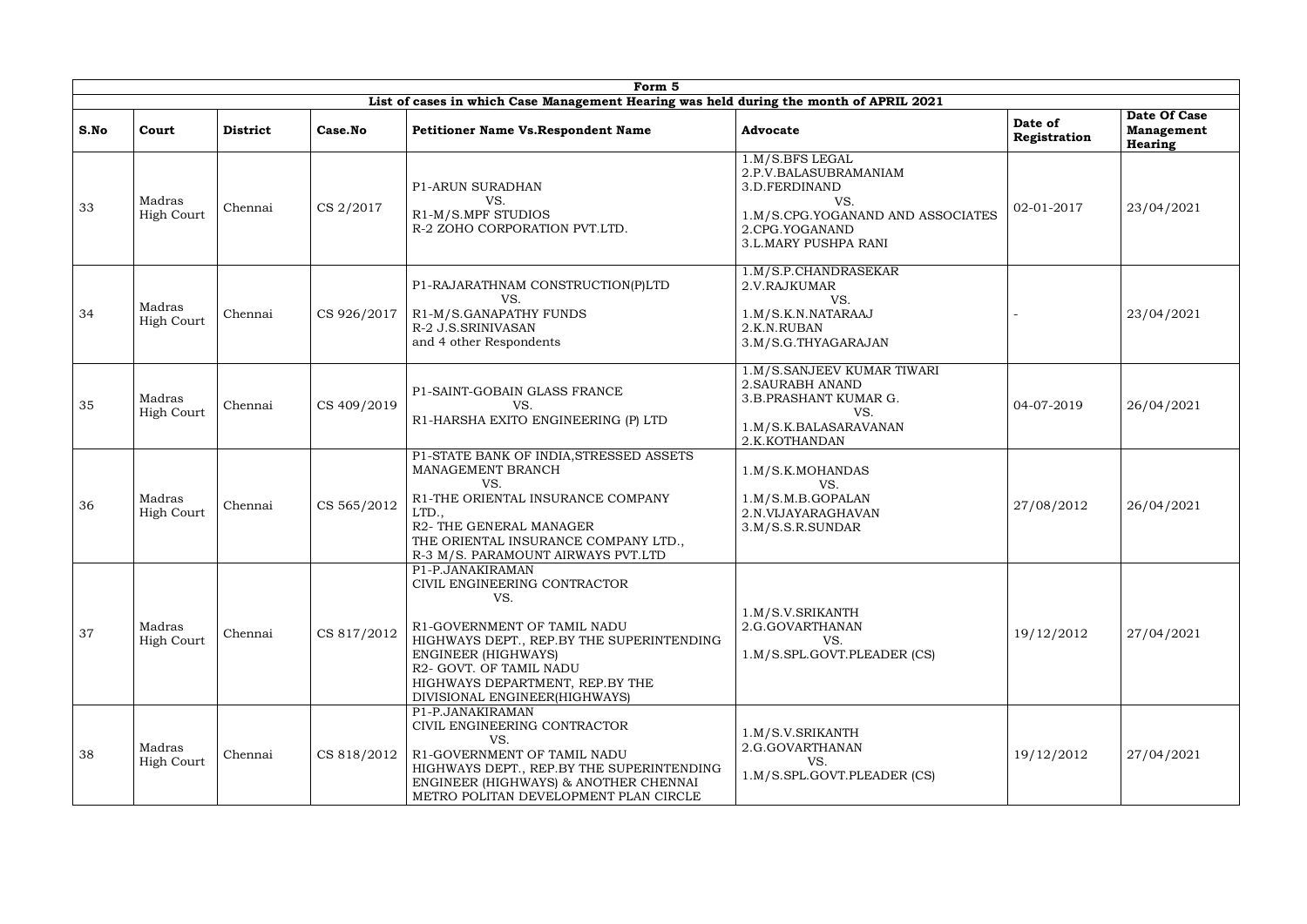|      | Form 5<br>List of cases in which Case Management Hearing was held during the month of APRIL 2021 |                 |             |                                                                                                                                                     |                                                                                                                     |                         |                                              |  |  |  |  |  |
|------|--------------------------------------------------------------------------------------------------|-----------------|-------------|-----------------------------------------------------------------------------------------------------------------------------------------------------|---------------------------------------------------------------------------------------------------------------------|-------------------------|----------------------------------------------|--|--|--|--|--|
|      |                                                                                                  |                 |             |                                                                                                                                                     |                                                                                                                     |                         |                                              |  |  |  |  |  |
| S.No | Court                                                                                            | <b>District</b> | Case.No     | <b>Petitioner Name Vs. Respondent Name</b>                                                                                                          | <b>Advocate</b>                                                                                                     | Date of<br>Registration | Date Of Case<br><b>Management</b><br>Hearing |  |  |  |  |  |
| 39   | Madras<br><b>High Court</b>                                                                      | Chennai         | CS 131/2015 | P1-MR.A.D.PADMASINGH ISAAC<br>TRADING AS AACHI SPICES AND FOODS<br>P-2 M/S.AACHI MASALA FOODS (P) LTD<br>VS.<br>R1-M/S.SRUTHIS FOOD PRODUCTS        | 1.M/S.C.DANIEL<br>2.GLADYS DANIEL<br>VS.<br>1.M/S.RAJESH RAMANATHAN<br>2.S.SRI RAMAN<br>3.S.DIWAKAR                 | 23/02/2015              | 28/04/2021                                   |  |  |  |  |  |
| 40   | Madras<br><b>High Court</b>                                                                      | Chennai         | CS 237/2008 | P1-M/S.SHANAZ LEATHERS<br>VS.<br>R1-M/S.STANDARD CHARTED BANK                                                                                       | 1.M/S AIYAR AND DOLIA<br>2.V.KALYANARAMAN<br>VS.<br>1.M/S.V.ADHIVARAHAN<br>2.G.SHANTHI MEENAKSHI<br>3.D.R.S.KESAVAN | 03-03-2008              | 28/04/2021                                   |  |  |  |  |  |
| 41   | Madras<br><b>High Court</b>                                                                      | Chennai         | CS 252/2008 | P1-M/S.S.B.INTERNATIONAL<br>P-2 SAHANI BEGAM<br>and 4 other Respondents<br>VS.<br>R1-M/S.STANDARD CHARTERED BANK<br>SMALL MEDIUM ENTERPRIES BANKING | 1.M/S AIYAR AND DOLIA<br>2.V.KALYANARAMAN<br>VS.<br>1.M/S.V.ADHIVARAHAN<br>2.G.SHANTHI MEENAKSHI<br>3.K.SUMATHI     | 05-03-2008              | 28/04/2021                                   |  |  |  |  |  |
| 42   | Madras<br>High Court                                                                             | Chennai         | CS 200/2013 | P1-CADILA HEALTHCARE LTD<br>VS.<br>R1-SMT. MADHU SOMANI                                                                                             | 1.M/S. C.DANIEL<br>2.GLADYS DANIEL<br>VS.<br>1.M/S.U.KASIPANDIAN<br>2.U.KRISHNASAMY                                 | 22/03/2013              | 29/04/2021                                   |  |  |  |  |  |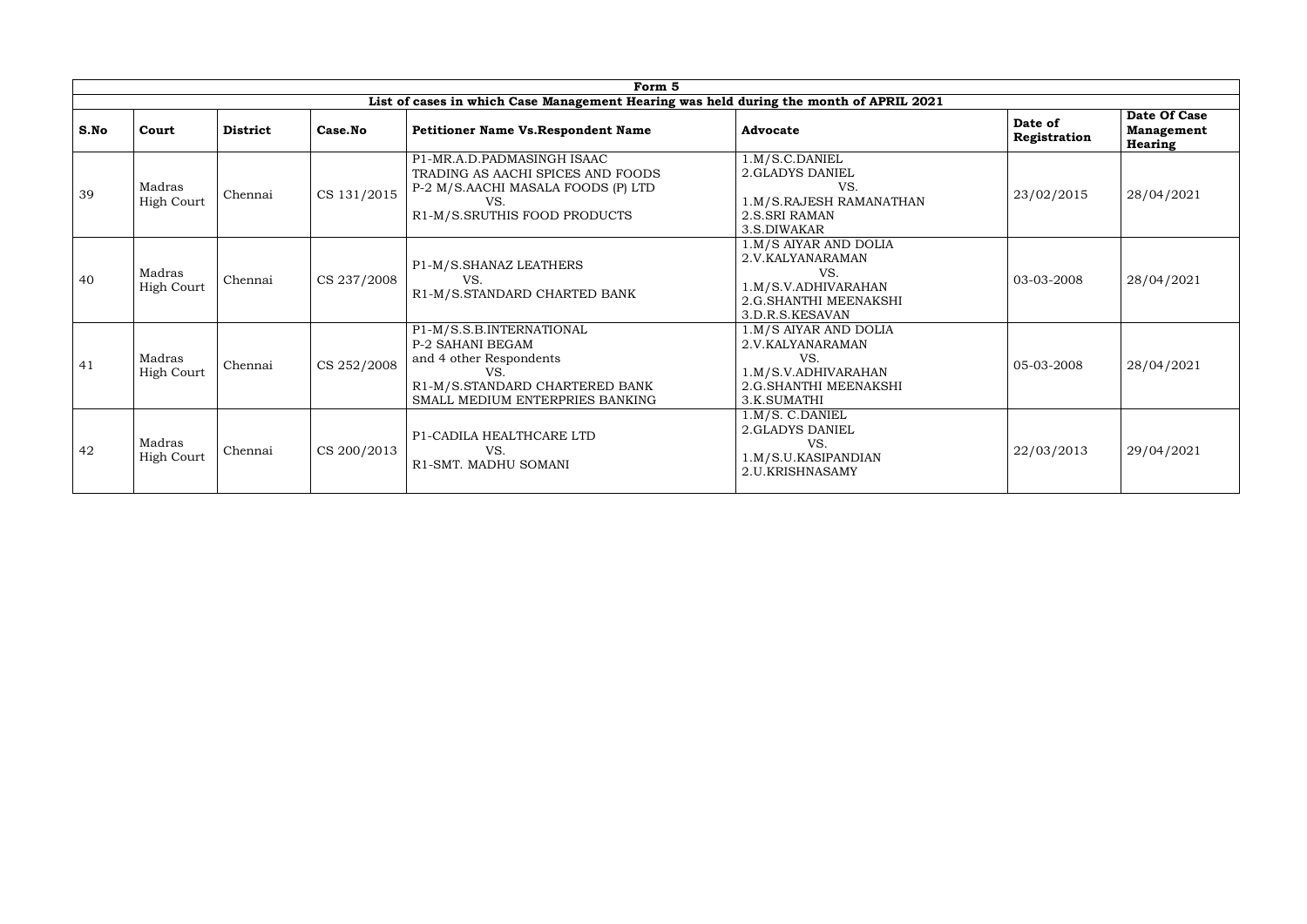|                |                         |                 |                       |                                                                                                                                                                                                             |                                                                                                                                                                  | Form-6                  |                                                                                                                   |                     |                             |                                                         |                                   |                                                                                                 |                                     |
|----------------|-------------------------|-----------------|-----------------------|-------------------------------------------------------------------------------------------------------------------------------------------------------------------------------------------------------------|------------------------------------------------------------------------------------------------------------------------------------------------------------------|-------------------------|-------------------------------------------------------------------------------------------------------------------|---------------------|-----------------------------|---------------------------------------------------------|-----------------------------------|-------------------------------------------------------------------------------------------------|-------------------------------------|
| S.<br>No       | Court                   | <b>District</b> | Case.No               | <b>Petitioner Name Vs</b><br><b>Respondent Name</b>                                                                                                                                                         | Contested commercial cases disposed during the month of APRIL 2021<br><b>Advocate</b>                                                                            | Date of<br>Registration | Whether<br>Urgent<br>relief was<br>sought<br>and Pre-<br>institution<br><b>Mediation</b><br>did not<br>take place | Date of<br>Decision | Days for<br><b>Disposal</b> | Nature of<br><b>Disposal</b><br>(Contested/Set<br>tled) | Date of<br>Execution<br>of Decree | <b>Number</b><br>of Days<br>for<br><b>Execution</b><br>of decree<br>from date<br>of<br>decision | Act<br><b>Sectio</b><br>$\mathbf n$ |
|                | Madras<br>High<br>Court | Chennai         | <b>CS</b><br>444/2003 | P1-ASHIQUE EXPORTS (P)<br>LTD.,<br>VS.<br>R1-SAFANA COSMETICS &<br><b>PERFUMERS</b>                                                                                                                         | 1.M/S PRERUMBULAVIL<br><b>RADHAKRISHNA</b><br>VS.<br>1.M/S.PAIS LOBU<br>2.ALVARES<br>3.IRWIN ARON                                                                | 26/06/2003              |                                                                                                                   | 01-04-2021          |                             | Decreed                                                 |                                   |                                                                                                 |                                     |
| $\overline{2}$ | Madras<br>High<br>Court | Chennai         | <b>CS</b><br>30/2020  | P1-GEM EDIBLE OIL PVT.<br>LTD.<br>VS.<br>R1-M/S.J B AGRO FOODS                                                                                                                                              | 1.M/S.ESWAR<br>2.KUMAR & RAO                                                                                                                                     | 24/01/2020              |                                                                                                                   | 01-04-2021          |                             | Decreed                                                 |                                   |                                                                                                 |                                     |
| 3              | Madras<br>High<br>Court | Chennai         | CS<br>122/2021        | P1-MRS.A.R.YASMEEN<br>VS.<br>R1-OWNERS AND PARTIES<br><b>INTERESTED</b><br>IN THE VESSEL M.T ARK<br><b>PIONEER</b>                                                                                          | 1.M/S.S.VASUDEVAN<br>2.K.KRISHNASWAMY<br>3.R.VETRIVEL                                                                                                            | 24/03/2021              |                                                                                                                   | 07-04-2021          |                             | Withdrawn<br>Dismissed                                  |                                   |                                                                                                 |                                     |
| $\overline{4}$ | Madras<br>High<br>Court | Chennai         | <b>CS</b><br>143/2021 | P1-M/S RAJA AGENCIES<br>VS.<br>R1-OWNERS AND PARTIES<br><b>INTERESTED IN</b><br>THE DEFENDANT TUG<br><b>DANUM</b>                                                                                           | <b>.S.VASUDEVAN</b>                                                                                                                                              | 01-04-2021              |                                                                                                                   | 08-04-2021          |                             | Withdrawn<br>Dismissed                                  |                                   |                                                                                                 |                                     |
| -5             | Madras<br>High<br>Court | Chennai         | CS<br>249/2020        | P1-VIACOM 18 MEDIA PVT.<br>LTD.<br>P-2 ENDEMOL SHINE IP<br>BV<br>VS.<br>R1-BHARATH SANCHAR<br>NIGAM LTD<br>R-2 MAHANAGAR<br>TELEPHONE NIGAM LTD.<br>R-3 BHARATHI AIRTEL<br>LTD.<br>And 41 other Respondents | 1.M/S.ARUN C. MOHAN<br>2. VASUNDHARA ARUN<br><b>3.BRINDA MOHAN</b><br>VS.<br>1.M/S.SHIVAKUMAR AND<br><b>SURESH</b>                                               | 29/09/2020              |                                                                                                                   | 09-04-2021          |                             | Withdrawn<br>Dismissed                                  |                                   |                                                                                                 |                                     |
| 6              | Madras<br>High<br>Court | Chennai         | CS<br>170/2011        | P1-PERENNIAL HEALTH<br>CARE INDIA<br>PRIVATE LTD.,<br>VS.<br>R1-MR.S.SAMSEN PAPLI<br>R-2 M/S.FRANCH HERBS<br><b>TECHNOLOGIES</b><br>LTD.,<br>R-3 M/S.F.M.HERBS<br><b>TECHNOLOGIES</b>                       | 1.M/S.A.A.MOHAN<br>2. BRINDA MOHAN<br>3.K.MUGUNTHAN<br>4.S.DIWAKAR<br>VS.<br>1.M/S.K.RAJASEKARA1N<br>2.S.BALACHANDRAN<br>3.A.SWAMINATHAN<br>4.M.R.GOKUL KRISHNAN | 07-03-2011              |                                                                                                                   | 17/04/2021          |                             | Dismissed For<br>Non-<br>Prosecution                    |                                   |                                                                                                 |                                     |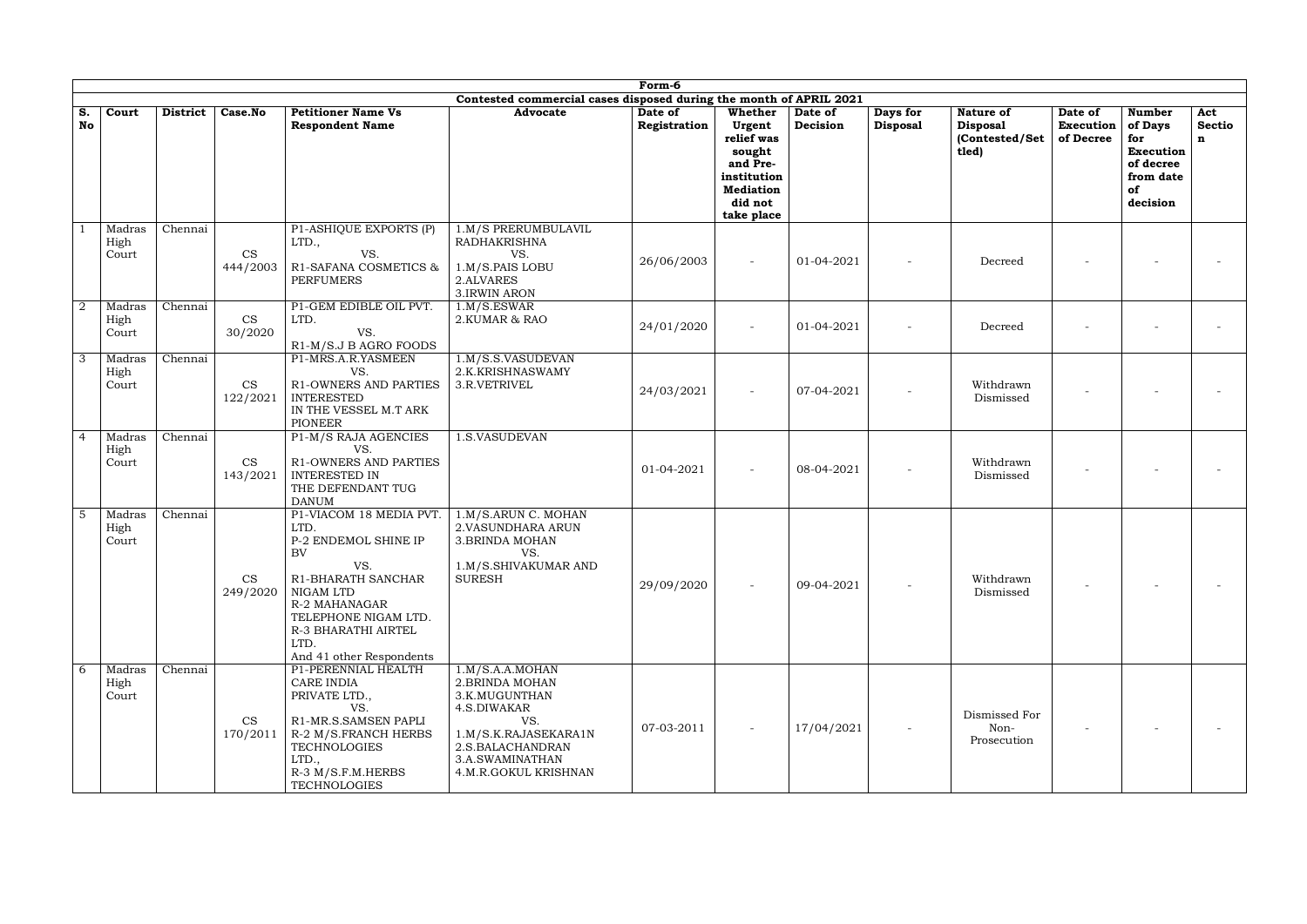|                 | Form-6<br>Contested commercial cases disposed during the month of APRIL 2021 |                 |                        |                                                                                                                                                                   |                                                                                                                    |                         |                                                                                                                   |                     |                             |                                                         |                                          |                                                                                                 |                           |
|-----------------|------------------------------------------------------------------------------|-----------------|------------------------|-------------------------------------------------------------------------------------------------------------------------------------------------------------------|--------------------------------------------------------------------------------------------------------------------|-------------------------|-------------------------------------------------------------------------------------------------------------------|---------------------|-----------------------------|---------------------------------------------------------|------------------------------------------|-------------------------------------------------------------------------------------------------|---------------------------|
|                 |                                                                              |                 |                        |                                                                                                                                                                   |                                                                                                                    |                         |                                                                                                                   |                     |                             |                                                         |                                          |                                                                                                 |                           |
| S.<br><b>No</b> | Court                                                                        | <b>District</b> | Case.No                | <b>Petitioner Name Vs</b><br><b>Respondent Name</b>                                                                                                               | <b>Advocate</b>                                                                                                    | Date of<br>Registration | Whether<br>Urgent<br>relief was<br>sought<br>and Pre-<br>institution<br><b>Mediation</b><br>did not<br>take place | Date of<br>Decision | Days for<br><b>Disposal</b> | Nature of<br><b>Disposal</b><br>(Contested/Set<br>tled) | Date of<br><b>Execution</b><br>of Decree | <b>Number</b><br>of Days<br>for<br><b>Execution</b><br>of decree<br>from date<br>of<br>decision | Act<br><b>Sectio</b><br>n |
|                 | Madras<br>High<br>Court                                                      | Chennai         | CS<br>299/2019         | P1-STAR MUSIC<br>VS.<br>R1-THENANDAL STUDIOS<br><b>LTD</b>                                                                                                        | 1.M/S.M.V.SWAROOP<br>2.H.S. HREDAI<br>3.V. PRASHANTHI KIRAN<br>VS.<br>1.M/S.S.KARTHIKEI BALAN<br>2.S.SHIVARAM      | 26/04/2019              |                                                                                                                   | 19/04/2021          |                             | Partly Allowed                                          |                                          |                                                                                                 |                           |
| 8               | Madras<br>High<br>Court                                                      | Chennai         | <b>CS</b><br>66/2020   | P1-HATSUN AGRO<br>PRODUCTS LIMITED<br>VS.<br>R1-M/S.AROGYA RAHASYA<br>PVT.LTD.<br>R-2 AMRUT LAL SIVANAND<br><b>PATEL</b>                                          | 1.M/S.SURANA AND SURANA<br>2.G.KALYAN JHABAKH<br>VS.<br>1.M/S.G.SUDHAGAR                                           | 13/02/2020              | $\overline{\phantom{m}}$                                                                                          | 19/04/2021          |                             | Disposed of in<br>Memo of<br>Compromise                 |                                          |                                                                                                 |                           |
| 9               | Madras<br>High<br>Court                                                      | Chennai         | <b>CS</b><br>73/2020   | P1-HATSUN AGRO<br>PRODUCT LTD<br>VS.<br>R1-M/S.AROGYA RAHASYA<br>PVT.LTD.<br>R-2 AMRUT LAL SIVANAND<br><b>PATEL</b><br>R-3 VARSHA ORGANICS                        | 1.M/S.SURANA AND SURANA<br>2.G.KALYAN JHABAKH<br>VS.<br>1.M/S.G.SUDHAGAR                                           | 18/02/2020              |                                                                                                                   | 19/04/2021          |                             | Disposed of in<br>Memo of<br>Compromise                 |                                          |                                                                                                 |                           |
| 10              | Madras<br>High<br>Court                                                      | Chennai         | CS<br>$518/2016$ MEDIA | P1-M/S.GREEN MEDIA<br><b>DESIGNS</b><br>VS.<br>R1-M/S.VIJAYA BHARGAVI<br>R-2 M/S.REAL IMAGE<br>Technologies P Ltd.,<br>R3- M/S.GEMINI COLOUR<br><b>LABORATORY</b> | 1.M/S.CHENNAI LAW ASSO<br>2.M.L.JOSEPH<br>3.K.SUBHASHINI SURESH<br>VS.<br>1.M/S.AAV PARTNERS                       | 04-08-2016              |                                                                                                                   | 20/04/2021          |                             | Dismissed For<br>Default                                |                                          |                                                                                                 |                           |
| 11              | Madras<br>High<br>Court                                                      | Chennai         | <b>CS</b><br>415/2005  | P1-M/S WEST TOP<br><b>INVESTMENTS</b> (I)<br>PVT., LTD.,<br>VS.<br>R1-AL.S.KANNAPPAN                                                                              | 1.M/S.K.HARISHANKAR<br>2. SRINATH SRIDEVAN<br>3.T.K.BHASKAR<br>Vs.<br>1.M/S.P.ANANDAN<br>2.P.PRABHU                | 26/04/2005              |                                                                                                                   | 21/04/2021          |                             | Dismissed as<br>Withdrawn                               |                                          |                                                                                                 |                           |
|                 | 12 Madras<br>High<br>Court                                                   | Chennai         | <b>CS</b><br>233/2019  | P1-CHENNAI CITY<br>FOOTBALL CLUB PVT LTD<br>VS.<br>R1-J.SRIDHAR<br>Propr.M/S. LOYAL<br><b>ENTERPRISES</b>                                                         | 1.M/S DURGA V. BHATT<br>VS.<br>1.M/S.R.VIDHYA SHANKAR<br>2. SADHANA V SHANKAR<br><b>3.R.ASHOK KUMAR</b><br>V.GOWRI | 29/03/2019              |                                                                                                                   | 21/04/2021          |                             | Dismissed as<br>settled out of<br>court                 |                                          |                                                                                                 |                           |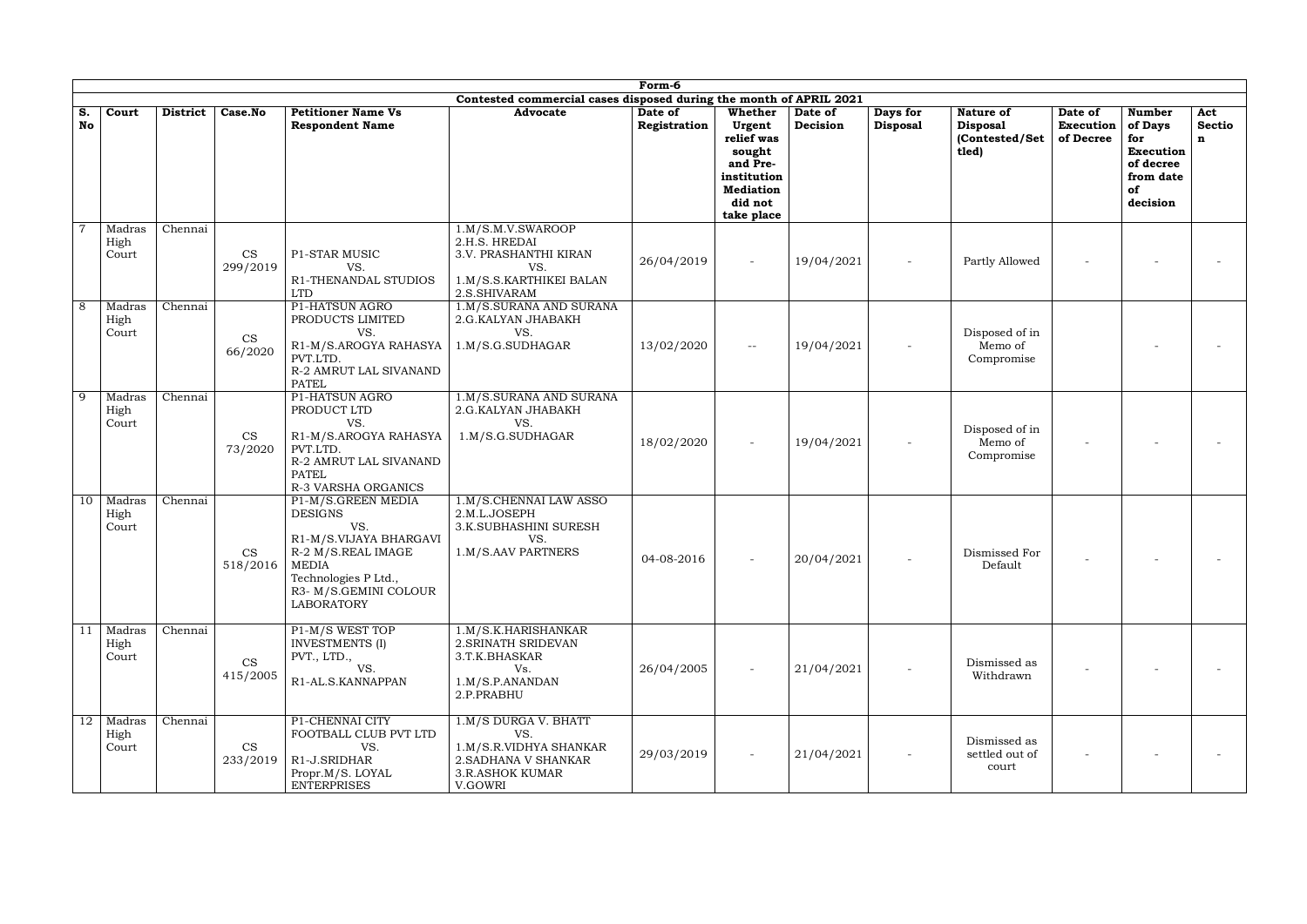|          |                                         |                 |                                        |                                                                                                                                                                          |                                                                                                                                      | Form-6                  |                                                                                                                   |                     |                             |                                                                |                                   |                                                                                                 |                                     |
|----------|-----------------------------------------|-----------------|----------------------------------------|--------------------------------------------------------------------------------------------------------------------------------------------------------------------------|--------------------------------------------------------------------------------------------------------------------------------------|-------------------------|-------------------------------------------------------------------------------------------------------------------|---------------------|-----------------------------|----------------------------------------------------------------|-----------------------------------|-------------------------------------------------------------------------------------------------|-------------------------------------|
| S.<br>No | Court                                   | <b>District</b> | Case.No                                | <b>Petitioner Name Vs</b><br><b>Respondent Name</b>                                                                                                                      | Contested commercial cases disposed during the month of APRIL 2021<br><b>Advocate</b>                                                | Date of<br>Registration | Whether<br>Urgent<br>relief was<br>sought<br>and Pre-<br>institution<br><b>Mediation</b><br>did not<br>take place | Date of<br>Decision | Days for<br><b>Disposal</b> | <b>Nature of</b><br><b>Disposal</b><br>(Contested/Set<br>tled) | Date of<br>Execution<br>of Decree | <b>Number</b><br>of Days<br>for<br><b>Execution</b><br>of decree<br>from date<br>of<br>decision | Act<br><b>Sectio</b><br>$\mathbf n$ |
| 13       | Madras<br>High<br>Court                 | Chennai         | CS<br>844/2017                         | P1-ADANI ENTERPRISES<br>LTD.,<br>VS.<br>R1-M/S.IND BHARATH<br>POWER GENCOM<br>Ltd.,                                                                                      | 1.M/S.T.GOWTHAMAN<br>2.B.SRAJUNA<br>3.G.SUNITHA<br>VS.<br>1.M/S.T.RAVICHANDRAN<br><b>2.D.SAIRAM KUMAR</b><br>3K.DEVA DAKSHAN         | 31/10/2017              |                                                                                                                   | 21/04/2021          |                             | Dismissed as<br>Withdrawn                                      |                                   |                                                                                                 |                                     |
| 14       | Madras<br>High<br>Court                 | Chennai         | <b>CS</b><br>363/2019                  | P1-AQUA PUMP<br><b>INDUSTRIES AND</b><br><b>ANOTHER</b><br>P <sub>2</sub> - AQUA SUB<br><b>ENGINEERING</b><br>VS.<br>R1-GAJENDRA SAMOTA<br>Trading as Prabhat and Co.,   | 1.M/S.C.DANIEL<br>2.GLADYS DANIEL<br>3.V. REVATHY                                                                                    | 18/06/2019              |                                                                                                                   | 22/04/2021          |                             | Decreed                                                        |                                   |                                                                                                 |                                     |
| 15       | Madras<br>High<br>Court                 | Chennai         | <b>CS</b><br>79/2020                   | P1-M/S. EBONY FOODS<br>PRIVATE LIMITED<br>VS.<br>R1-M/S. ZESST FOODS                                                                                                     | 1.M/S.K.RAJASEKARAN<br>2.S.BALACHANDRAN<br>3.M.R.GOKUL KRISHNAN<br>VS.<br>1.MR. RAMESH GANAPATHY<br>2. SARAVANAN G.<br>3.YOGESH P.R. | 21/02/2020              |                                                                                                                   | 22/04/2021          |                             | Partly Allowed                                                 |                                   |                                                                                                 |                                     |
| 16       | Madras<br>High<br>Court                 | Chennai         | $\mathop{\rm CS}\nolimits$<br>897/2016 | P1-V.V.D. AND SONS<br>PRIVATE LTD.,<br>VS.<br>R1-M/S.MYTHILE<br><b>TRADERS</b>                                                                                           | 1.M/S.GIRIDHAR AND SAI<br>2.G.S.VIVEKMANI<br>3.P.POOJA                                                                               | 24/11/2016              |                                                                                                                   | 22/04/2021          |                             | Withdrawn<br>Dismissed                                         |                                   |                                                                                                 |                                     |
| 17       | Madras<br>High<br>Court                 | Chennai         | <b>CS</b><br>89/2002                   | P1-SUN TV<br>LTD.,<br>VS.<br>R1-1.ASIANET<br>COMMUNICATIONS LTD.,<br>R-2 M/S.GEETHIKA ARTS                                                                               | 1.MR.Y.ANIL KUMAR<br>2.R.MUKUNDAN<br>VS.<br>1.M/S PERUMBULAVIL<br><b>RADHAKRISHNAN</b><br>2.S.N.PUNIKAR                              | 19/02/2002              |                                                                                                                   | 22/04/2021          |                             | Dismissed as<br>settled out of<br>court                        |                                   |                                                                                                 |                                     |
|          | $\overline{18}$ Madras<br>High<br>Court | Chennai         | <b>CS</b><br>448/2019                  | P1-FILM AND TELEVISION<br>PRODUCERS GUILD OF<br><b>SOUTH INDIA</b><br>VS.<br>R1-FILM AND TELEVISION<br>PRODUCERS GUILD OF<br><b>SOUTH INDIA</b><br>R-2 G.BALASUBRAMANIAN | 1.M/S.R.MAHESWARI<br>2.N.VIJAYAKUMAR<br>VS.<br>1.M/S R. CHITTI BABU<br>2.P.ILAYARANI<br>3.R.RAJA PRIYA                               | 24/07/2019              |                                                                                                                   | 26/04/2021          |                             | Decreed                                                        |                                   |                                                                                                 |                                     |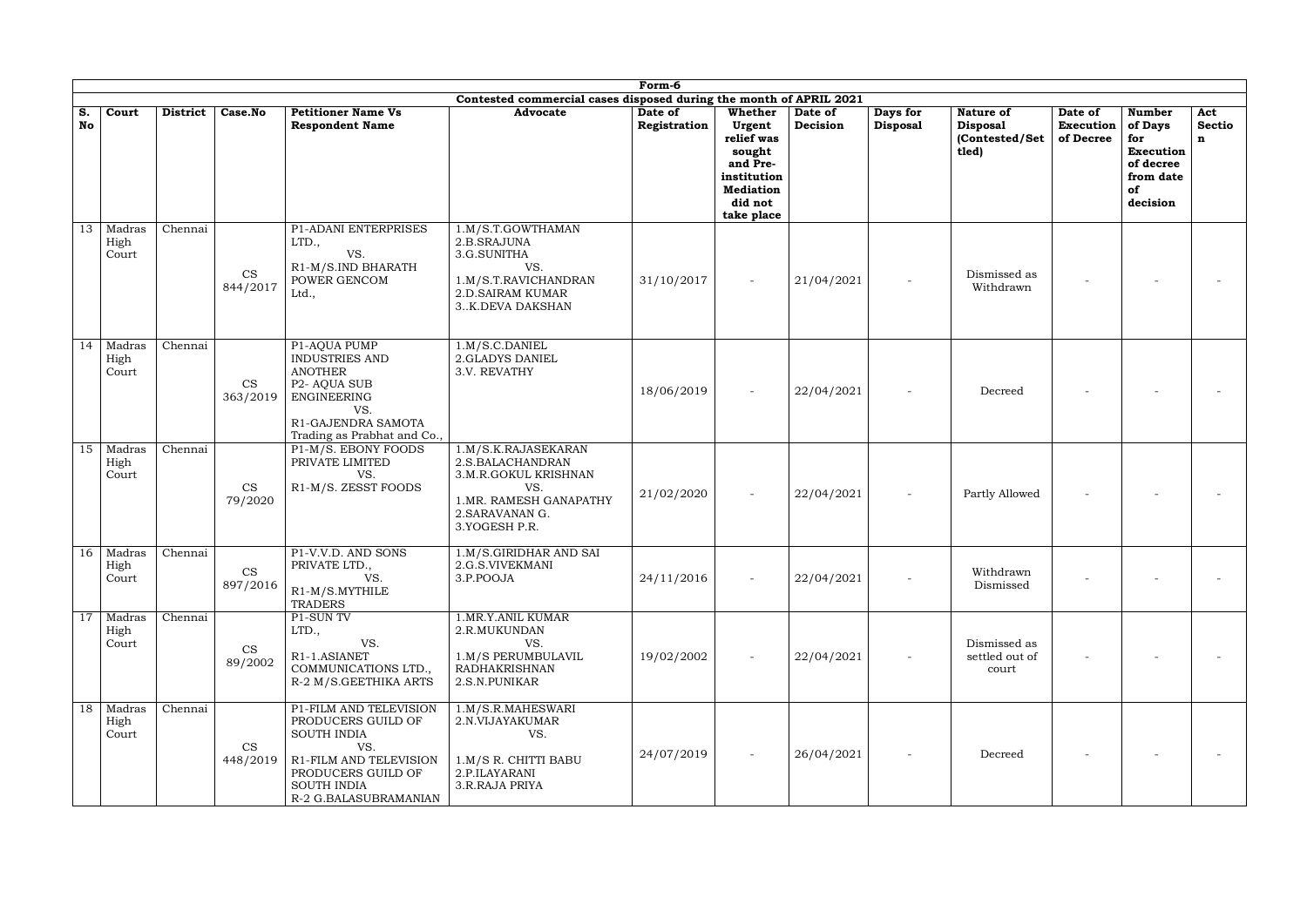|                 | Form-6<br>Contested commercial cases disposed during the month of APRIL 2021 |                 |                       |                                                                                                                                                                                      |                                                                                                                                                                    |                         |                                                                                                                   |                     |                             |                                                         |                                          |                                                                                                 |                                     |
|-----------------|------------------------------------------------------------------------------|-----------------|-----------------------|--------------------------------------------------------------------------------------------------------------------------------------------------------------------------------------|--------------------------------------------------------------------------------------------------------------------------------------------------------------------|-------------------------|-------------------------------------------------------------------------------------------------------------------|---------------------|-----------------------------|---------------------------------------------------------|------------------------------------------|-------------------------------------------------------------------------------------------------|-------------------------------------|
|                 |                                                                              |                 |                       |                                                                                                                                                                                      |                                                                                                                                                                    |                         |                                                                                                                   |                     |                             |                                                         |                                          |                                                                                                 |                                     |
| S.<br>No        | Court                                                                        | <b>District</b> | Case.No               | <b>Petitioner Name Vs</b><br><b>Respondent Name</b>                                                                                                                                  | <b>Advocate</b>                                                                                                                                                    | Date of<br>Registration | Whether<br>Urgent<br>relief was<br>sought<br>and Pre-<br>institution<br><b>Mediation</b><br>did not<br>take place | Date of<br>Decision | Days for<br><b>Disposal</b> | Nature of<br><b>Disposal</b><br>(Contested/Set<br>tled) | Date of<br><b>Execution</b><br>of Decree | <b>Number</b><br>of Days<br>for<br><b>Execution</b><br>of decree<br>from date<br>of<br>decision | Act<br><b>Sectio</b><br>$\mathbf n$ |
| 19              | Madras<br>High<br>Court                                                      | Chennai         | <b>CS</b><br>104/2017 | P1-MODERN FACILITY &<br><b>SECURITY</b><br>Management<br>VS.<br>R1-AGS MANAGEMENT<br><b>SERVICE</b><br>R-2 M ELUMALAI<br><b>R-3 MODERN SECURITY</b><br>MANAGEMENT<br><b>SERVICES</b> | 1.M/S.R.DAKSHINA MURTHY                                                                                                                                            | 14/02/2017              |                                                                                                                   | 26/04/2021          |                             | Dismissed For<br>Default                                |                                          |                                                                                                 |                                     |
| $\overline{20}$ | Madras<br>High<br>Court                                                      | Chennai         | <b>CS</b><br>61/2020  | P1-M/S.POWER SOAPS<br><b>PVT LTD</b><br>VS.<br><b>R1-MM COSMETICS</b>                                                                                                                | 1.M/S.K.RAJASEKARAN<br>2.S.BALACHANDRAN<br>3.M.R.GOKUL KRISHNAN                                                                                                    | 10-02-2020              |                                                                                                                   | 26/04/2021          |                             | Decreed                                                 |                                          |                                                                                                 |                                     |
| 21              | Madras<br>High<br>Court                                                      | Chennai         | <b>CS</b><br>711/2015 | P1-GOOD LUCK PAINTS<br>AND CHEMICALS<br>VS.<br>R1-ARUNACHALA<br><b>INDUSTRIES</b>                                                                                                    | <b>1.ARUN C MOHAN</b><br>2. VASUNDHARA ARUN<br>3. BRINDA MOHAN<br>VS.<br>1.MR.G.DINAKARAN                                                                          | 24/08/2015              |                                                                                                                   | 26/04/2021          |                             | Dismissed as<br>Withdrawal                              |                                          |                                                                                                 |                                     |
| 22              | Madras<br>High<br>Court                                                      | Chennai         | <b>CS</b><br>290/2014 | P1-M/S.GLOBAL EVENTZ<br>VS.<br>R1-M/S.INDIA PROPERTY<br>ONLINE<br>PRIVATE LTD                                                                                                        | 1.M/S.R.CHANDRASEKAR<br>2. MISS.D.GOWTHAMI REDDY<br>VS.<br>1.M/S.SURANA & SURANA                                                                                   | 25/04/2014              |                                                                                                                   | 26/04/2021          |                             | Dismissed For<br>Non-<br>Prosecution                    |                                          |                                                                                                 |                                     |
| 23              | Madras<br>High<br>Court                                                      | Chennai         | CS<br>675/2019        | P1-MRF LTD<br>VS.<br>R1-MOHAMMAD AABID<br>Propr. OMRF Pipe and<br>Products<br>R2- MOHAMMED SHAHID<br>CEO/Manager, OMRF Pipe<br>and Products                                          | 1.M/S.MADHAN BABU<br><b>2.JACOB KURIAN</b><br>3. NARAYANA PRASAD<br>VS.<br>1.M/S.ANSHUL SUNIL<br><b>SAURASTRI</b><br>2. MINESH ANDHARIA<br><b>3.HEMANT THADANI</b> | 27/11/2019              |                                                                                                                   | 27/04/2021          |                             | Decree in terms<br>of Memo of<br>Compromise             |                                          |                                                                                                 |                                     |
| 24              | Madras<br>High<br>Court                                                      | Chennai         | <b>CS</b><br>150/2020 | P1-M/S.R. ARUMUGAM<br>CHETTIAR SONS<br>VS.<br>R1-S.P.S. VIJAYARAJA<br>R2-THAVAMANIAMMAL<br><b>TRADING COMPANY</b><br>R3-KIRUBA AGENCY                                                | 1.M/S. R.SATHISH KUMAR                                                                                                                                             | 04-06-2020              |                                                                                                                   | 27/04/2021          |                             | Partly Allowed                                          |                                          |                                                                                                 |                                     |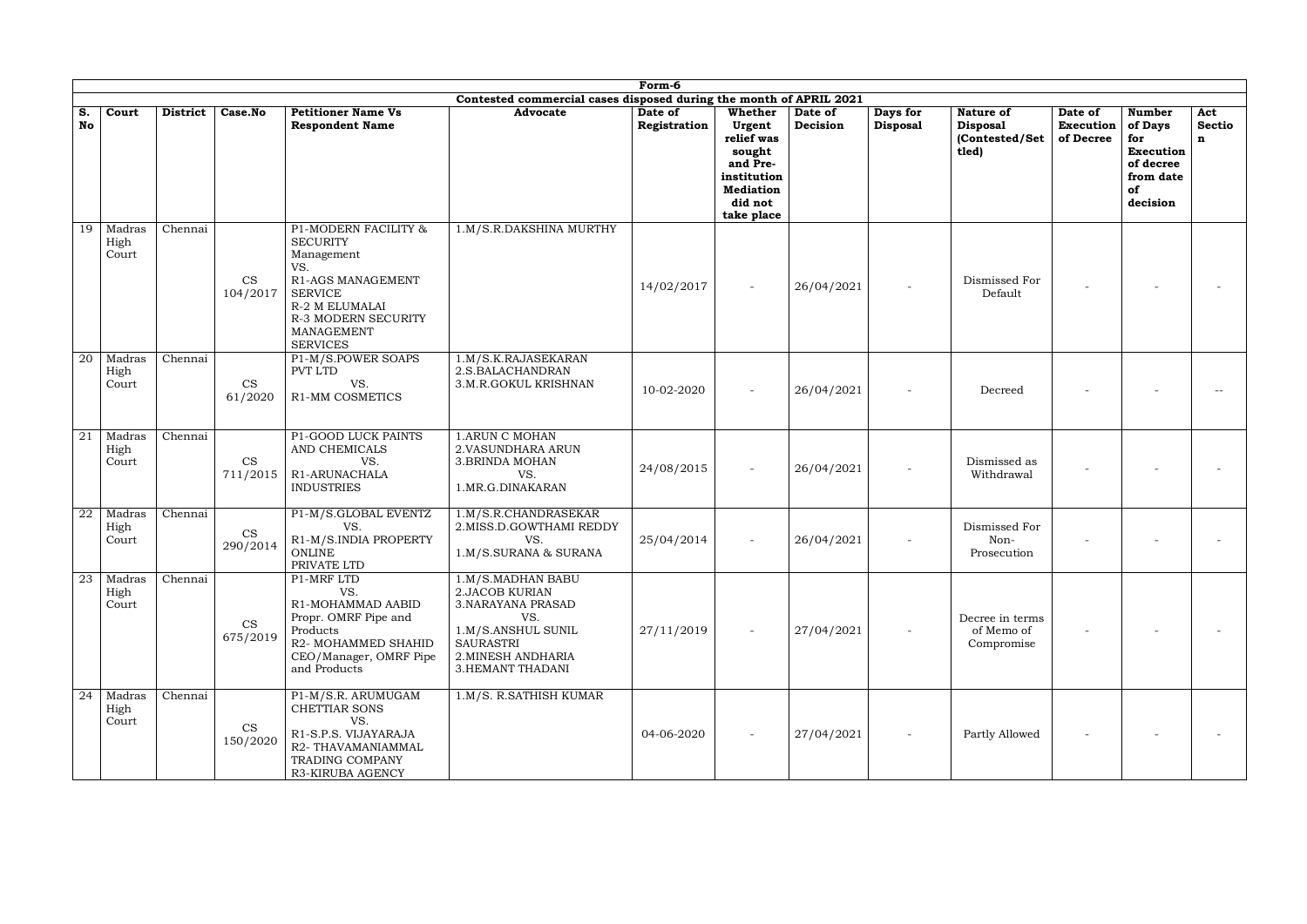|                 | Form-6<br>Contested commercial cases disposed during the month of APRIL 2021 |                 |                       |                                                                                                                                                                                        |                                                                                                                   |                         |                                                                                                                   |                     |                             |                                                         |                                          |                                                                                                 |                           |
|-----------------|------------------------------------------------------------------------------|-----------------|-----------------------|----------------------------------------------------------------------------------------------------------------------------------------------------------------------------------------|-------------------------------------------------------------------------------------------------------------------|-------------------------|-------------------------------------------------------------------------------------------------------------------|---------------------|-----------------------------|---------------------------------------------------------|------------------------------------------|-------------------------------------------------------------------------------------------------|---------------------------|
|                 |                                                                              |                 |                       |                                                                                                                                                                                        |                                                                                                                   |                         |                                                                                                                   |                     |                             |                                                         |                                          |                                                                                                 |                           |
| S.<br>No        | Court                                                                        | <b>District</b> | Case.No               | <b>Petitioner Name Vs</b><br><b>Respondent Name</b>                                                                                                                                    | <b>Advocate</b>                                                                                                   | Date of<br>Registration | Whether<br>Urgent<br>relief was<br>sought<br>and Pre-<br>institution<br><b>Mediation</b><br>did not<br>take place | Date of<br>Decision | Days for<br><b>Disposal</b> | Nature of<br><b>Disposal</b><br>(Contested/Set<br>tled) | Date of<br><b>Execution</b><br>of Decree | <b>Number</b><br>of Days<br>for<br><b>Execution</b><br>of decree<br>from date<br>of<br>decision | Act<br><b>Sectio</b><br>n |
| 25              | Madras<br>High<br>Court                                                      | Chennai         | CS<br>457/2006        | P1-MADRAS RACE CLUB<br>VS.<br>R1-JAYAPOORNA<br>CHANDRA RAO<br>AND 8 OTHERS.                                                                                                            | 1.MR.L.DHAMODARAN                                                                                                 | 23/06/2006              | $\overline{\phantom{a}}$                                                                                          | 27/04/2021          |                             | Transfer to City<br>Civil Court                         |                                          |                                                                                                 |                           |
| $\overline{26}$ | Madras<br>High<br>Court                                                      | Chennai         | <b>CS</b><br>89/2021  | P1-CHAI WAALE TRADES<br>PRIVATE LIMITED<br>VS.<br>R1-MRS.SHRADDHA<br>NISHANT SHELAL<br>R-2 MR.JOBIN JOY<br>R-3 MRS. AMULU H<br>R-4 MR.HARINATH M.G                                     | 1.M/S SURANA AND SURANA<br>VS.<br>1.M/S.SUCHIT ANANT<br><b>PALANDE</b><br>2.M/S.PRAKASH GOKLANEY<br>3.B.SANGEETHA | 05-03-2021              |                                                                                                                   | 28/04/2021          |                             | Disposed of                                             |                                          |                                                                                                 |                           |
| 27              | Madras<br>High<br>Court                                                      | Chennai         | <b>CS</b><br>6/2008   | P1-UAS<br>PHARMACEUTICALS PTY<br><b>LTD</b><br>P-2 ESSENTIAL<br><b>HEALTHCARE</b><br>VS.<br>R1-AJANTHA PHARMA LTD                                                                      | 1.M/S.BRINDA MOHAN<br>2.K.MUGUNTHAN<br>3.A.VIJAY ANAND<br>VS.<br>1.M/S T.D.SELVAN BABU<br>2.B.POORNIMA KUMAR      | 04-01-2008              |                                                                                                                   | 28/04/2021          |                             | Dismissed as<br>Withdrawal                              |                                          |                                                                                                 |                           |
| 28              | Madras<br>High<br>Court                                                      | Chennai         | <b>CS</b><br>764/2014 | P1-SUN TV NETWORK LTD.<br>VS.<br><b>R1-KICHU FLIMS</b>                                                                                                                                 | 1.M/S.B.K.GIRISH<br>NEELAKANTAN<br><b>2.P.SURESH BABU</b><br>3.M.A.VIMAL MOHAN                                    | 20/11/2014              | $\overline{\phantom{a}}$                                                                                          | 28/04/2021          |                             | Decreed                                                 |                                          |                                                                                                 |                           |
| 29              | Madras<br>High<br>Court                                                      | Chennai         | CS<br>261/2018        | P1-M/S THALAPPAKATTI<br><b>NAIDU</b><br>Anandha Vilas Biriyani<br>Hotel, rep.by is Partner<br>D.Nagasamy<br>VS.<br>R1-DINDIGUL<br>THALAPPAKATTU<br>Restaurant, rep.by<br>Nithyananthan | 1.M/S.A.JENASENAN<br>2. VIJAYAN SUBRAMANIAN<br>3.ABISHEK JENASENAN                                                | 20/04/2018              |                                                                                                                   | 29/04/2021          |                             | Dismissed For<br>Non-<br>Prosecution                    |                                          |                                                                                                 |                           |
|                 | $\overline{30}$ Madras<br>High<br>Court                                      | Chennai         | <b>CS</b><br>350/2010 | P1-S. GOPI<br>PROPRIETOR M/S.<br>BANGALORE PRASANNA<br><b>PERFUMES</b><br>VS.<br>R1-B. SRI HARI<br>M/S. SRI MAHA<br>GANAPATHI COTTAGE<br><b>INDUSTRIES</b>                             | 1.M/S.RAJESH RAMANATHAN<br>2.M.SATHIAVEL<br>3.S.RATHNA GANESH<br>VS.<br>1.M/S.V.SIVAKUMAR                         | 06-04-2010              | $--$                                                                                                              | 29/04/2021          |                             | Decreed                                                 |                                          |                                                                                                 |                           |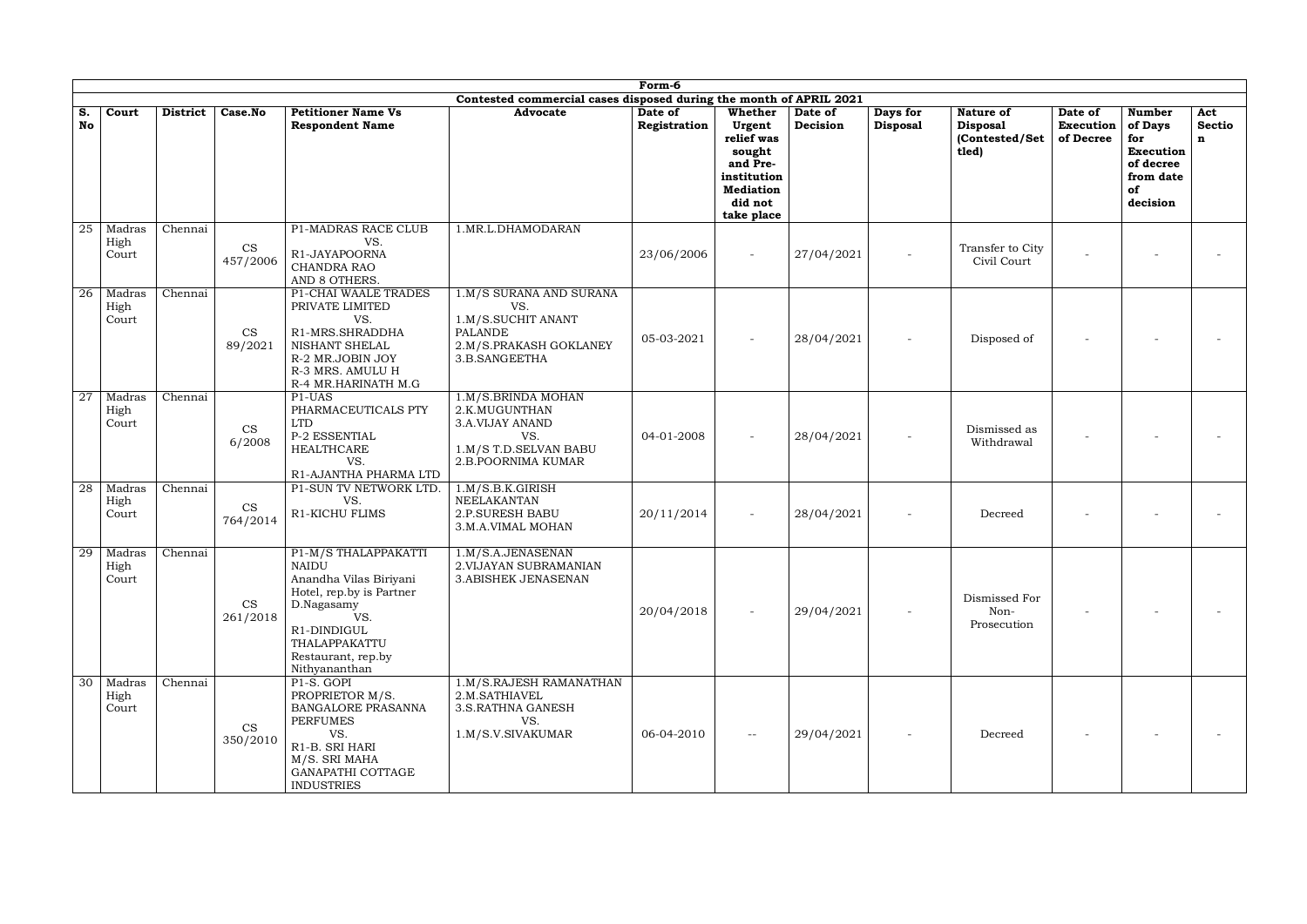|          |                                         |                 |                                        |                                                                                                                                                                               |                                                                                                                                  | Form-6                  |                                                                                                                   |                     |                             |                                                         |                                          |                                                                                                 |                                     |
|----------|-----------------------------------------|-----------------|----------------------------------------|-------------------------------------------------------------------------------------------------------------------------------------------------------------------------------|----------------------------------------------------------------------------------------------------------------------------------|-------------------------|-------------------------------------------------------------------------------------------------------------------|---------------------|-----------------------------|---------------------------------------------------------|------------------------------------------|-------------------------------------------------------------------------------------------------|-------------------------------------|
| S.<br>No | Court                                   | <b>District</b> | Case.No                                | <b>Petitioner Name Vs</b><br><b>Respondent Name</b>                                                                                                                           | Contested commercial cases disposed during the month of APRIL 2021<br><b>Advocate</b>                                            | Date of<br>Registration | Whether<br>Urgent<br>relief was<br>sought<br>and Pre-<br>institution<br><b>Mediation</b><br>did not<br>take place | Date of<br>Decision | Days for<br><b>Disposal</b> | Nature of<br><b>Disposal</b><br>(Contested/Set<br>tled) | Date of<br><b>Execution</b><br>of Decree | <b>Number</b><br>of Days<br>for<br><b>Execution</b><br>of decree<br>from date<br>of<br>decision | Act<br><b>Sectio</b><br>$\mathbf n$ |
| 31       | Madras<br>High<br>Court                 | Chennai         | $\mathop{\rm CS}\nolimits$<br>156/2005 | P1-EUREKA FORBES LTD.,<br>VS.<br>R1-HINDUSTAN LEVER<br>LTD.,                                                                                                                  | 1.M/S.K.S.SARAVANAN<br>VS.<br>1.M/S.SATISH PARASARAN<br>2. RAHUL BALAJI                                                          | 22/02/2005              |                                                                                                                   | 29/04/2021          |                             | Decree in terms<br>of Memo of<br>Compromise             |                                          |                                                                                                 |                                     |
| 32       | Madras<br>High<br>Court                 | Chennai         | <b>CS</b><br>423/2007                  | P1-M/S HINDUSTAN<br>LEVER LTD.,<br>VS.<br>R1-EUREKA FORBES LTD.,<br><b>R-2 SWASTIK AGENCIES</b>                                                                               | 1.M/S SATISH PARASARAN<br>2. RAHUL BALAJI<br>VS.<br>1.M/S.K.S.SARAVANAN                                                          | 25/04/2007              |                                                                                                                   | 29/04/2021          |                             | Decree in terms<br>of Memo of<br>Compromise             |                                          |                                                                                                 |                                     |
| 33       | Madras<br>High<br>Court                 | Chennai         | <b>CS</b><br>137/2003                  | P1-K.R.NATH<br>VS.<br>R1-RAJ TELEVISION NET<br><b>WORK LTD</b><br><b>R-2 VIJAY TELEVISION</b><br>LTD., UNIT                                                                   | 1.M/S PL.NARAYANAN<br>2.I.SIVAKAMI<br>3.J.KARTHIKEYAN<br>VS.<br>1.M/S.K.HARISHANKAR<br>2.C.BALAJI<br>3.M/S.S.VIJAYARAGHAVAN      | 11-02-2003              |                                                                                                                   | 29/04/2021          |                             | Dismissed as<br>settled out of<br>court                 |                                          |                                                                                                 |                                     |
| 34       | Madras<br>High<br>Court                 | Chennai         | <b>CS</b><br>442/2006                  | P1-H.S.BAJAJI & SONS<br>(BOMBAY)<br>PVT., LTD.,<br>VS.<br>R1-MR S.M.HARISH<br><b>PROPRIETOR</b><br>R-2 MR S.MOHAN<br>R-3 PRASAD<br>PRODUCTIONS PVT., LTD.                     | 1.M/S.RUGAN AND ARYA<br>VS.<br>1.M/S R.THIAGARAJAN<br>2. VASUDHA THIAGARAJAN                                                     | 17/06/2006              | $\overline{\phantom{a}}$                                                                                          | 29/04/2021          |                             | Dismissed as<br>settled out of<br>court                 |                                          |                                                                                                 |                                     |
| 35       | Madras<br>High<br>Court                 | Chennai         | <b>CS</b><br>448/2006                  | P1-A.R.SAFIULLAH<br>VS.<br>R1-MR DANIEL<br>R-2 M/S JEYAM<br><b>INDUSTRIES</b><br>R-3 M.A.RAJABUDEEN<br>R-4 MARIAPPAN                                                          | 1.M/S.A.A.MOHAN<br>2. BRINDHA MOHAN<br>3. MUGUNTHAN<br>VS.<br>1.M/S SIVAM SIVANANDARAJ<br>2.P.V.BALASUBRAMANIAM<br>3.D.FERDINAND | 19/06/2006              |                                                                                                                   | 29/04/2021          |                             | Dismissed as<br>Withdrawal                              |                                          |                                                                                                 |                                     |
|          | $\overline{36}$ Madras<br>High<br>Court | Chennai         | <b>CS</b><br>337/2007                  | P1-WEST TOP<br>INVESTMENT (I) PVT.,<br>LTD.,<br>VS.<br>R1-MS J.K.SRIDEVI<br>R2--MR V.RAJU<br>R-3 MR K.MUNUSWAMU<br><b>NAIDU</b><br>R-4 M/S GEMINI COLOUR<br><b>LABORATARY</b> | 1.M/S K.HARISHANKAR<br>2. SRINATH SRIDEVAN<br>3.T.K.BASKAR<br>VS.<br>1.M/S N.BALASUBRAMANIAN<br>2.R.S.RAVEENDHRAN                | 18/04/2007              |                                                                                                                   | 29/04/2021          |                             | Dismissed as<br>Withdrawal                              |                                          |                                                                                                 |                                     |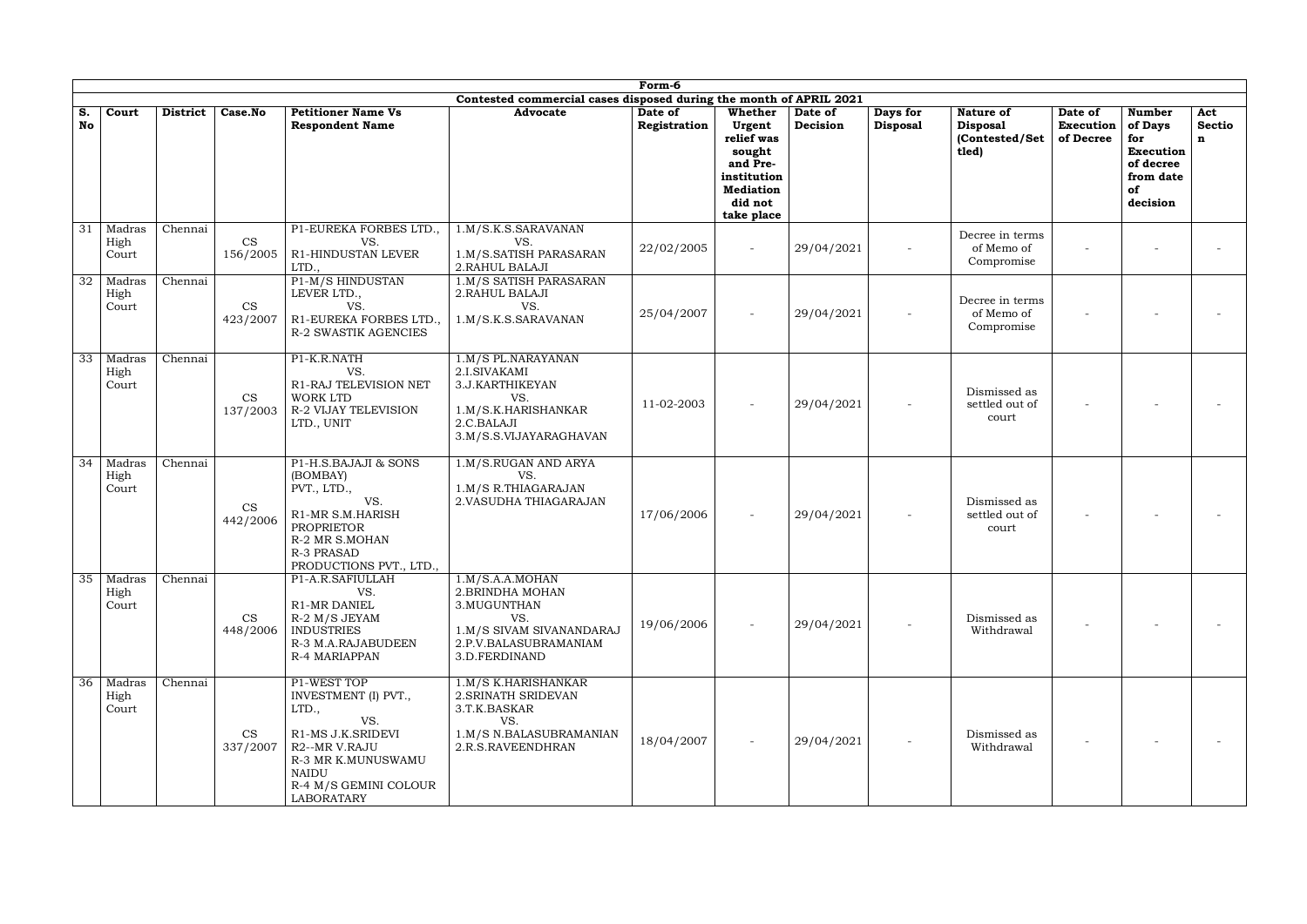|                 |                                         |                 |                       |                                                                                                                                                                                                                                                 |                                                                                                                                                  | Form-6                  |                                                                                                                   |                     |                             |                                                                |                                   |                                                                                                 |                           |
|-----------------|-----------------------------------------|-----------------|-----------------------|-------------------------------------------------------------------------------------------------------------------------------------------------------------------------------------------------------------------------------------------------|--------------------------------------------------------------------------------------------------------------------------------------------------|-------------------------|-------------------------------------------------------------------------------------------------------------------|---------------------|-----------------------------|----------------------------------------------------------------|-----------------------------------|-------------------------------------------------------------------------------------------------|---------------------------|
|                 |                                         |                 |                       |                                                                                                                                                                                                                                                 | Contested commercial cases disposed during the month of APRIL 2021                                                                               |                         |                                                                                                                   |                     |                             |                                                                |                                   |                                                                                                 |                           |
| S.<br><b>No</b> | Court                                   | <b>District</b> | Case.No               | <b>Petitioner Name Vs</b><br><b>Respondent Name</b>                                                                                                                                                                                             | <b>Advocate</b>                                                                                                                                  | Date of<br>Registration | Whether<br>Urgent<br>relief was<br>sought<br>and Pre-<br>institution<br><b>Mediation</b><br>did not<br>take place | Date of<br>Decision | Days for<br><b>Disposal</b> | <b>Nature of</b><br><b>Disposal</b><br>(Contested/Set<br>tled) | Date of<br>Execution<br>of Decree | <b>Number</b><br>of Days<br>for<br><b>Execution</b><br>of decree<br>from date<br>of<br>decision | Act<br><b>Sectio</b><br>n |
| 37              | Madras<br>High<br>Court                 | Chennai         | <b>CS</b><br>332/2020 | P1-CAVINKARE PVT.LTD.<br>VS.<br>R1-M.GOPI                                                                                                                                                                                                       | 1.M/S.R.SATHISH KUMAR<br>2.G.RAMJI<br>3.R.GOPIKA<br>VS.<br>1.M/S.LEONARD ARUL<br><b>JOSEPH SELVAM</b><br>2.V.VARGEES AMAL RAJA<br>3.D.VIKRAM RAJ | 23/11/2020              |                                                                                                                   | 30/04/2021          |                             | Decree in terms<br>of Memo of<br>Compromise                    |                                   |                                                                                                 |                           |
| 38              | Madras<br>High<br>Court                 | Chennai         | <b>CS</b><br>262/2018 | P1-B.KANNAN<br>P-2 B.SUGUMARAN<br>VS.<br>R1-M/S.UNITED NEWS OF<br>INDIA, Rep.by its Bureau<br>Chief Mr.Vanamali,<br>Nungambakkam, Chennai.<br>R-2 M/S.UNITED NEWS OF<br>INDIA, Rep.by its Chairman<br>Mr.Viswas Tripathi, New<br>Delhi-100 001. | 1.M/S.L.MURALI KRISHNAN<br>VS.<br>1.M/S.S.VIJAYARAGAVAN<br>2.R.JAYASREE<br>3.D.VIVEKANANDAN                                                      | 20/04/2018              | $\overline{\phantom{a}}$                                                                                          | 30/04/2021          |                             | Decree in terms<br>of Memo of<br>Compromise                    |                                   |                                                                                                 |                           |
| 39              | Madras<br>High<br>Court                 | Chennai         | <b>CS</b><br>672/2015 | P1-M/S.HYUNDAI MOTOR<br><b>INDIA LTD</b><br>VS.<br>R1-M/S.LUTHRA<br><b>AUTOWHEELS PRIVATE</b><br><b>LIMITED</b><br><b>R-2 THE DEPUTY</b><br><b>COMMISSIONER</b><br>(COMMERCIAL TAXES)                                                           | 1.M/S.IPN ASSOC                                                                                                                                  | 12-08-2015              |                                                                                                                   | 30/04/2021          |                             | Decreed                                                        |                                   |                                                                                                 |                           |
|                 | $\overline{40}$ Madras<br>High<br>Court | Chennai         | CS<br>408/2015        | P1-M/S.HYUNDAI MOTOR<br>INDIA LTD.<br>VS.<br>R1-M/S.A-1 AUTO PVT.<br>LTD<br>R-2 MANPREET SINGH<br><b>AMRIK SINGH</b><br>and 4 other Respondents                                                                                                 | 1.M/S.IPN ASSOCIATES<br>2.A.R.KARUNAKARAN<br>3.G.RAJKUMAR                                                                                        | 30/04/2015              |                                                                                                                   | 30/04/2021          |                             | Decreed                                                        |                                   |                                                                                                 |                           |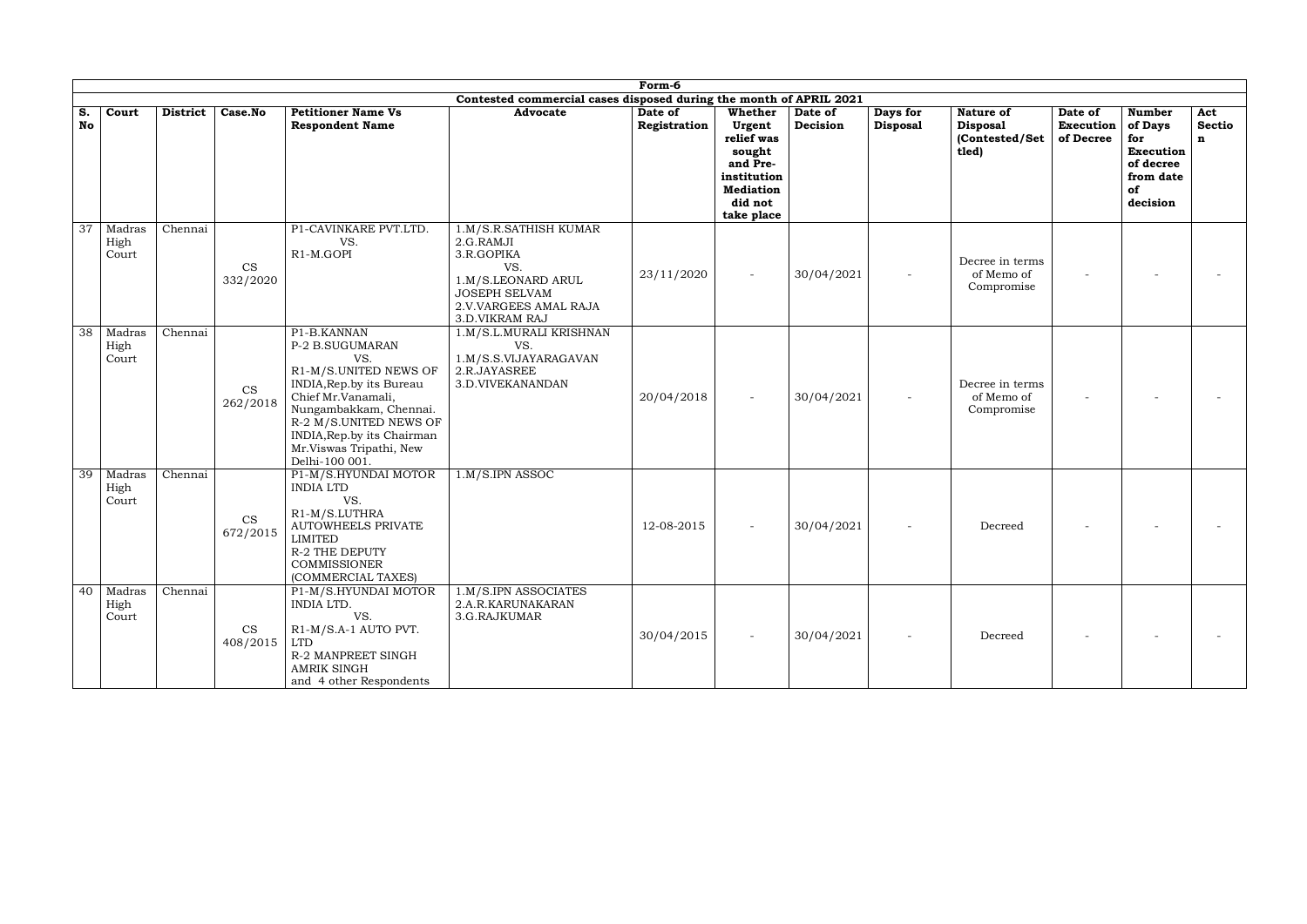| Form 7             |                                                            |                 |                                                              |                                                      |                                                       |                                                             |  |  |  |  |  |  |
|--------------------|------------------------------------------------------------|-----------------|--------------------------------------------------------------|------------------------------------------------------|-------------------------------------------------------|-------------------------------------------------------------|--|--|--|--|--|--|
|                    | Summary of Commercial Cases during the month of APRIL 2021 |                 |                                                              |                                                      |                                                       |                                                             |  |  |  |  |  |  |
| <b>Sr.No Court</b> |                                                            | <b>District</b> | Total number of cases pending<br>on the 1st day of the month | Total number of cases instituted<br>during the month | Total number of<br>cases disposed<br>during the month | Total number of cases<br>pending at the end of the<br>month |  |  |  |  |  |  |
|                    | 1 Commercial Court                                         | Chennai         | 1102                                                         | 18                                                   | 40                                                    | 1080                                                        |  |  |  |  |  |  |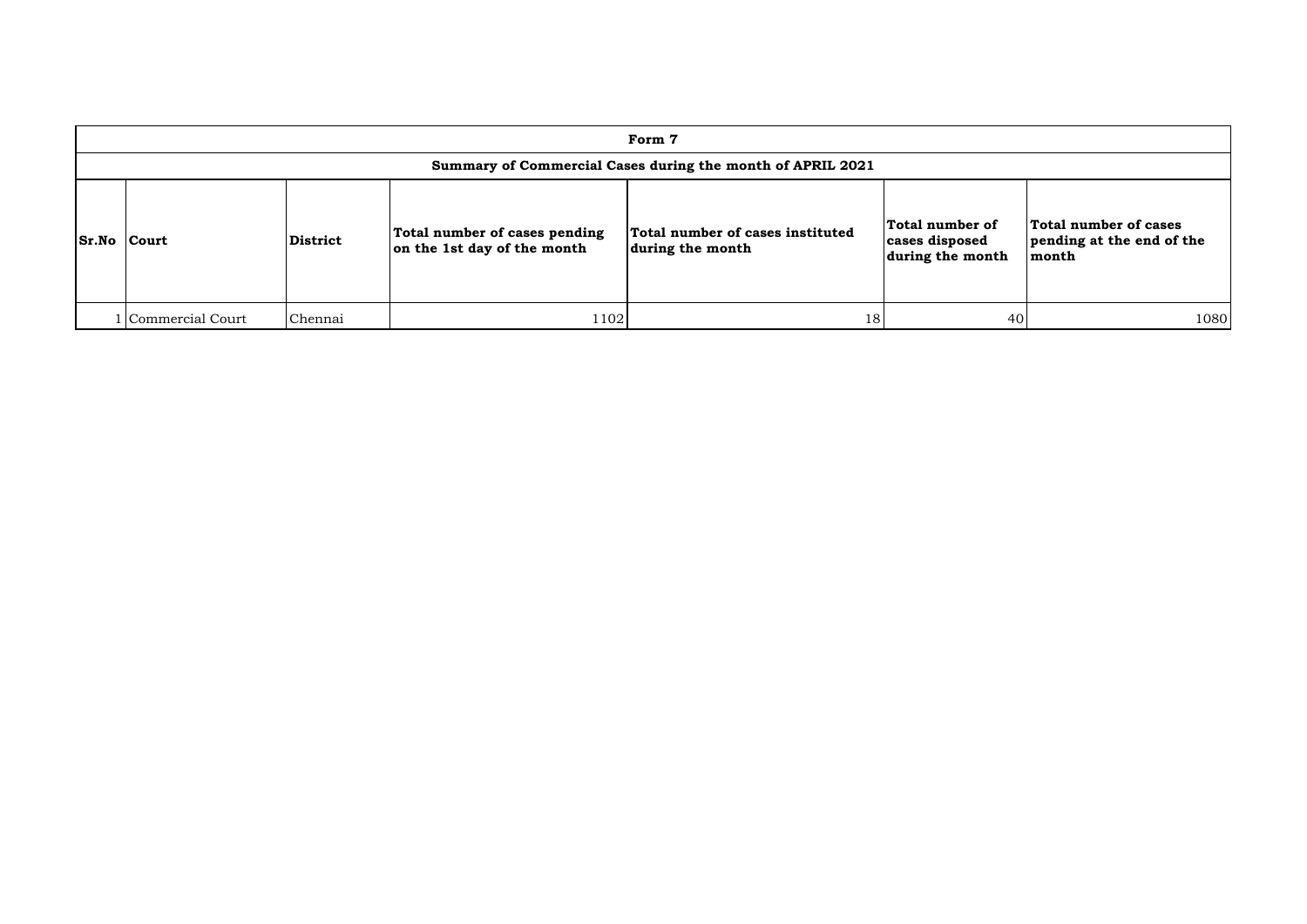# **APRIL 2021 COMMERCIAL APPELLATE DIVISION OF MADRAS HIGH COURT**

| Form 1                                                      |                                   |             |                                                      |            |                                  |                               |                         |                      |  |  |  |
|-------------------------------------------------------------|-----------------------------------|-------------|------------------------------------------------------|------------|----------------------------------|-------------------------------|-------------------------|----------------------|--|--|--|
| List of cases e-filed/e-mail during the month of APRIL 2021 |                                   |             |                                                      |            |                                  |                               |                         |                      |  |  |  |
| <b>Sr.No Court</b>                                          | $ {\rm District} {\rm \Big }$ No. | <b>Case</b> | <b>Petitioner Name Vs.</b><br><b>Respondent Name</b> | Advocate   | <b>Advocate Mobile</b><br>Number | <b>Advocate E-</b><br>mail Id | Date of<br>Registration | Date of e-<br>filing |  |  |  |
| High Court Commercial<br>Appellate                          | Chennai                           | NIL         | $\mathsf{I}_{\text{NIL}}$                            | <b>NIL</b> | <b>NIL</b>                       | <b>NIL</b>                    | <b>NIL</b>              | <b>NIL</b>           |  |  |  |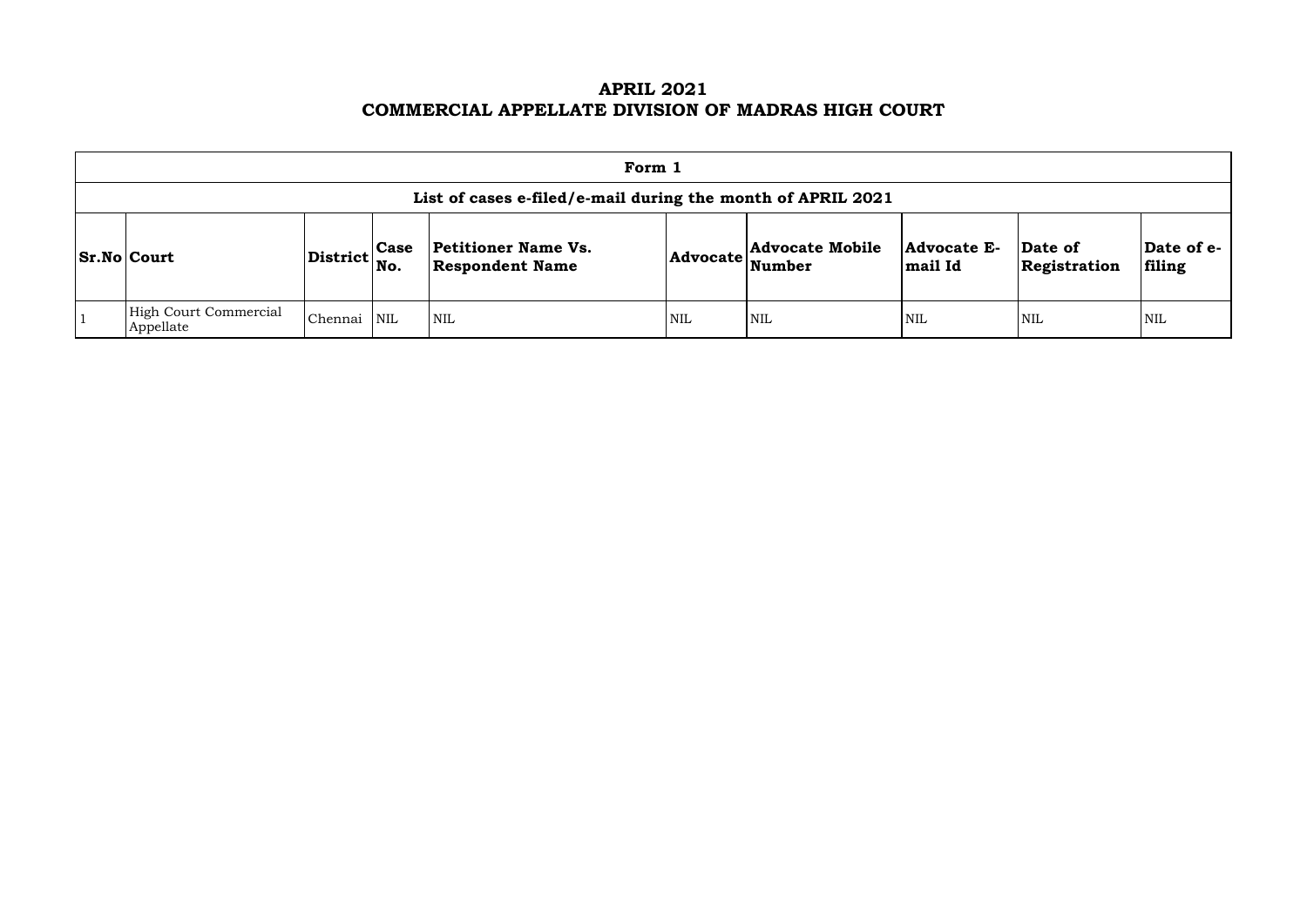|                 | Form 2                                                                                 |                                        |            |                                       |            |                                                                      |                                    |  |  |  |  |
|-----------------|----------------------------------------------------------------------------------------|----------------------------------------|------------|---------------------------------------|------------|----------------------------------------------------------------------|------------------------------------|--|--|--|--|
|                 | List of cases in which e-payment of Court fees was made during the month of APRIL 2021 |                                        |            |                                       |            |                                                                      |                                    |  |  |  |  |
| $ Sr.No $ Court |                                                                                        | Case<br>District<br>No.<br><b>Name</b> |            | <b>Petitioner Name Vs. Respondent</b> |            | Date of<br>$ {\bf Advocate}\left \overline{\bf Registration}\right $ | Date of e-payment of Court<br>Fees |  |  |  |  |
|                 | High Court Commercial<br>Appellate                                                     | Chennai                                | <b>NIL</b> | <b>NIL</b>                            | <b>NIL</b> | <b>NIL</b>                                                           | NIL                                |  |  |  |  |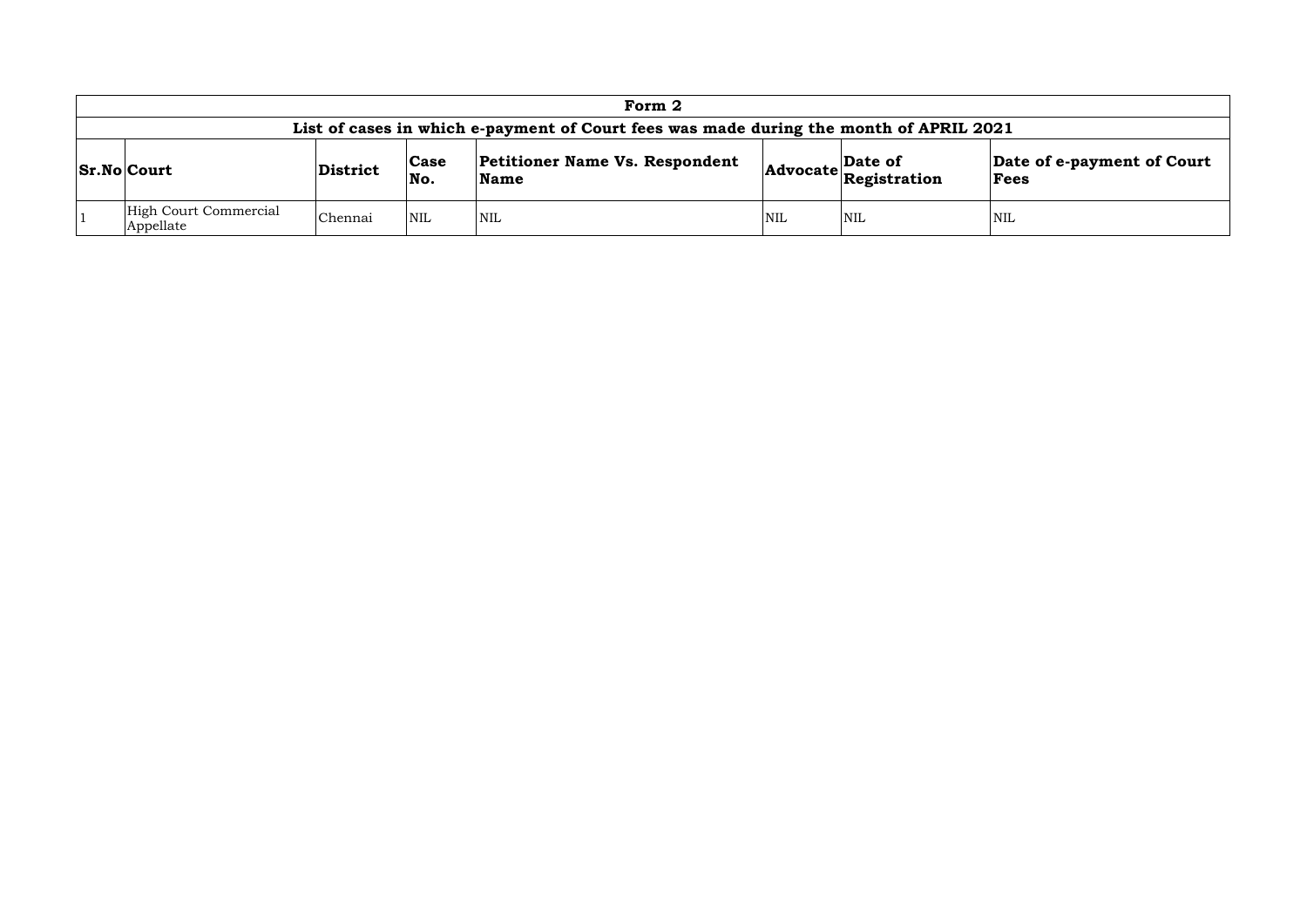|                                                                                                     |          |            | Form 3                                        |            |                         |                               |  |  |  |  |
|-----------------------------------------------------------------------------------------------------|----------|------------|-----------------------------------------------|------------|-------------------------|-------------------------------|--|--|--|--|
| List of cases in which Electronic Service of Process has taken place during the month of APRIL 2021 |          |            |                                               |            |                         |                               |  |  |  |  |
| <b>Sr.No Court</b>                                                                                  | District | Case No.   | Petitioner Name Vs.<br><b>Respondent Name</b> | Advocate   | Date of<br>Registration | Date of Ele<br><b>Process</b> |  |  |  |  |
| High Court Commercial<br>Appellate                                                                  | Chennai  | <b>NIL</b> | <b>NIL</b>                                    | <b>NIL</b> | <b>NIL</b>              | NIL                           |  |  |  |  |

# **Date of Electronic Service of Process**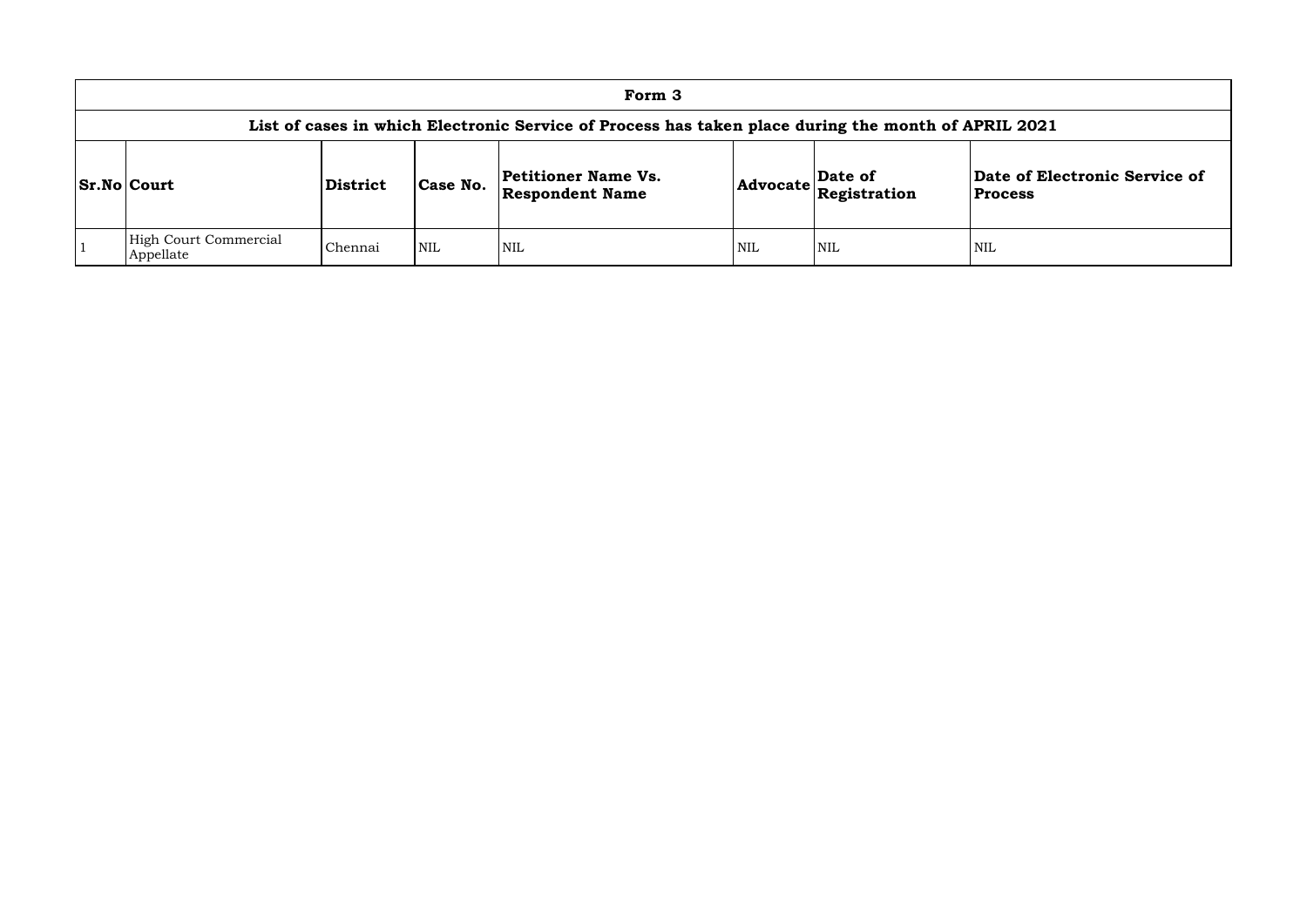|              |                                                                              |          |                                | Form 4 |            |                               |  |  |  |  |
|--------------|------------------------------------------------------------------------------|----------|--------------------------------|--------|------------|-------------------------------|--|--|--|--|
|              | List of total no. of cases randomly allocated during the month of APRIL 2021 |          |                                |        |            |                               |  |  |  |  |
| <b>Sr.No</b> | <b>Court</b>                                                                 | District | Court Name Court No. Case Type |        |            | <b>Case Count (No. of can</b> |  |  |  |  |
|              | High Court Commercial Appellate                                              | Chennai  | NIL                            | NIL    | <b>NIL</b> | <b>NIL</b>                    |  |  |  |  |

# **Sr.No Court District Court Name Court No. Case Type Case Count (No. of cases randomly allocated)**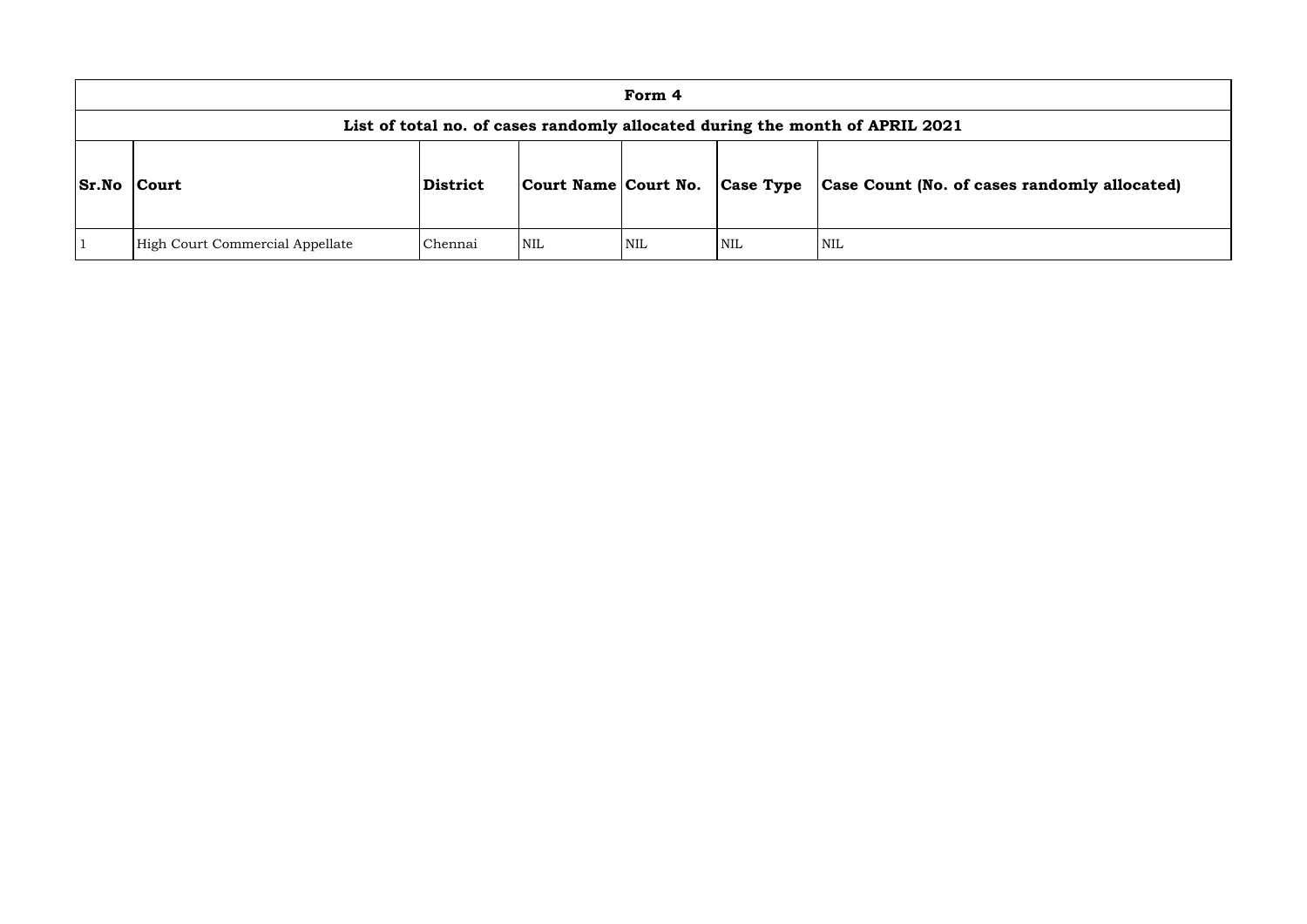|                                                                                        |                 |            | Form 5                                               |     |                                                                                                 |              |  |  |  |  |
|----------------------------------------------------------------------------------------|-----------------|------------|------------------------------------------------------|-----|-------------------------------------------------------------------------------------------------|--------------|--|--|--|--|
| List of cases in which Case Management Hearing was held during the month of APRIL 2021 |                 |            |                                                      |     |                                                                                                 |              |  |  |  |  |
| <b>Sr.No Court</b>                                                                     | <b>District</b> | Case No.   | <b>Petitioner Name Vs.</b><br><b>Respondent Name</b> |     | $\sqrt{\frac{5}{1}}$ Date of<br>$ {\bf Advocate} \overline{\bf \mathop{Registration}\nolimits}$ | Date<br>Hear |  |  |  |  |
| <b>High Court Commercial</b><br>Appellate                                              | Chennai         | <b>NIL</b> | NIL                                                  | NIL | NIL                                                                                             | NIL          |  |  |  |  |

## **Date of Case Management Hearing**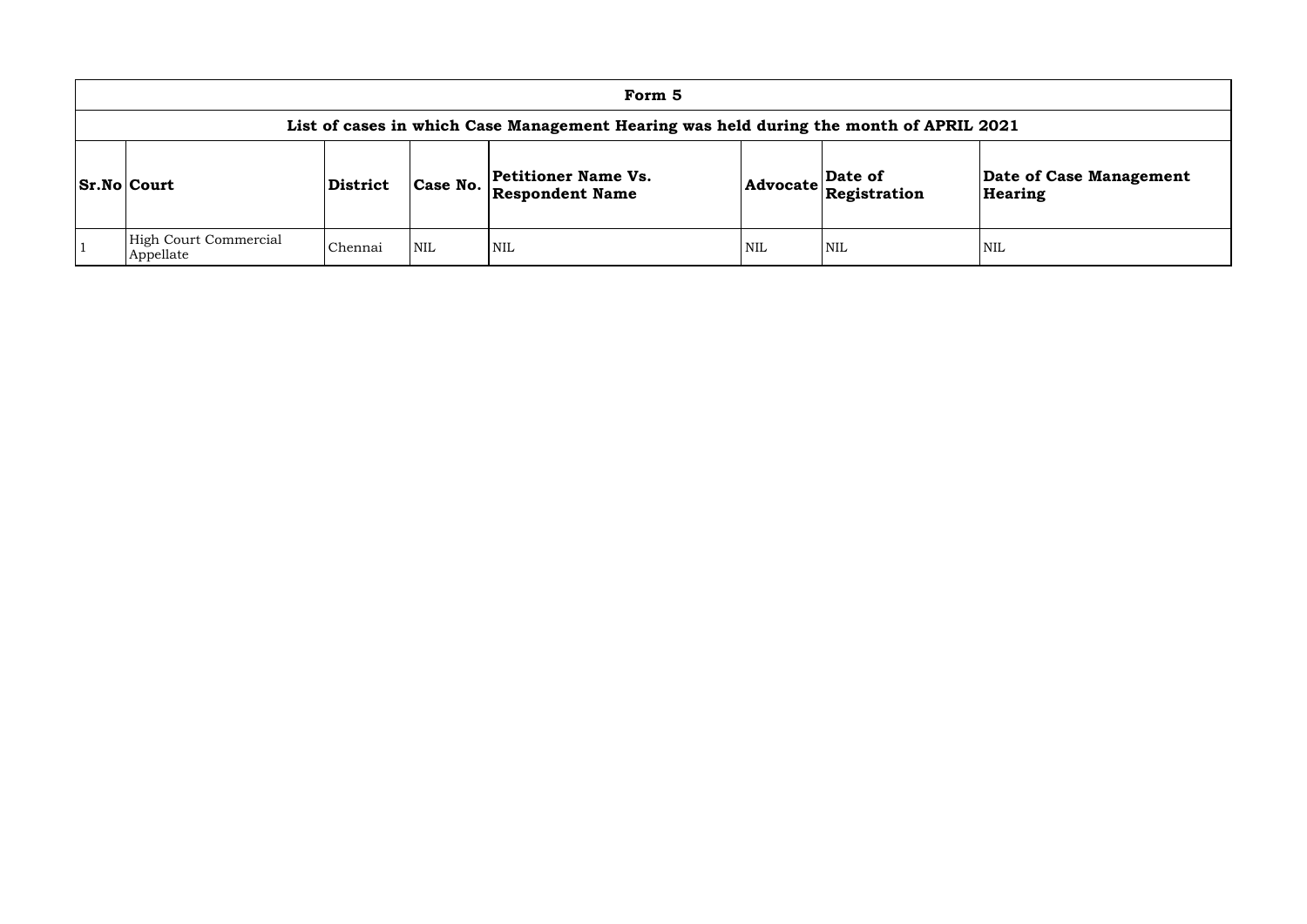|                         | Form 6                                                             |                     |                 |                                                                                                                                                                                                                                                                                                                                                                                                                     |                                                 |                             |                                                                                                                                                           |           |                                               |                                                                        |                                                 |                                                                                                  |                           |
|-------------------------|--------------------------------------------------------------------|---------------------|-----------------|---------------------------------------------------------------------------------------------------------------------------------------------------------------------------------------------------------------------------------------------------------------------------------------------------------------------------------------------------------------------------------------------------------------------|-------------------------------------------------|-----------------------------|-----------------------------------------------------------------------------------------------------------------------------------------------------------|-----------|-----------------------------------------------|------------------------------------------------------------------------|-------------------------------------------------|--------------------------------------------------------------------------------------------------|---------------------------|
|                         | Contested commercial cases disposed during the month of April 2021 |                     |                 |                                                                                                                                                                                                                                                                                                                                                                                                                     |                                                 |                             |                                                                                                                                                           |           |                                               |                                                                        |                                                 |                                                                                                  |                           |
| <u>Sr.</u><br><b>No</b> | Court                                                              | <b>Distric</b><br>t | Case<br>No.     | <b>Petitioner Name Vs.</b><br><b>Respondent Name</b>                                                                                                                                                                                                                                                                                                                                                                | <b>Advocate</b>                                 | Date of<br>Registrati<br>on | <b>Whether</b><br>Urgent<br><b>Relief was</b><br>sought<br>and Pre-<br>Institutio<br>$\mathbf n$<br><b>Mediation</b><br>did not<br>take place<br>(Yes/No) |           | Date of Days for<br>Decision $ $ disposal $ $ | <b>Nature of</b><br><b>Disposal</b><br><b>(Conteste)</b><br>d/Settled) | <b>Date</b><br>of<br>execut<br>ion of<br>decree | <b>Number</b><br>of days<br>for<br>executi<br>on of<br>decree<br>from<br>date of<br>decisio<br>n | Act<br><b>Sect</b><br>ion |
|                         | High<br>Court<br>Commer<br>cial<br>Appellate                       | Chennai             | OSA.<br>85/2021 | MOHAM RETAIL PVT. LTD REP.<br>BY ITS DIRECTOR MR. SUJAY<br>KANTH, NO.10, 5TH CROSS, 16TH<br>MAIN, KSRTC LAYOUT, JP<br>NAGAR, 2ND PHASE,<br>BENGALURU ALSO HAVING A<br>WARE HOUSE AT 13/3, 20,<br>KAMARAJ NAGAR, 2ND MAIN<br>ROAD, OLD<br>NARASINGHAPURAM, NEHRU<br>NAGAR, ADYAR, CHENNAI-20<br><b>VS</b><br>NAID HALL FAMILY STORE REP<br>BY ITS PARTNER G.VENUGOPAL,<br>56, PONDY BAZZAR, T.NAGAR,<br>CHENNAI - 17 | S.SUBASHINY<br>M/S.<br><b>K.RAJASEKAR</b><br>AN | 23.02.2021                  |                                                                                                                                                           | 19.04.202 | 54                                            | <b>DISMISSED</b>                                                       |                                                 |                                                                                                  |                           |

| Form 7                                                     |                 |                                                                                                 |                       |                                                       |                                                             |  |  |  |  |
|------------------------------------------------------------|-----------------|-------------------------------------------------------------------------------------------------|-----------------------|-------------------------------------------------------|-------------------------------------------------------------|--|--|--|--|
| Summary of Commercial Cases during the month of APRIL 2021 |                 |                                                                                                 |                       |                                                       |                                                             |  |  |  |  |
| <b>Sr.No Court</b>                                         | <b>District</b> | Total number of<br>cases pending on the instituted during the<br>1st day of the month $ $ month | Total number of cases | Total number of cases<br>disposed during the<br>month | Total number of cases<br>pending at the end of<br>the month |  |  |  |  |
| High Court Commercial Appellate                            | Chennai         | 118                                                                                             |                       |                                                       | 125                                                         |  |  |  |  |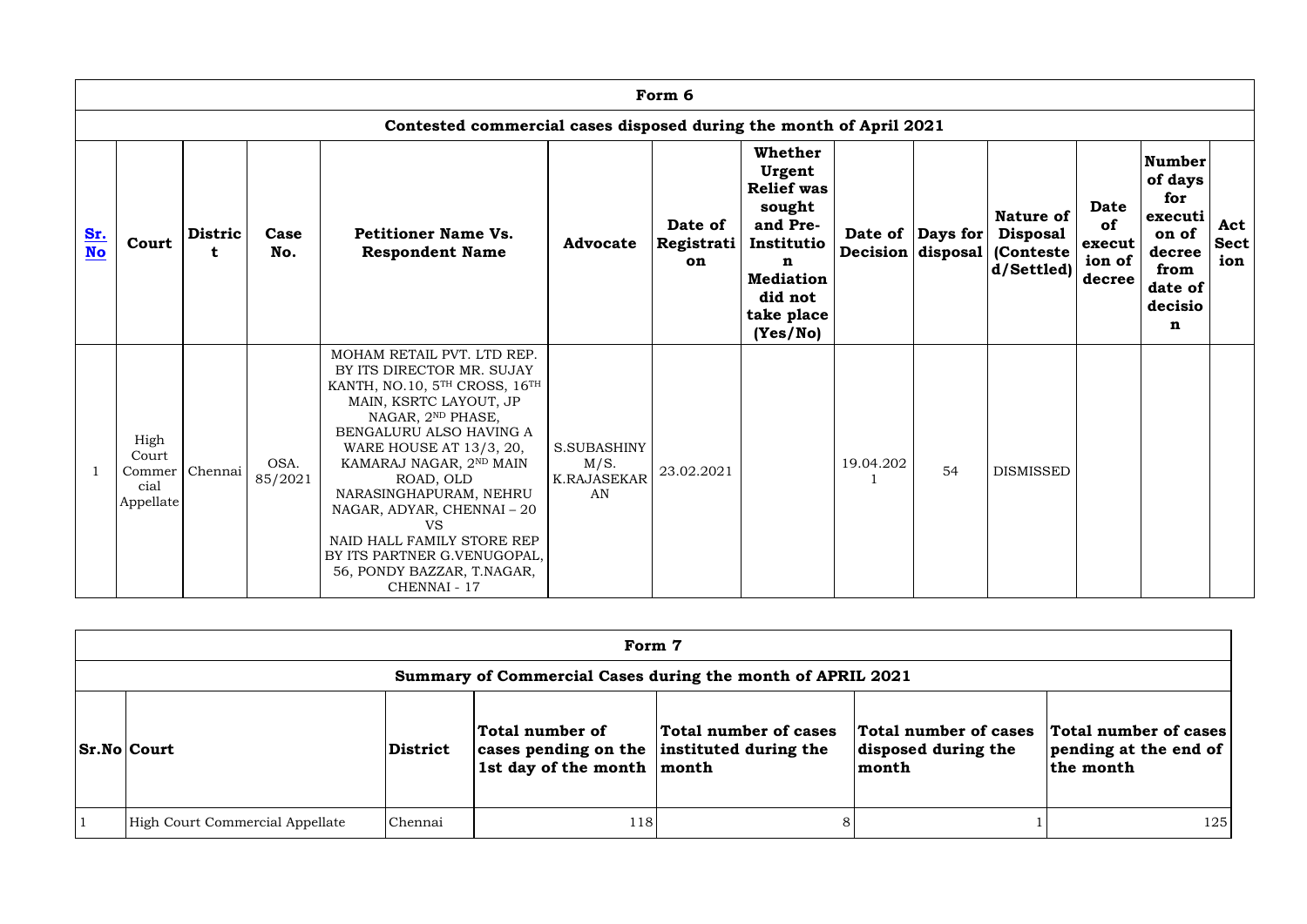# **APRIL 2021 COMMERCIAL APPELLATE DIVISION OF MADURAI BENCH OF MADRAS HIGH COURT**

| Form 1                                                      |                                                             |  |                                               |     |                                           |                                      |                         |                     |  |  |  |  |
|-------------------------------------------------------------|-------------------------------------------------------------|--|-----------------------------------------------|-----|-------------------------------------------|--------------------------------------|-------------------------|---------------------|--|--|--|--|
| List of cases e-filed/e-mail during the month of April 2021 |                                                             |  |                                               |     |                                           |                                      |                         |                     |  |  |  |  |
| $ Sr.No $ Court                                             | $\left  \text{District} \right _{\text{No.}}^{\text{Case}}$ |  | Petitioner Name Vs.<br><b>Respondent Name</b> |     | <b>Advocate Mobile</b><br>Advocate Number | <b>Advocate E-</b><br><b>mail Id</b> | Date of<br>Registration | $ {\bf Da}$<br>fili |  |  |  |  |
| Madurai<br>Bench                                            | Madurai NIL                                                 |  | <b>NIL</b>                                    | NIL | <b>NIL</b>                                | <b>NIL</b>                           | 'NIL                    | NIL                 |  |  |  |  |

| Date of<br>Registration | Date of e-<br>filing |
|-------------------------|----------------------|
| NIL                     | NH.                  |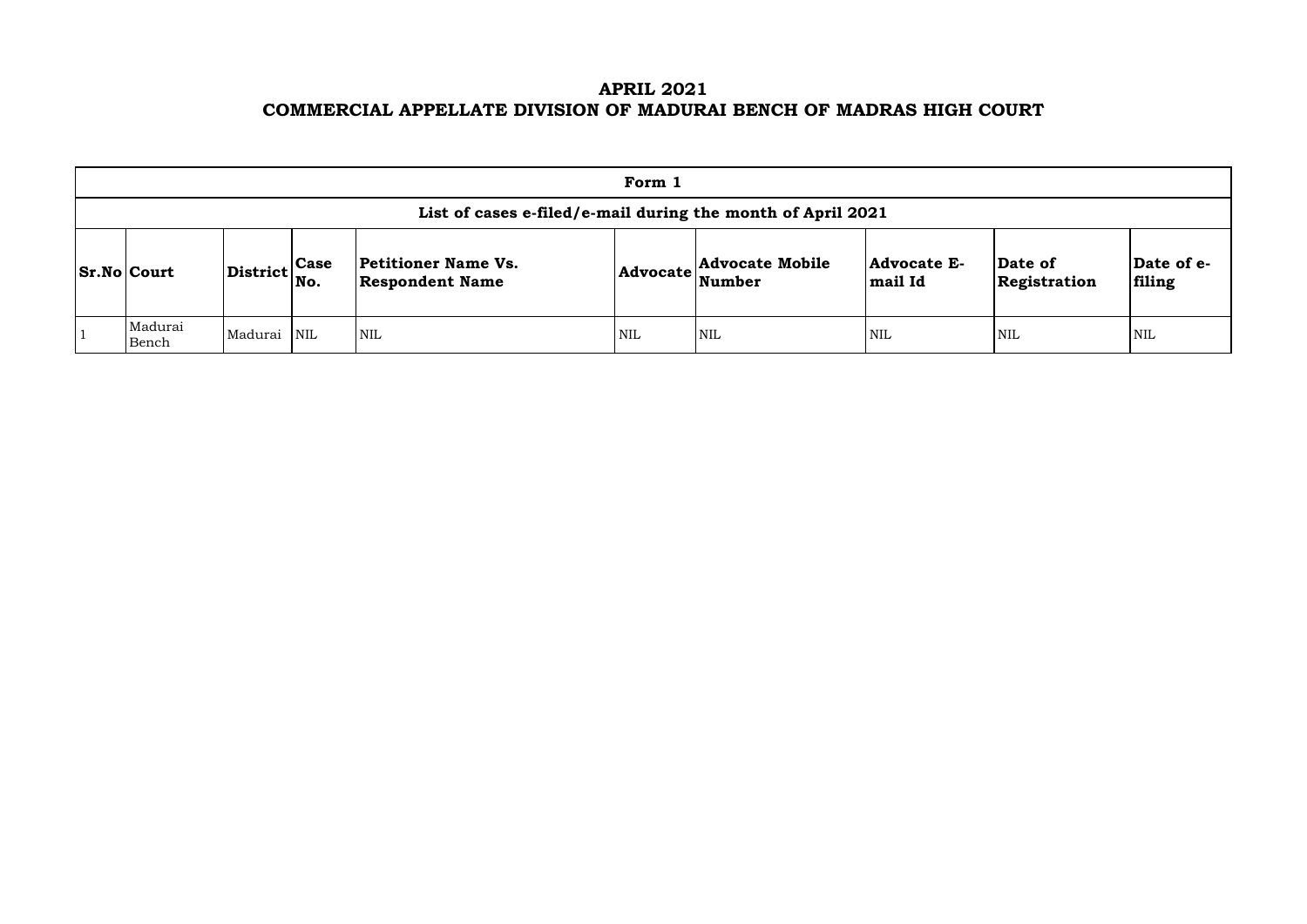| Form 2                                                                                 |         |                   |                                                      |                 |                         |                            |  |  |  |  |
|----------------------------------------------------------------------------------------|---------|-------------------|------------------------------------------------------|-----------------|-------------------------|----------------------------|--|--|--|--|
| List of cases in which e-payment of Court fees was made during the month of April 2021 |         |                   |                                                      |                 |                         |                            |  |  |  |  |
| <b>Sr.No Court</b>                                                                     |         | District Case No. | <b>Petitioner Name Vs. Respondent</b><br><b>Name</b> | <b>Advocate</b> | Date of<br>Registration | <b>Date</b><br><b>Fees</b> |  |  |  |  |
| Madurai Bench                                                                          | Madurai | <b>NIL</b>        | <b>NIL</b>                                           | <b>NIL</b>      | <b>NIL</b>              | <b>NIL</b>                 |  |  |  |  |

# **Date of e-payment of Court Fees**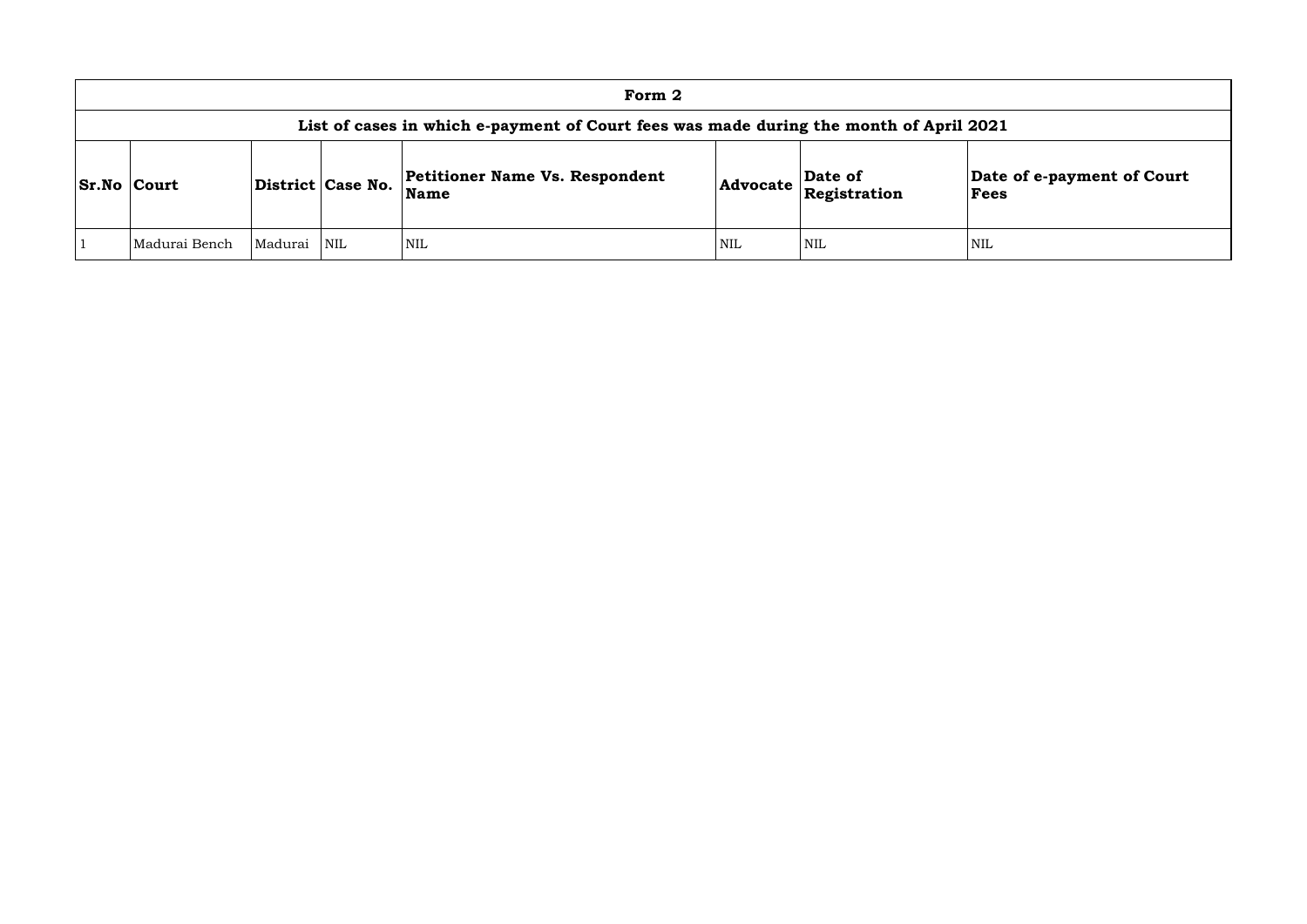## **of Electronic Service of Process**

| Form 3                                                                                              |             |                   |                                                      |            |                                                                             |                                  |  |  |  |  |  |
|-----------------------------------------------------------------------------------------------------|-------------|-------------------|------------------------------------------------------|------------|-----------------------------------------------------------------------------|----------------------------------|--|--|--|--|--|
| List of cases in which Electronic Service of Process has taken place during the month of April 2021 |             |                   |                                                      |            |                                                                             |                                  |  |  |  |  |  |
| <b>Sr.No   Court</b>                                                                                |             | District Case No. | <b>Petitioner Name Vs. Respondent</b><br><b>Name</b> |            | Date of<br>$ {\bf Advocate}\left \stackrel{\text{2.1.}}{\text{Res}}\right $ | Date of Electr<br><b>Process</b> |  |  |  |  |  |
| Madurai Bench                                                                                       | Madurai NIL |                   | <b>NIL</b>                                           | <b>NIL</b> | <b>NIL</b>                                                                  | <b>NIL</b>                       |  |  |  |  |  |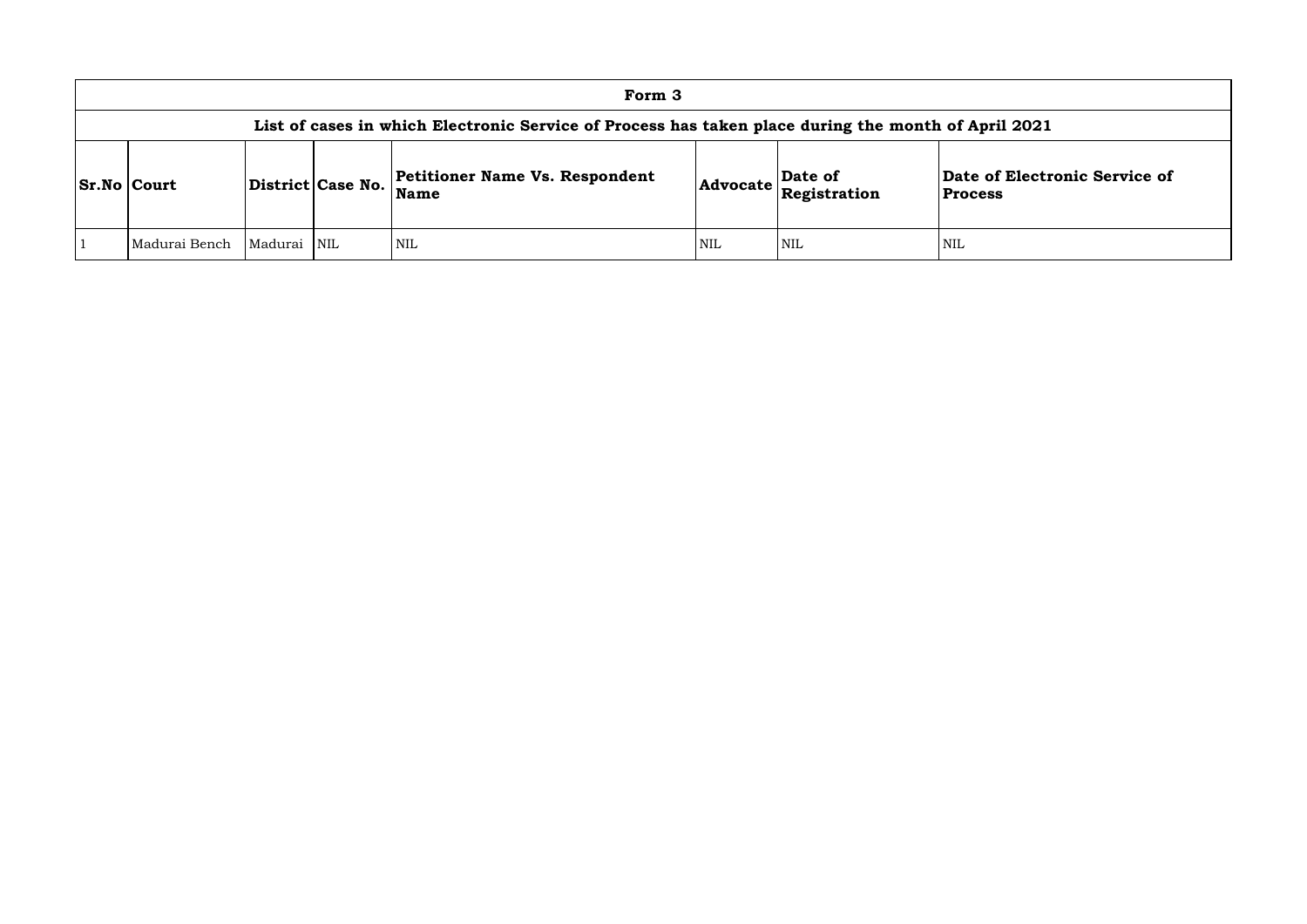|              | Form 4                                                                       |                |            |            |                  |                                      |  |  |  |  |  |  |
|--------------|------------------------------------------------------------------------------|----------------|------------|------------|------------------|--------------------------------------|--|--|--|--|--|--|
|              | List of total no. of cases randomly allocated during the month of April 2021 |                |            |            |                  |                                      |  |  |  |  |  |  |
| <b>Sr.No</b> | Court                                                                        | District       | Court Name | Court No.  | <b>Case Type</b> | <b>Case Count (No. of cases rand</b> |  |  |  |  |  |  |
|              | Madurai Bench                                                                | <b>Madurai</b> | <b>NIL</b> | <b>NIL</b> | <b>NIL</b>       | NIL                                  |  |  |  |  |  |  |

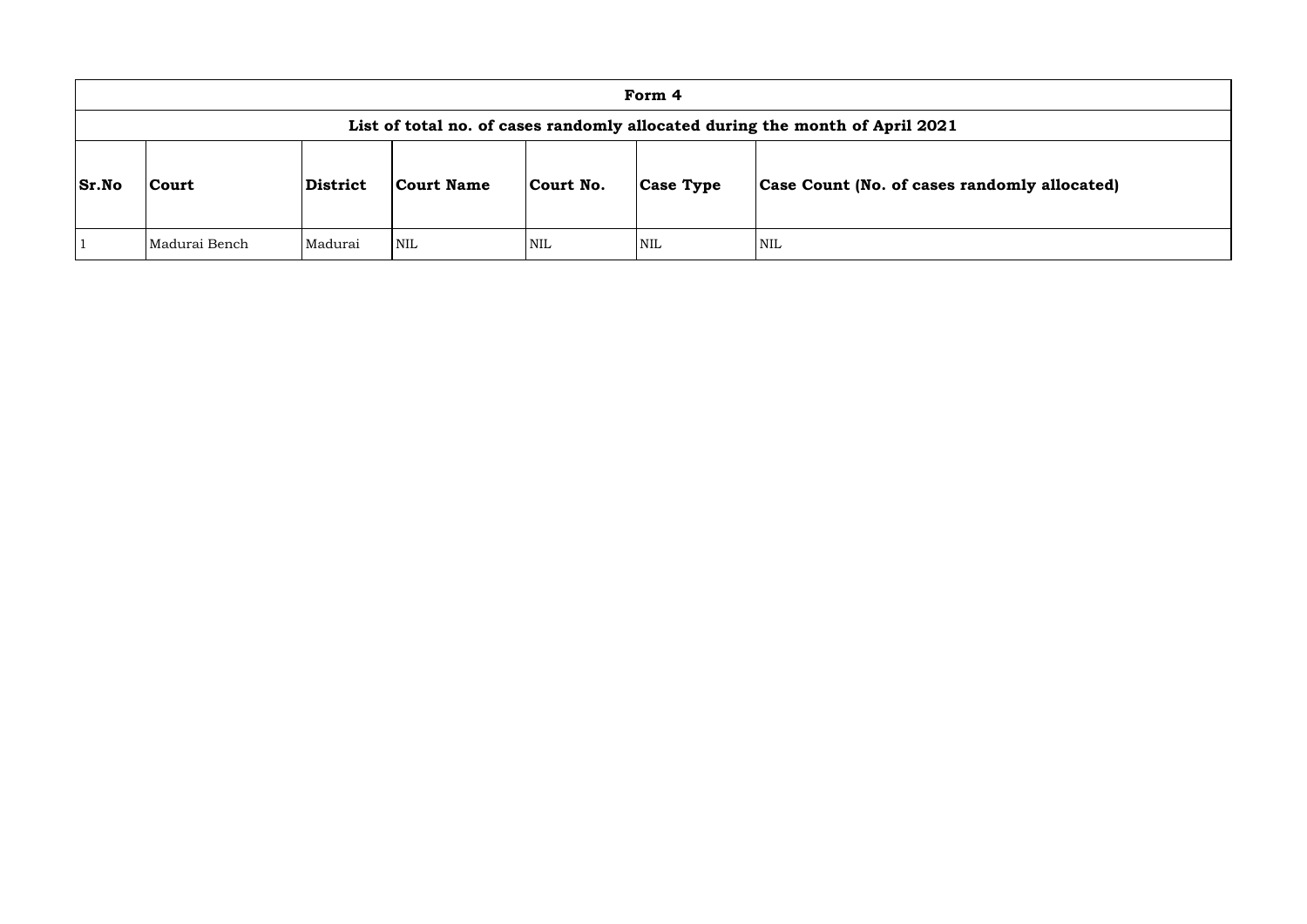|                                                                                        |         |                         | Form 5                                        |            |                                                                                                      |                    |  |  |  |  |
|----------------------------------------------------------------------------------------|---------|-------------------------|-----------------------------------------------|------------|------------------------------------------------------------------------------------------------------|--------------------|--|--|--|--|
| List of cases in which Case Management Hearing was held during the month of April 2021 |         |                         |                                               |            |                                                                                                      |                    |  |  |  |  |
| <b>Sr.No Court</b>                                                                     |         | District Case No.       | <b>Petitioner Name Vs. Respondent</b><br>Name |            | $\left $ Advocate $\left  \begin{matrix} \text{Date of} \\ \text{Resistration} \end{matrix} \right $ | Date of<br>Hearing |  |  |  |  |
| Madurai Bench                                                                          | Madurai | $\overline{\text{NIL}}$ | NIL                                           | <b>NIL</b> | <b>NIL</b>                                                                                           | <b>NIL</b>         |  |  |  |  |

# **e of Case Management** ring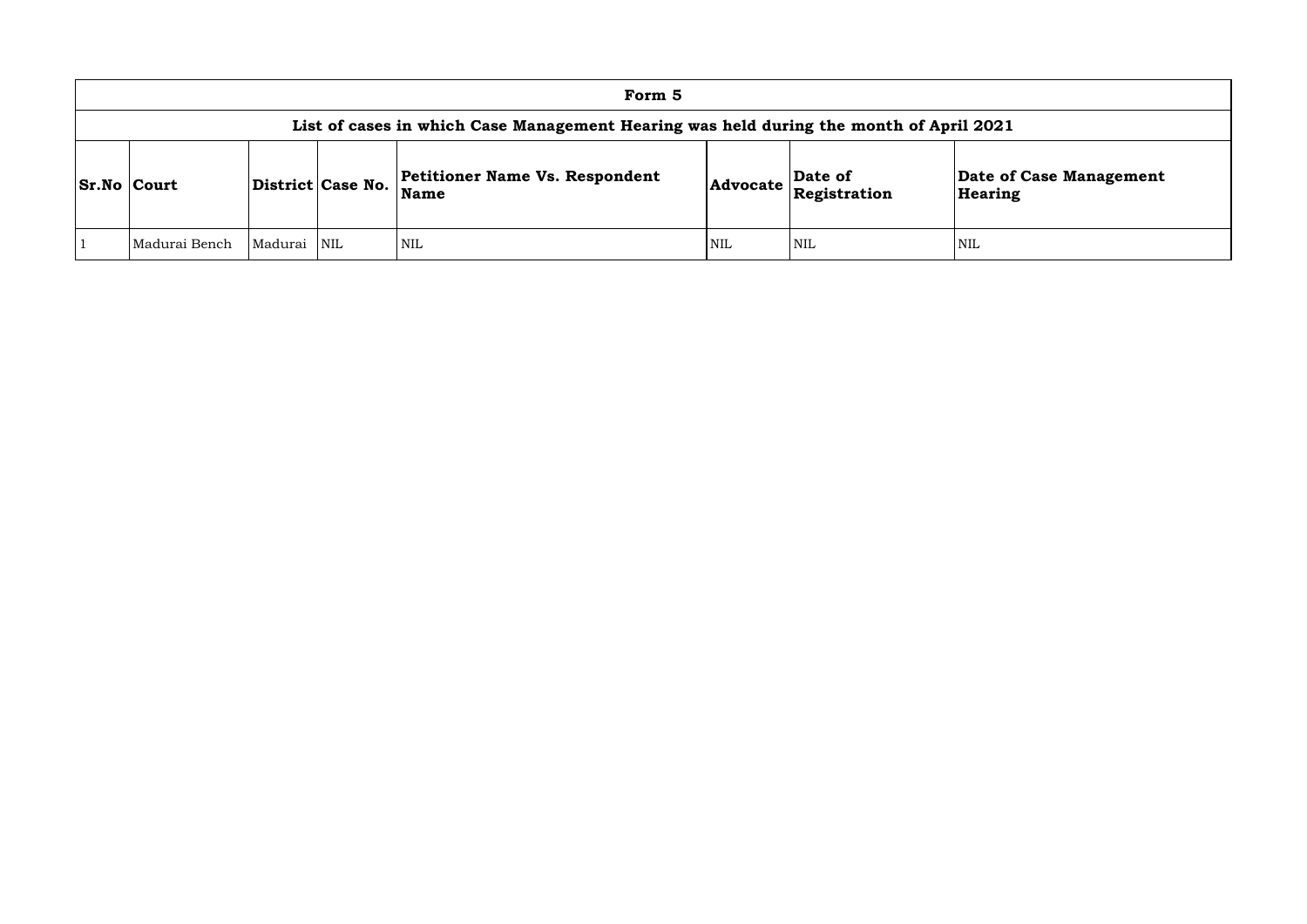|                                                                    | Form 6             |                             |            |                                                          |            |                                                     |                                                                                                                                       |            |                                |                                                   |                                   |                                                                                                          |     |
|--------------------------------------------------------------------|--------------------|-----------------------------|------------|----------------------------------------------------------|------------|-----------------------------------------------------|---------------------------------------------------------------------------------------------------------------------------------------|------------|--------------------------------|---------------------------------------------------|-----------------------------------|----------------------------------------------------------------------------------------------------------|-----|
| Contested commercial cases disposed during the month of April 2021 |                    |                             |            |                                                          |            |                                                     |                                                                                                                                       |            |                                |                                                   |                                   |                                                                                                          |     |
|                                                                    | <b>Sr.No Court</b> | <b>District</b>             | No.        | Petitioner<br><b>Case Name Vs.</b><br>Respondent<br>Name | Advocate   | Date of<br><b>Registration Institution Decision</b> | <b>Whether</b><br><b>Urgent</b><br><b>Relief was</b><br> sought<br>and Pre-<br><b>Mediation</b><br>did not<br>take place<br> (Yes/No) | Date of    | <b>Days</b><br>for<br>disposal | Nature of Disposal<br>$ $ (Contested/Settled) $ $ | Date of<br>execution<br>of decree | <b>Number</b><br>of days<br>for<br>execution Act<br>of decree Section<br>from date<br>$ $ of<br>decision |     |
|                                                                    | Bench              | Madurai  <sub>Madurai</sub> | <b>NIL</b> | <b>NIL</b>                                               | <b>NIL</b> | <b>NIL</b>                                          | <b>NIL</b>                                                                                                                            | <b>NIL</b> | <b>NIL</b>                     | <b>NIL</b>                                        | <b>NIL</b>                        | <b>NIL</b>                                                                                               | NIL |